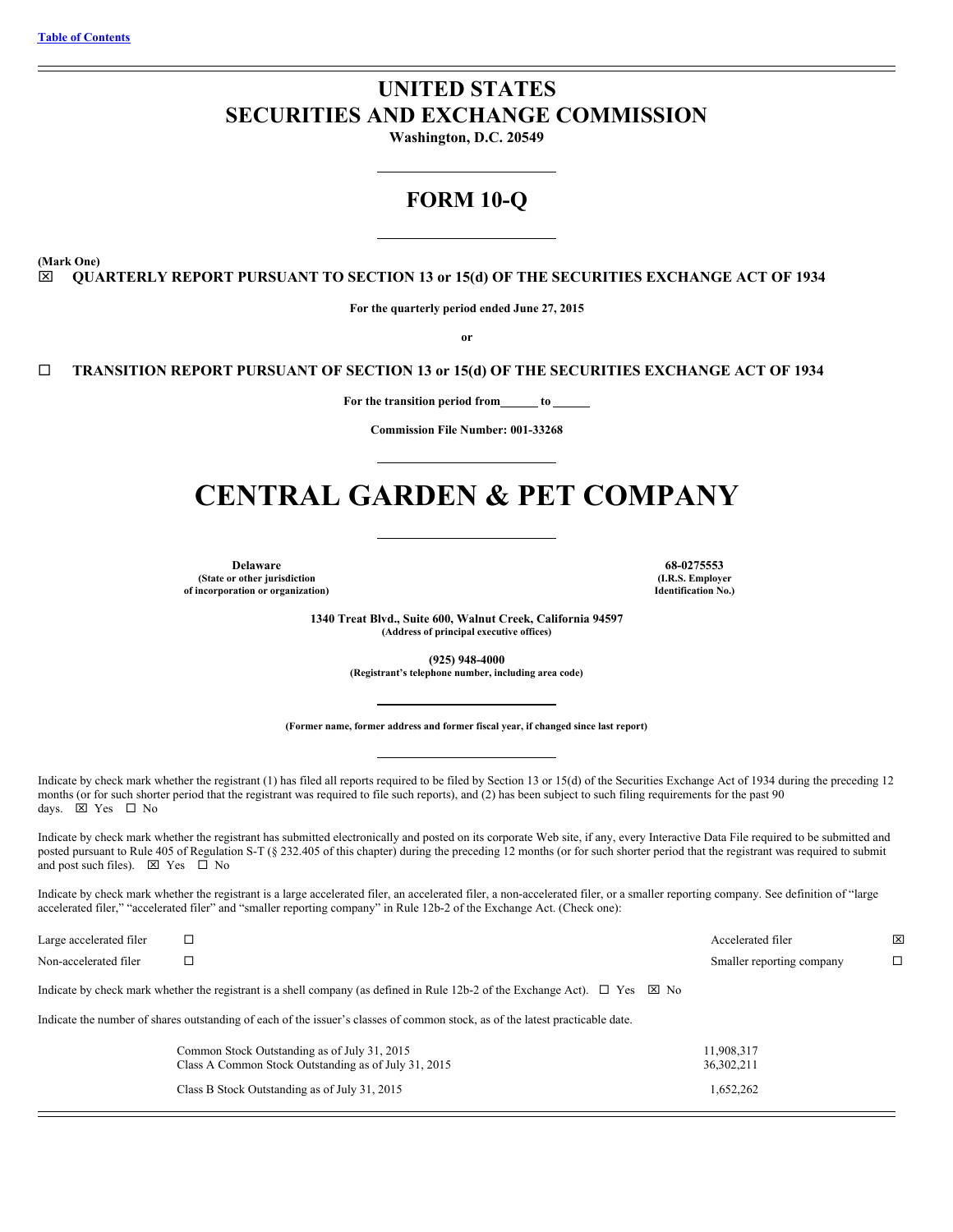## <span id="page-1-0"></span>**PART I. FINANCIAL INFORMATION**

## Item 1. Financial [Statements](#page-3-0) **4** and the statements **4** and the statements **4** and the statements **4** and the statements **4** and the statements **4** and the statements **4** and the statements **4** and the statements **4** and t

| <b>PART II. OTHER INFORMATION</b> |                                                                                                                       |    |  |
|-----------------------------------|-----------------------------------------------------------------------------------------------------------------------|----|--|
| Item 4.                           | <b>Controls and Procedures</b>                                                                                        | 40 |  |
| Item 3.                           | <b>Quantitative and Qualitative Disclosures About Market Risk</b>                                                     | 40 |  |
| Item 2.                           | Management's Discussion and Analysis of Financial Condition and Results of Operations                                 | 31 |  |
|                                   | Notes to Condensed Consolidated Financial Statements                                                                  | 8  |  |
|                                   | Condensed Consolidated Statements of Cash Flows Nine Months Ended June 27, 2015 and June 28, 2014                     | 7  |  |
|                                   | Condensed Consolidated Statements of Comprehensive Income Three and Nine Months Ended June 27, 2015 and June 28, 2014 | 6  |  |
|                                   | Condensed Consolidated Statements of Operations Three and Nine Months Ended June 27, 2015 and June 28, 2014           | 5. |  |
|                                   | Condensed Consolidated Balance Sheets as of June 27, 2015, June 28, 2014, and September 27, 2014                      | 4  |  |

| Item 1. | <b>Legal Proceedings</b>                                           | 40 |
|---------|--------------------------------------------------------------------|----|
|         | Item 1A. Risk Factors                                              | 40 |
| Item 2. | <b>Unregistered Sales of Equity Securities and Use of Proceeds</b> | 41 |
| Item 3. | <b>Defaults Upon Senior Securities</b>                             | 41 |
| Item 4. | <b>Mine Safety Disclosures</b>                                     | 41 |
| Item 5. | <b>Other Information</b>                                           | 41 |
| Item 6. | Exhibits                                                           | 41 |

#### **Safe Harbor Statement under the Private Securities Litigation Reform Act of 1995**

This Form 10-Q includes ''forward-looking statements.'' Forward-looking statements include statements concerning our plans, objectives, goals, strategies, future events, future revenues or performance, projected cost savings, capital expenditures, financing needs, plans or intentions relating to acquisitions, our competitive strengths and weaknesses, our business strategy and the trends we anticipate in the industries in which we operate and other information that is not historical information. When used in this Form 10-Q, the words "estimates," "expects," "anticipates," "projects," "plans," "intends," "believes" and variations of such words or similar expressions are intended to identify forward-looking statements. All forward-looking statements, including, without limitation, our examination of historical operating trends, are based upon our current expectations and various assumptions. Our expectations, beliefs and projections are expressed in good faith, and we believe there is a reasonable basis for them, but we cannot assure you that our expectations, beliefs and projections will be realized.

There are a number of risks and uncertainties that could cause our actual results to differ materially from the forward-looking statements contained in thisForm 10-Q. Important factors that could cause our actual results to differ materially from the forward-looking statements we make in this Form 10-Q are set forth in theForm 10-K for the fiscal year ended September 27, 2014, including the factors described in the section entitled "Item 1A - Risk Factors." If any of these risks or uncertainties materializes, or if any of our underlying assumptions are incorrect, our actual results may differ significantly from the results that we express in, or imply by, any of our forward-looking statements. We do not undertake any obligation to revise these forward-looking statements to reflect future events or circumstances, except as required by law. Presently known risk factors include, but are not limited to, the following factors:

- seasonality and fluctuations in our operating results and cash flow;
- fluctuations in market prices for seeds and grains and other raw materials;
- our inability to pass through cost increases in a timely manner;
- risks associated with new product introductions, including the risk that our new products will not produce sufficient sales to recoup our investment;
- declines in consumer spending during economic downturns;

 $\overline{2}$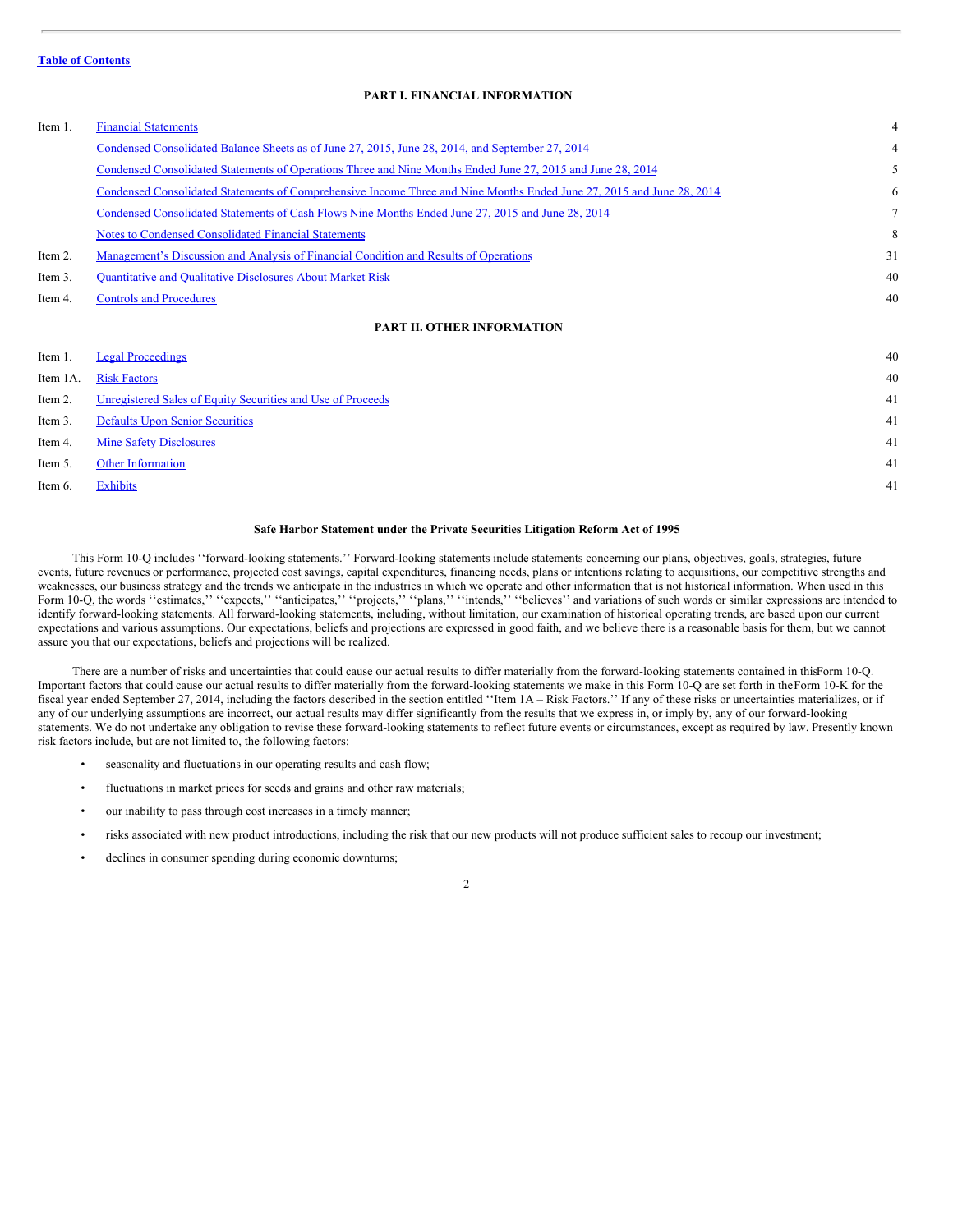- inflation, deflation and other adverse macro-economic conditions;
- supply shortages in small animals and pet birds;
- adverse weather conditions;
- fluctuations in energy prices, fuel and related petrochemical costs;
- access to and cost of additional capital;
- dependence on a small number of customers for a significant portion of our business;
- consolidation trends in the retail industry;
- competition in our industries;
- risks associated with our acquisition strategy, including integration of acquired businesses;
- potential goodwill or intangible asset impairment;
- dependence upon our key executives and the ability to execute on our succession plan;
- continuing implementation of a new enterprise resource planning information technology system;
- our ability to protect our intellectual property rights;
- potential environmental liabilities;
- risk associated with international sourcing;
- litigation and product liability claims;
- regulatory issues;
- the impact of product recalls;
- potential costs and risks associated with actual or anticipated cyber attacks;
- the voting power associated with our Class B stock; and
- potential dilution from issuance of authorized shares.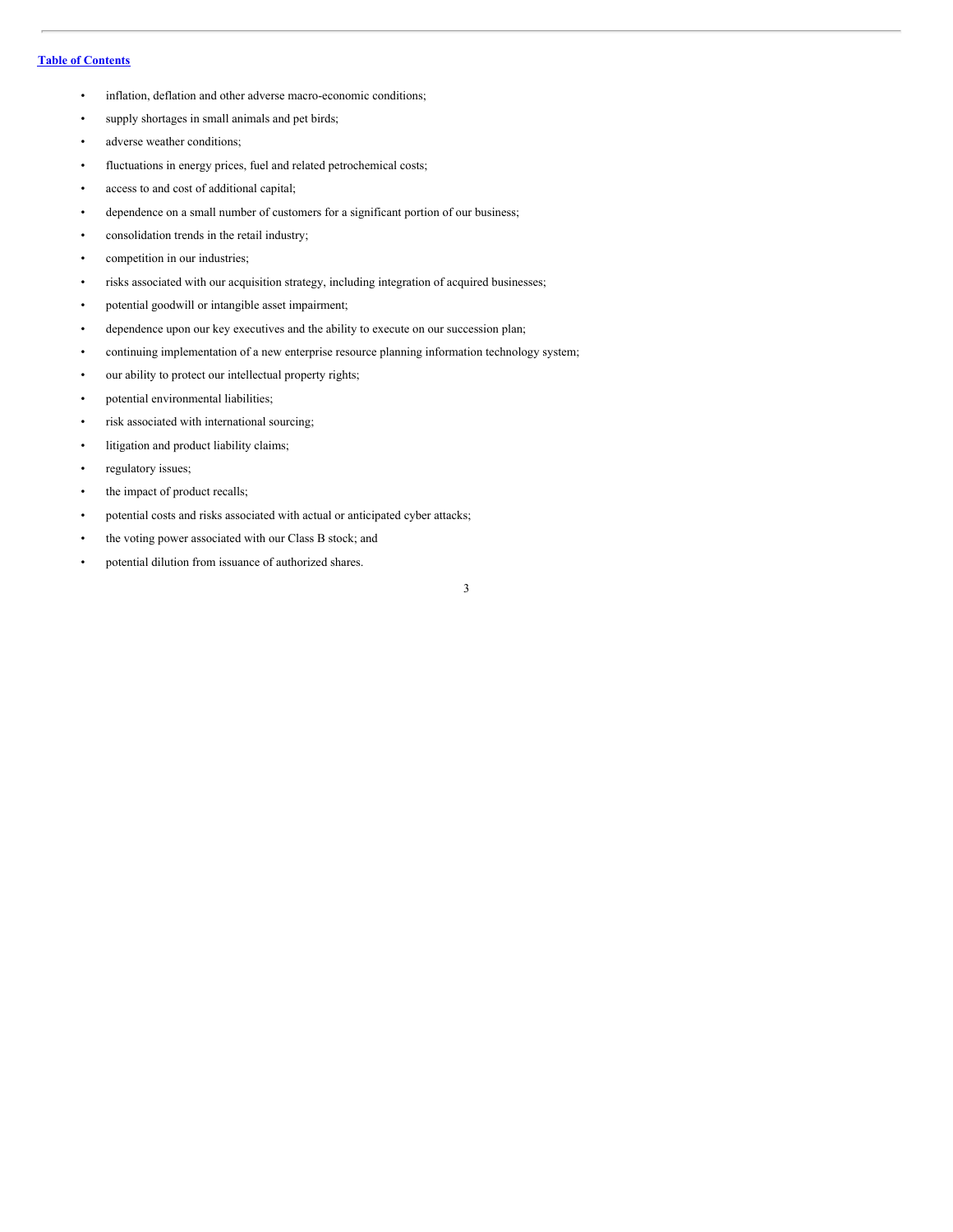## **PART I. FINANCIAL INFORMATION**

<span id="page-3-0"></span>**Item 1. Financial Statements**

## <span id="page-3-1"></span>**CENTRAL GARDEN & PET COMPANY CONDENSED CONSOLIDATED BALANCE SHEETS (in thousands, except share and per share amounts) (Unaudited)**

|                                                                                                                                                    | <b>June 27,</b><br>2015 | <b>June 28,</b><br>2014 | September 27,<br>2014   |
|----------------------------------------------------------------------------------------------------------------------------------------------------|-------------------------|-------------------------|-------------------------|
| <b>ASSETS</b>                                                                                                                                      |                         |                         |                         |
| Current assets:                                                                                                                                    |                         |                         |                         |
| Cash and cash equivalents                                                                                                                          | $\mathcal{S}$<br>43.841 | \$.<br>31,846           | <sup>\$</sup><br>78,676 |
| Restricted cash                                                                                                                                    | 12,590                  | $\mathbf{0}$            | 14,283                  |
| Short term investments                                                                                                                             | $\Omega$                | 14.220                  | 9,990                   |
| Accounts receivable (less allowance for doubtful accounts of \$18,573, \$29,221 and \$25,212)                                                      | 223,149                 | 214,120                 | 193,729                 |
| Inventories                                                                                                                                        | 340,233                 | 365,035                 | 326,386                 |
| Prepaid expenses and other                                                                                                                         | 54,558                  | 53,689                  | 48,488                  |
| Total current assets                                                                                                                               | 674,371                 | 678,910                 | 671,552                 |
| Land, buildings, improvements and equipment-net                                                                                                    | 162.969                 | 177,660                 | 166,849                 |
| Goodwill                                                                                                                                           | 209.089                 | 205,756                 | 208,233                 |
| Other intangible assets-net                                                                                                                        | 83,841                  | 76,923                  | 87,997                  |
| Deferred income taxes and other assets                                                                                                             | 28,951                  | 26,689                  | 14,096                  |
| Total                                                                                                                                              | \$1,159,221             | \$1,165,938             | \$1,148,727             |
| <b>LIABILITIES AND EQUITY</b>                                                                                                                      |                         |                         |                         |
| Current liabilities:                                                                                                                               |                         |                         |                         |
| Accounts payable                                                                                                                                   | $\mathbf{s}$<br>90.423  | $\mathbb{S}$<br>89,959  | $\mathbf{s}$<br>88,428  |
| Accrued expenses                                                                                                                                   | 110,070                 | 89,521                  | 84,379                  |
| Current portion of long-term debt                                                                                                                  | 290                     | 296                     | 291                     |
| Total current liabilities                                                                                                                          | 200,783                 | 179,776                 | 173,098                 |
| Long-term debt                                                                                                                                     | 399,879                 | 449,994                 | 449,948                 |
| Other long-term obligations                                                                                                                        | 47,147                  | 43,236                  | 39,228                  |
| Equity:                                                                                                                                            |                         |                         |                         |
| Common stock, \$.01 par value: 11,908,317, 12,308,802, and 12,437,307 shares outstanding at June 27, 2015, June 28,<br>2014 and September 27, 2014 | 119                     | 123                     | 124                     |
| Class A common stock, \$.01 par value: 35,970,174, 36,479,590 and 36,887,311 shares outstanding at June 27,                                        |                         |                         |                         |
| 2015, June 28, 2014 and September 27, 2014                                                                                                         | 360                     | 365                     | 369                     |
| Class B stock, \$.01 par value: 1,652,262 shares outstanding                                                                                       | 16                      | 16                      | 16                      |
| Additional paid-in capital                                                                                                                         | 388,762                 | 398,244                 | 396,586                 |
| Accumulated earnings                                                                                                                               | 120,356                 | 90,466                  | 86,396                  |
| Accumulated other comprehensive income                                                                                                             | 679                     | 1,868                   | 1,232                   |
| Total Central Garden & Pet Company shareholders' equity                                                                                            | 510,292                 | 491,082                 | 484,723                 |
| Noncontrolling interest                                                                                                                            | 1.120                   | 1,850                   | 1.730                   |
| Total equity                                                                                                                                       | 511,412                 | 492,932                 | 486,453                 |
| Total                                                                                                                                              | \$1,159,221             | \$1,165,938             | \$1.148,727             |

See notes to condensed consolidated financial statements.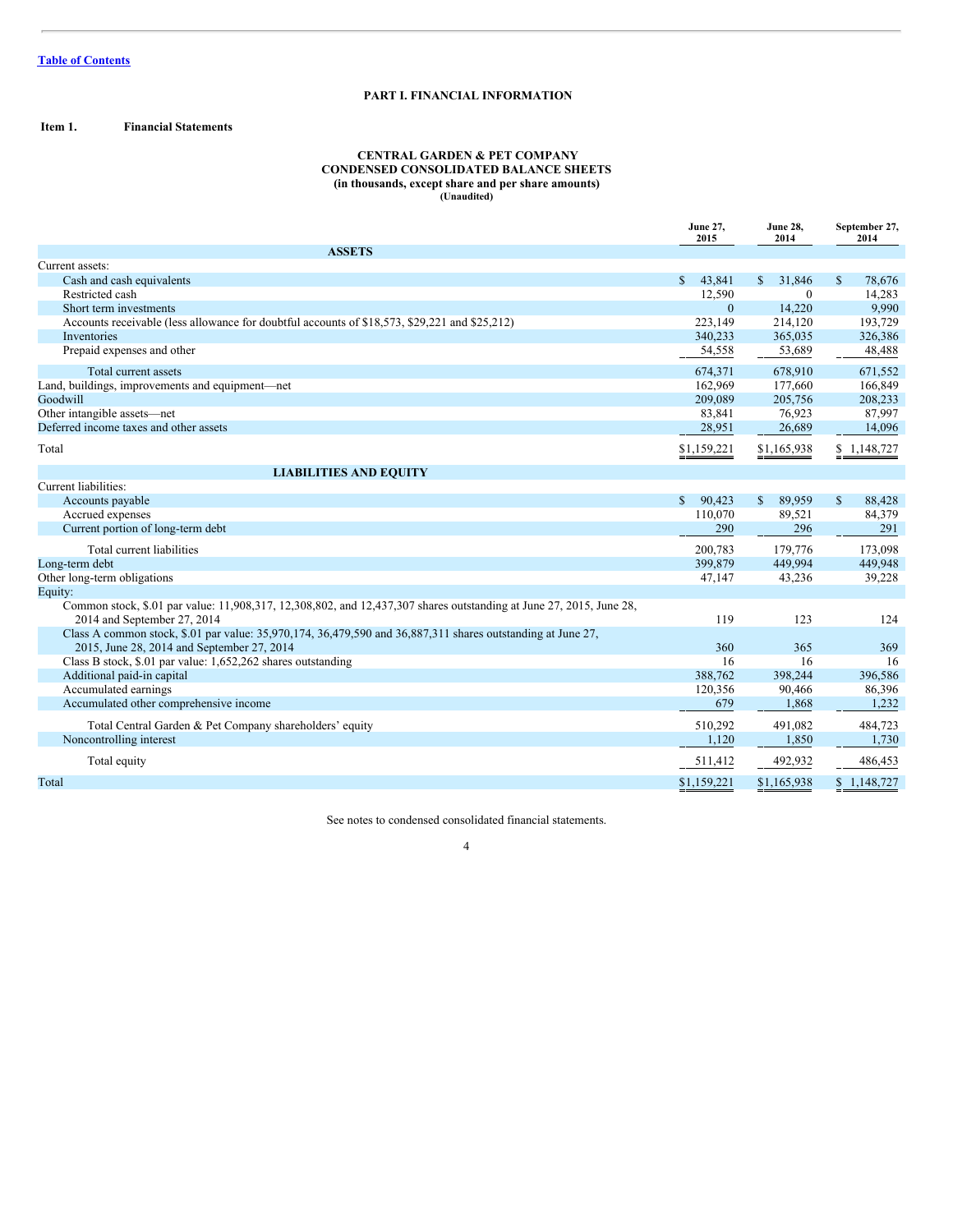#### <span id="page-4-0"></span>**CENTRAL GARDEN & PET COMPANY CONDENSED CONSOLIDATED STATEMENTS OF OPERATIONS (in thousands, except per share amounts) (Unaudited)**

|                                                                          |                 | <b>Three Months Ended</b> |             | <b>Nine Months Ended</b> |  |
|--------------------------------------------------------------------------|-----------------|---------------------------|-------------|--------------------------|--|
|                                                                          | <b>June 27,</b> | June 28,                  |             | <b>June 28,</b>          |  |
|                                                                          | 2015            | 2014                      | 2015        | 2014                     |  |
| Net sales                                                                | \$459,446       | \$437,987                 | \$1,264,368 | \$1,230,119              |  |
| Cost of goods sold and occupancy                                         | 317,409         | 318,856                   | 884,288     | 883,651                  |  |
| Gross profit                                                             | 142,037         | 119,131                   | 380,080     | 346,468                  |  |
| Selling, general and administrative expenses                             | 103,044         | 100,705                   | 289,978     | 291,628                  |  |
| Income from operations                                                   | 38,993          | 18,426                    | 90,102      | 54,840                   |  |
| Interest expense                                                         | (8,978)         | (10, 429)                 | (31,357)    | (33,051)                 |  |
| Interest income                                                          | 7               | 14                        | 96          | 43                       |  |
| Other income                                                             | 585             | 456                       | 96          | 396                      |  |
| Income before income taxes and noncontrolling interest                   | 30,607          | 8,467                     | 58,937      | 22,228                   |  |
| Income taxes                                                             | 11,484          | 3,133                     | 21,527      | 8,217                    |  |
| Income including noncontrolling interest                                 | 19,123          | 5,334                     | 37,410      | 14,011                   |  |
| Net income attributable to noncontrolling interest                       | 323             | 647                       | 1,070       | 1,137                    |  |
| Net income attributable to Central Garden & Pet Company                  | \$18,800        | 4,687                     | 36,340      | 12,874                   |  |
| Net income per share attributable to Central Garden & Pet Company:       |                 |                           |             |                          |  |
| <b>Basic</b>                                                             | 0.39<br>S.      | 0.10<br>S.                | 0.75<br>S.  | 0.26                     |  |
| Diluted                                                                  | 0.38            | 0.09                      | 0.73        | 0.26                     |  |
| Weighted average shares used in the computation of net income per share: |                 |                           |             |                          |  |
| Basic                                                                    | 48,167          | 49,148                    | 48,642      | 48,732                   |  |
| Diluted                                                                  | 49,290          | 49,841                    | 49,496      | 49,201                   |  |
|                                                                          |                 |                           |             |                          |  |

See notes to condensed consolidated financial statements.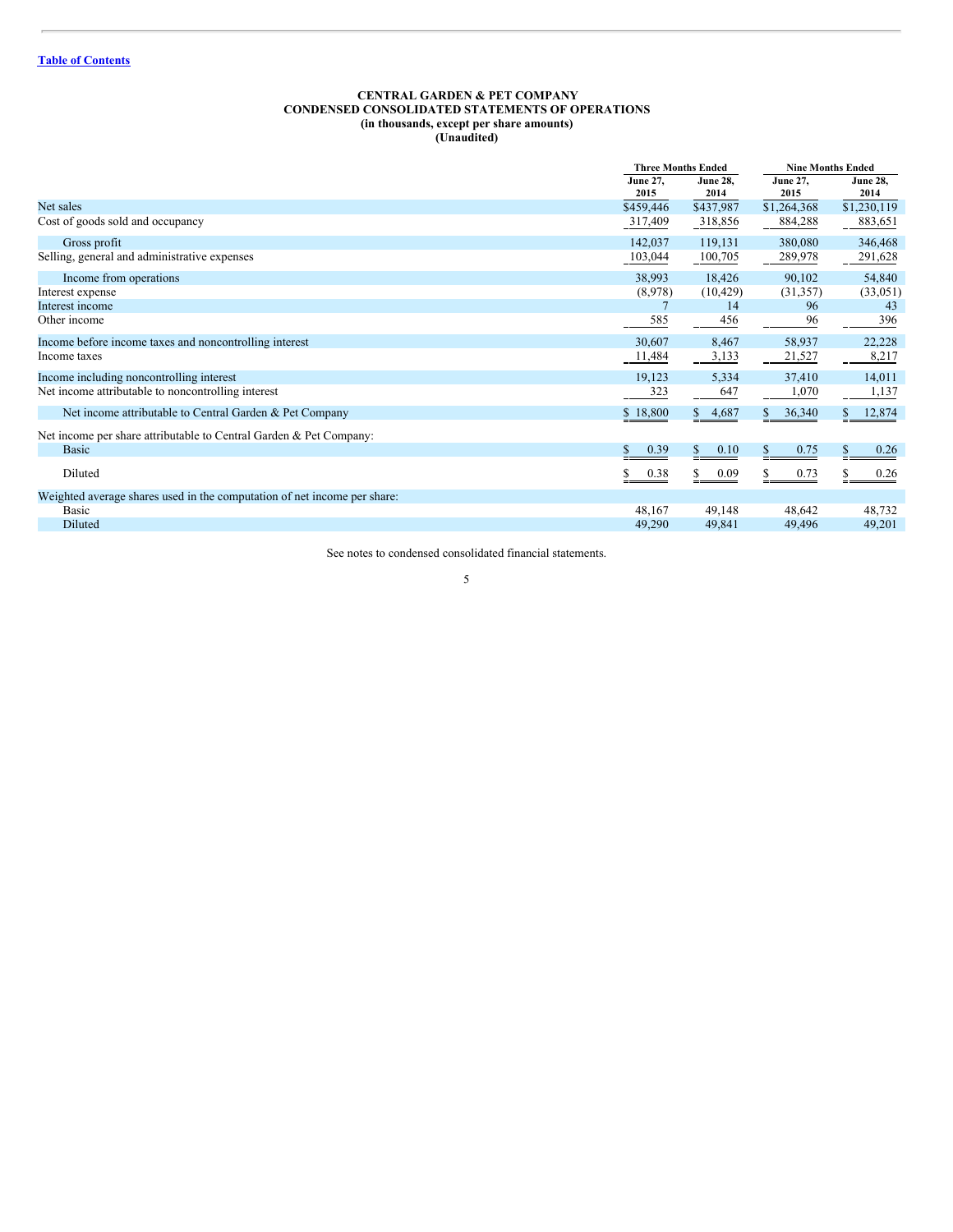#### <span id="page-5-0"></span>**CENTRAL GARDEN & PET COMPANY CONDENSED CONSOLIDATED STATEMENTS OF COMPREHENSIVE INCOME (in thousands, except per share amounts) (Unaudited)**

|                                                                        | <b>Three Months Ended</b> |                         | <b>Nine Months Ended</b> |                         |
|------------------------------------------------------------------------|---------------------------|-------------------------|--------------------------|-------------------------|
|                                                                        | <b>June 27.</b><br>2015   | <b>June 28.</b><br>2014 | <b>June 27.</b><br>2015  | <b>June 28,</b><br>2014 |
| Net income                                                             | \$19,123                  | \$5,334                 | \$37,410                 | \$14,011                |
| Other comprehensive income (loss):                                     |                           |                         |                          |                         |
| Unrealized loss on securities                                          | $\Omega$                  | $\Omega$                | (10)                     | $\mathbf{0}$            |
| Reclassification of realized loss on securities included in net income | 0                         |                         | 20                       | $\Omega$                |
| Foreign currency translation                                           | 615                       | 339                     | (563)                    | 426                     |
| Total comprehensive income                                             | 19.738                    | 5,673                   | 36,857                   | 14,437                  |
| Comprehensive income attributable to noncontrolling interest           | 323                       | 647                     | 1,070                    | 1,137                   |
| Comprehensive income attributable to Central Garden & Pet Company      | \$19,415                  | \$5,026                 | \$35,787                 | \$13,300                |

See notes to condensed consolidated financial statements.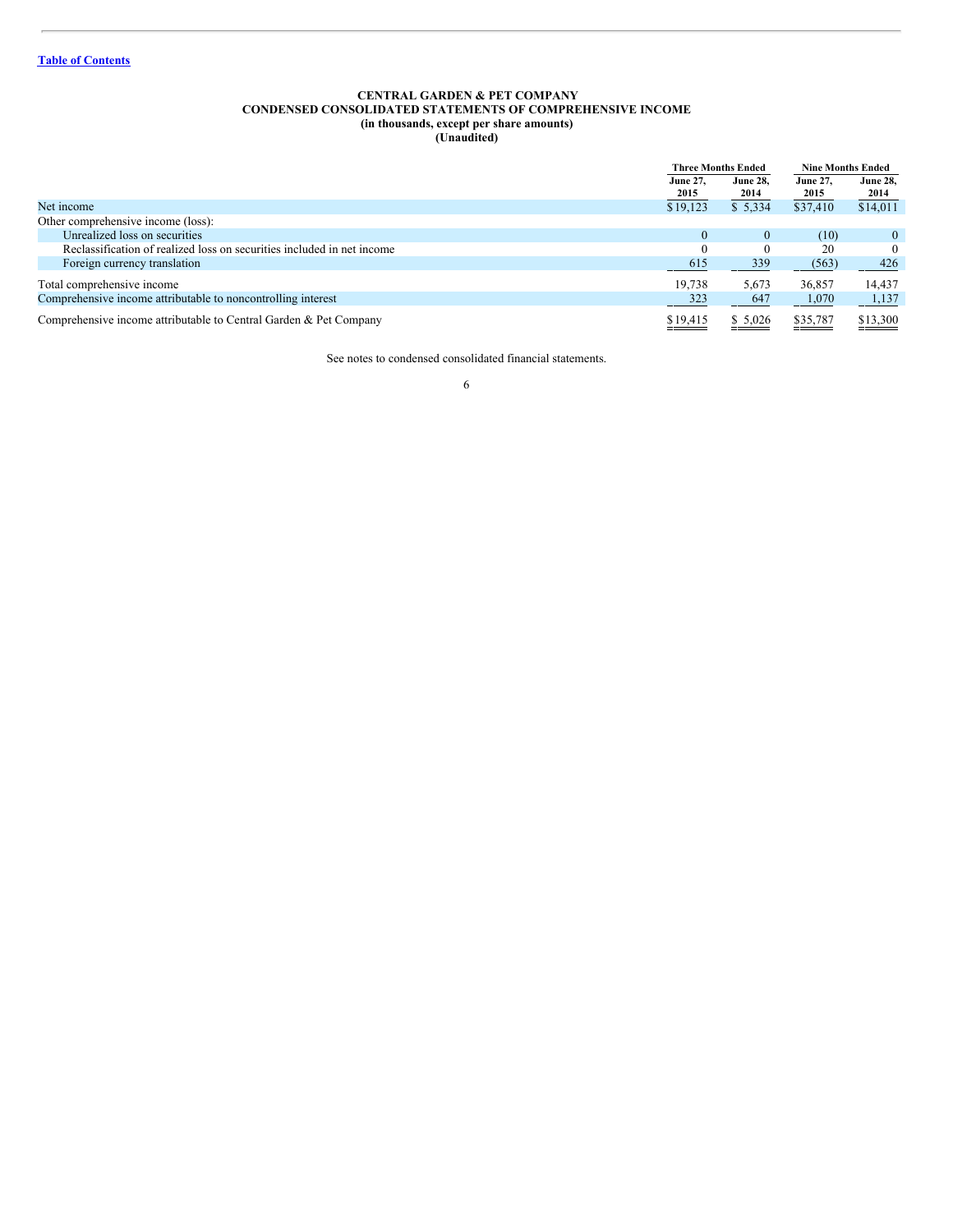#### <span id="page-6-0"></span>**CENTRAL GARDEN & PET COMPANY CONDENSED CONSOLIDATED STATEMENTS OF CASH FLOWS (in thousands) (Unaudited)**

|                                                                                       | <b>Nine Months Ended</b> |                         |  |
|---------------------------------------------------------------------------------------|--------------------------|-------------------------|--|
|                                                                                       | <b>June 27.</b><br>2015  | <b>June 28.</b><br>2014 |  |
| Cash flows from operating activities:                                                 |                          |                         |  |
| Net income                                                                            | \$37,410                 | \$14,011                |  |
| Adjustments to reconcile net income to net cash provided by operating activities:     |                          |                         |  |
| Depreciation and amortization                                                         | 25,076                   | 26,683                  |  |
| Stock-based compensation                                                              | 5,970                    | 6,365                   |  |
| Excess tax benefits from stock-based awards                                           | (685)                    | (422)                   |  |
| Deferred income taxes                                                                 | 6,416                    | 7,420                   |  |
| Write-off of deferred financing costs                                                 | 537                      | 1,731                   |  |
| Gain on sale of property and equipment                                                | $\mathbf{0}$             | (1,996)                 |  |
| Loss on disposal of property and equipment                                            | 662                      | 587                     |  |
| Other                                                                                 | (51)                     | $\theta$                |  |
| Change in assets and liabilities:                                                     |                          |                         |  |
| Accounts receivable                                                                   | (29, 468)                | (17, 399)               |  |
| Inventories                                                                           | (13,791)                 | 31,356                  |  |
| Prepaid expenses and other assets                                                     | (2,819)                  | 3,525                   |  |
| Accounts payable                                                                      | 1,694                    | (14,687)                |  |
| Accrued expenses                                                                      | 25,733                   | 13,597                  |  |
| Other long-term obligations                                                           | (87)                     | (1,920)                 |  |
| Net cash provided by operating activities                                             | 56,597                   | 68,851                  |  |
| Cash flows from investing activities:                                                 |                          |                         |  |
| Additions to property and equipment                                                   | (18, 160)                | (13,707)                |  |
| Proceeds from sale of property and equipment, net of expenses                         | $\mathbf{0}$             | 5,171                   |  |
| Payments to acquire companies, net of cash acquired, and investment in joint ventures | (16,000)                 | (20, 262)               |  |
| Change in restricted cash                                                             | 1,693                    | $\mathbf{0}$            |  |
| Investment in short-term investments                                                  | (17)                     | $\mathbf{0}$            |  |
| Proceeds from short term investments                                                  | 9,997                    | 3,600                   |  |
| Other investing activities                                                            | (489)                    | $\mathbf{0}$            |  |
| Net cash used in investing activities                                                 | (22, 976)                | (25, 198)               |  |
| Cash flows from financing activities:                                                 |                          |                         |  |
| Repayments of long-term debt                                                          | (50,216)                 | (282)                   |  |
| Proceeds from issuance of common stock                                                | 2,148                    | 594                     |  |
| Borrowings under revolving line of credit                                             | 312,000                  | 278,000                 |  |
| Repayments under revolving line of credit                                             | (312,000)                | (301,000)               |  |
| Repurchase of common stock                                                            | (19,021)                 | (1,190)                 |  |
| Distribution to noncontrolling interest                                               | (1,680)                  | (633)                   |  |
| Payment of financing costs                                                            | $\mathbf{0}$             | (3,090)                 |  |
| Excess tax benefits from stock-based awards                                           | 685                      | 422                     |  |
| Net cash used by financing activities                                                 | (68,084)                 | (27, 179)               |  |
| Effect of exchange rate changes on cash and cash equivalents                          | (372)                    | 216                     |  |
|                                                                                       |                          |                         |  |
| Net increase (decrease) in cash and cash equivalents                                  | (34, 835)                | 16,690                  |  |
| Cash and equivalents at beginning of period                                           | 78,676                   | 15,156                  |  |
| Cash and equivalents at end of period                                                 | \$<br>43,841             | \$<br>31,846            |  |
| Supplemental information:                                                             |                          |                         |  |
| Cash paid for interest                                                                | \$ 22,470                | 22,067<br>S.            |  |

See notes to condensed consolidated financial statements.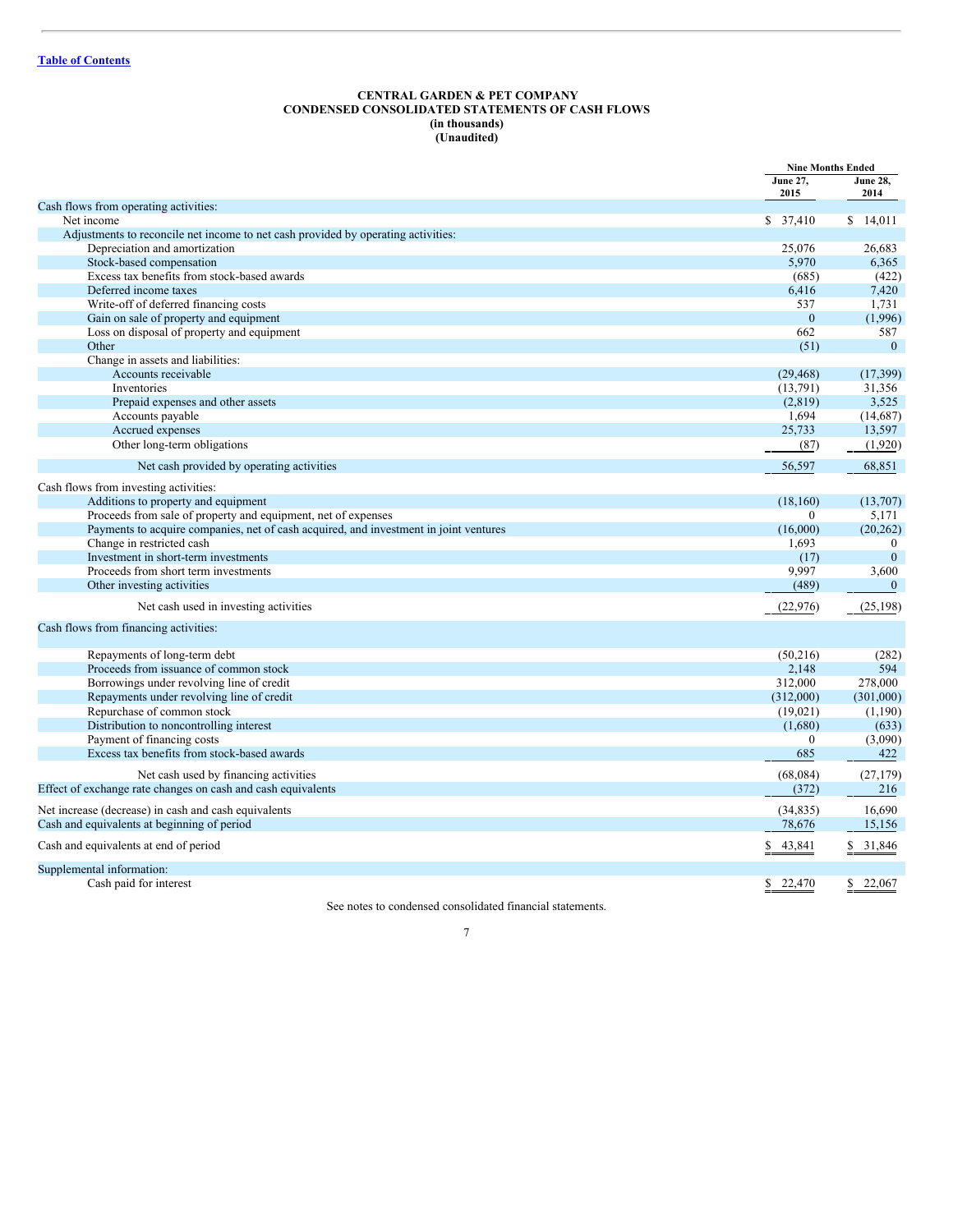#### <span id="page-7-0"></span>**CENTRAL GARDEN & PET COMPANY NOTES TO CONDENSED CONSOLIDATED FINANCIAL STATEMENTS Three and Nine Months Ended June 27, 2015 (Unaudited)**

#### **1. Basis of Presentation**

The condensed consolidated balance sheets of Central Garden & Pet Company and subsidiaries (the "Company" or "Central") as of June 27, 2015 and June 28, 2014, the condensed consolidated statements of operations for the three months and nine months ended June 27, 2015 and June 28, 2014, the condensed consolidated statements of comprehensive income for the three months and nine months ended June 27, 2015 and June 28, 2014 and the condensed consolidated statements of cash flows for the nine months ended June 27, 2015 and June 28, 2014 have been prepared by the Company, without audit. In the opinion of management, the interim financial statements include all normal recurring adjustments necessary for a fair statement of the results for the interim periods presented.

For the Company's foreign business in the UK, the local currency is the functional currency. Assets and liabilities are translated using the exchange rate in effect at the balance sheet date. Income and expenses are translated at the average exchange rate for the period. Deferred taxes are not provided on translation gains and losses because the Company expects earnings of its foreign subsidiary to be permanently reinvested. Transaction gains and losses are included in results of operations. See Note 8, Supplemental Equity Information, for further detail.

Due to the seasonal nature of the Company's garden business, the results of operations for the three and nine month periods ended June 27, 2015 are not indicative of the operating results that may be expected for the entire fiscal year. These interim financial statements should be read in conjunction with the annual audited financial statements, accounting policies and financial notes thereto, included in the Company's 2014 Annual Report on Form 10-K, which has previously been filed with the Securities and Exchange Commission. The September 27, 2014 balance sheet presented herein was derived from the audited financial statements.

#### *Noncontrolling Interest*

Noncontrolling interest in the Company's condensed consolidated financial statements represents the 20% interest not owned by Central in a consolidated subsidiary. Since the Company controls this subsidiary, its financial statements are consolidated with those of the Company, and the noncontrolling owner's 20% share of the subsidiary's net assets and results of operations is deducted and reported as noncontrolling interest on the consolidated balance sheets and as net income (loss) attributable to noncontrolling interest in the consolidated statements of operations. See Note 8, Supplemental Equity Information, for additional information.

#### *Derivative Instruments*

The Company principally uses a combination of purchase orders and various short and long-term supply arrangements in connection with the purchase of raw materials, including certain commodities. The Company also enters into commodity futures, options and swap contracts to reduce the volatility of price fluctuations of corn, which impacts the cost of raw materials. The Company's primary objective when entering into these derivative contracts is to achieve greater certainty with regard to the future price of commodities purchased for use in its supply chain. These derivative contracts are entered into for periods consistent with the related underlying exposures and do not constitute positions independent of those exposures. The Company does not enter into derivative contracts for speculative purposes and does not use leveraged instruments.

The Company does not perform the assessments required to achieve hedge accounting for commodity derivative positions. Accordingly, the changes in the values of these derivatives are recorded currently in other income (expense) in its condensed consolidated statements of operations. As of June 27, 2015 and June 28, 2014, the Company had no outstanding derivative instruments.

#### *Recent Accounting Pronouncements*

#### *Discontinued Operations*

In April 2014, the FASB issued Accounting Standards Update No. 2014-08 (ASU 2014-08), Presentation of Financial Statements (Topic 205) and Property, Plant and Equipment (Topic 360): Reporting Discontinued Operations and Disclosures of Disposals of Components of an Entity. ASU 2014-08 provides amended guidance for reporting discontinued operations and disclosures of disposals of components. The amended guidance raises the threshold for disposals to qualify as discontinued operations and permits significant continuing involvement and continuing cash flows with the discontinued operation. In addition, the amended guidance requires additional disclosures for discontinued operations and new disclosures for individually material disposal transactions that do not meet the definition of a discontinued operation. The amended guidance is effective for annual periods and interim periods within those annual periods beginning after December 15, 2014. Earlier adoption is permitted. The adoption of the applicable sections of this ASC may have an impact on the accounting for any future discontinued operations the Company may have.

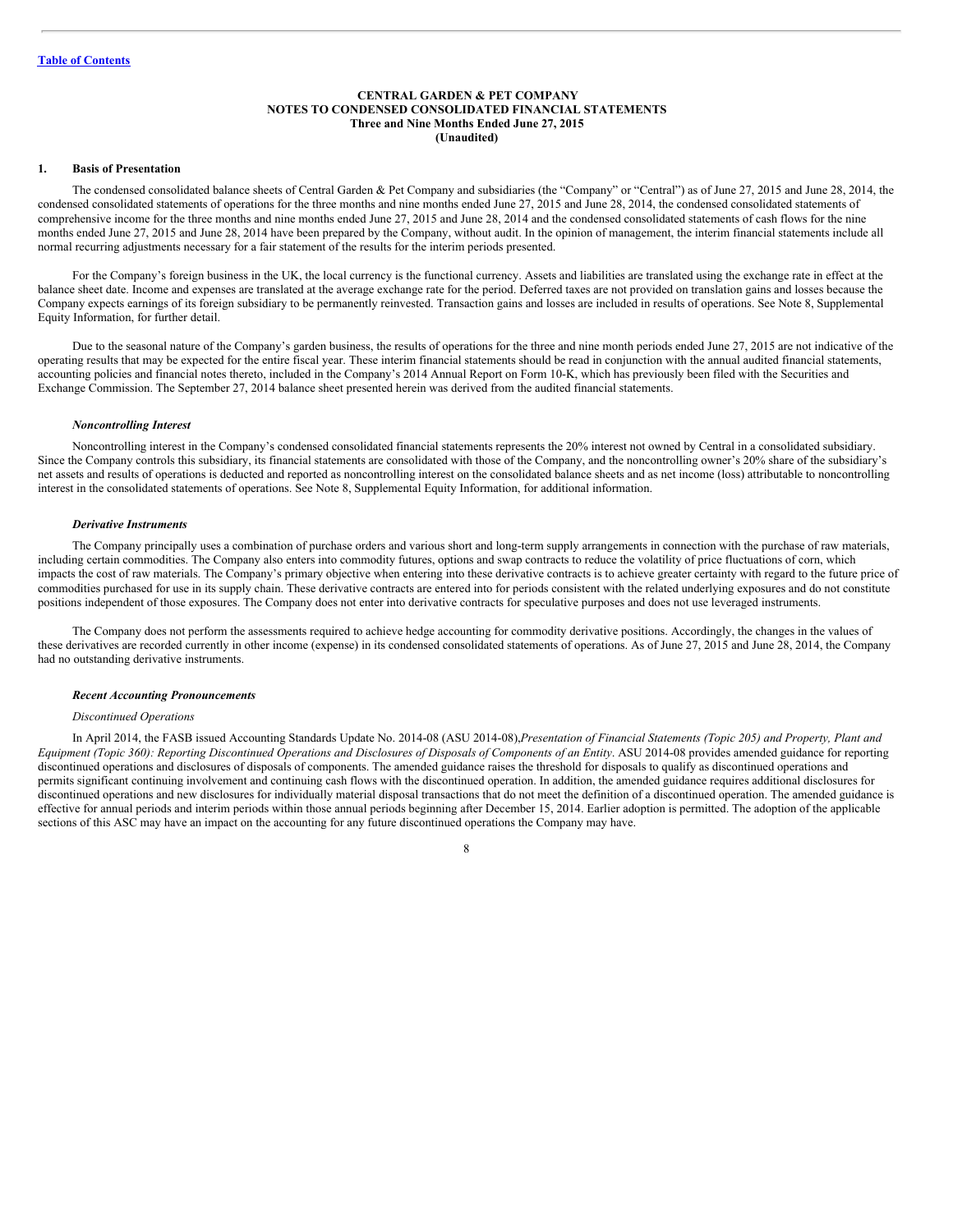#### *Revenue Recognition*

In May 2014, the FASB issued Accounting Standards Update No. 2014-09 (ASU 2014-09), Revenue from Contracts with Customers. This update was issued as Accounting Standards Codification Topic 606. The core principle of this amendment is that an entity should recognize revenue to depict the transfer of promised goods or services to customers in an amount that reflects the consideration to which the entity expects to be entitled in exchange for those goods or services. On July 9, 2015 the FASB deferred the effective date of ASU 2014-09 for one year. ASU 2014-09 is now effective for the Company in the first quarter of its fiscal year ending September 28, 2019. Early adoption is not permitted. The guidance permits two implementation approaches, one requiring retrospective application of the new standard with restatement of prior years and one requiring prospective application of the new standard with disclosure of results under old standards. The adoption of this guidance is not expected to have a significant impact on the Company's consolidated financial statements.

#### *Stock Based Compensation*

In June 2014, the FASB issued ASU No. 2014-12 (ASU 2014-12), Compensation - Stock Compensation (Topic 718): Accounting for Share-Based Payments When the Terms of an Award Provide That a Performance Target Could Be Achieved after the Requisite Service Period. ASU 2014-12 requires that a performance target that affects vesting and that could be achieved after the requisite service period should be treated as a performance condition. A reporting entity should apply existing guidance in Topic 718 as it relates to awards with performance conditions that affect vesting to account for such awards. As such, the performance target should not be reflected in estimating the grant-date fair value of the award. ASU 2014-12 is effective for annual periods and interim periods within those annual periods beginning after December 15, 2015. Earlier adoption is permitted. The Company is currently evaluating the impact that the adoption of this standard will have on its consolidated financial statements.

#### *Consolidation*

In February 2015, the FASB issued ASU 2015-02 (ASU 2015-02),*Amendments to the Consolidation Analysis to ASC Topic 810, Consolidation*. ASU 2015-02 modifies the evaluation of whether limited partnerships and similar legal entities are VIEs or voting interest entities, eliminates the presumption that a general partner should consolidate a limited partnership and affects the consolidation analysis of reporting entities that are involved with VIEs, particularly those that have fee arrangements and related party relationships. ASU 2015-02 is effective for fiscal years that begin after December 15, 2015. The Company is currently evaluating the impact the adoption of ASU 2015-02 will have on its consolidated financial statements.

#### *Debt Issuance Costs*

In April 2015, the FASB issued ASU No. 2015-03(ASU 2015-03), Interest - Imputation of Interest (Subtopic 835-30): Simplifying the Presentation of Debt Issuance *Costs*. This standard amends the existing guidance to require that debt issuance costs be presented in the balance sheet as a deduction from the carrying amount of the related debt liability instead of as a deferred charge. ASU 2015-03 is effective on a retrospective basis for annual and interim reporting periods beginning after December 15, 2015, but early adoption is permitted. As of June 27, 2015, the Company had approximately \$5.6 million of net deferred financing costs that would be reclassified from a long-term asset to a reduction in the carrying amount of its debt upon adoption of the standard.

#### *Cloud Computing Costs*

In April 2015, the FASB issued ASU No. 2015-05(ASU 2015-05),*Intangibles—Goodwill and Other—Internal-Use Software (Subtopic 350-40): Customer's Accounting for Fees Paid in a Cloud Computing Arrangement*. This standard clarifies the circumstances under which a cloud computing customer would account for the arrangement as a license of internal-use software under ASC 350-40. ASU 2015-05 is effective for public entities for annual and interim periods therein beginning after December 15, 2015. Early adoption is permitted. Entities may adopt the guidance either retrospectively or prospectively to arrangements entered into, or materially modified after the effective date. The Company is currently evaluating the impact the adoption of ASU 2015-05 will have on its consolidated financial statements.

#### *Inventory Measurement*

In July 2015, the FASB issued ASU 2015-11 (ASU 2015-11),*Simplifying the Measurement of Inventory*. Under this ASU, inventory will be measured at the "lower of cost and net realizable value" and options that currently exist for "market value" will be eliminated. The ASU defines net realizable value as the "estimated selling prices in the ordinary course of business, less reasonably predictable costs of completion, disposal, and transportation." No other changes were made to the current guidance on inventory measurement. ASU 2015-11 is effective for interim and annual periods beginning after December 15, 2016. Early application is permitted and should be applied prospectively. The Company is currently evaluating the impact the adoption of ASU 2015-11 will have on its consolidated financial statements.

 $\overline{Q}$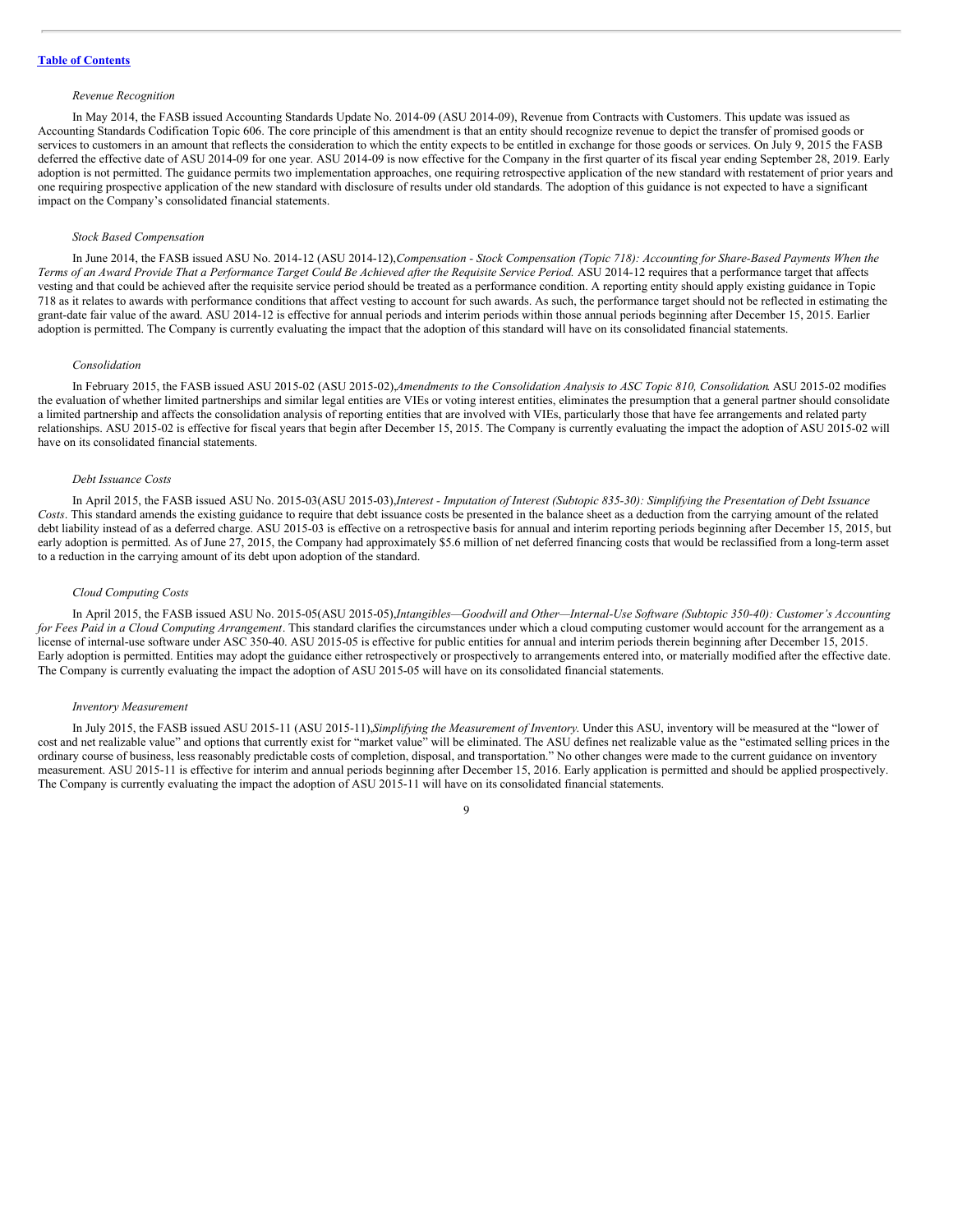#### **2. Fair Value Measurements**

ASC 820 establishes a single authoritative definition of fair value, a framework for measuring fair value and expands disclosure of fair value measurements. ASC 820 requires financial assets and liabilities to be categorized based on the inputs used to calculate their fair values as follows:

Level 1 - Quoted prices in active markets for identical assets or liabilities.

Level 2 - Inputs other than quoted prices included within Level 1 that are observable for the asset or liability, either directly or indirectly.

Level 3 - Unobservable inputs for the asset or liability, which reflect the Company's own assumptions about the assumptions that market participants would use in pricing the asset or liability (including assumptions about risk).

The Company's financial instruments include cash and equivalents, short term investments consisting of bank certificates of deposit, accounts receivable and payable, derivative instruments, short-term borrowings, and accrued liabilities. The carrying amount of these instruments approximates fair value because of their short-term nature.

#### *Assets and Liabilities Measured at Fair Value on a Recurring Basis*

The following table presents the Company's financial assets and liabilities measured at fair value on a recurring basis based upon the level within the fair value hierarchy in which the fair value measurements fall, as of June 27, 2015 (in thousands):

|                                              | <b>Level 1</b> | <b>Level 2</b>                | Level 3 | <b>Total</b> |
|----------------------------------------------|----------------|-------------------------------|---------|--------------|
| Liabilities:                                 |                |                               |         |              |
| Liability for contingent consideration $(b)$ |                |                               | \$4,343 | \$4,343      |
| <b>Total liabilities</b>                     |                | $\frac{\text{S}}{\text{S}}$ 0 | \$4,343 | \$4,343      |

The following table presents the Company's financial assets and liabilities measured at fair value on a recurring basis based upon the level within the fair value hierarchy in which the fair value measurements fall, as of June 28, 2014 (in thousands):

|                                            | Level 1             | Level 2      | Level 3        | <b>Total</b>      |
|--------------------------------------------|---------------------|--------------|----------------|-------------------|
| Assets:                                    |                     |              |                |                   |
| Certificates of deposit (c)                | $\bf{0}$            | \$14,220     | \$             | \$14,220          |
| Total assets                               | $\theta$            | \$14,220     | \$<br>$\theta$ | \$14,220          |
| Liabilities:                               |                     |              |                |                   |
| Liability for contingent consideration (b) | $\theta$            | $\mathbf{0}$ | \$4,414        | \$4,414           |
| <b>Total liabilities</b>                   | $\overline{0}$<br>S | $\theta$     | \$4,414        | $\frac{$4,414}{}$ |

The following table presents our financial assets and liabilities at fair value on a recurring basis based upon the level within the fair value hierarchy in which the fair value measurements fall, as of September 27, 2014:

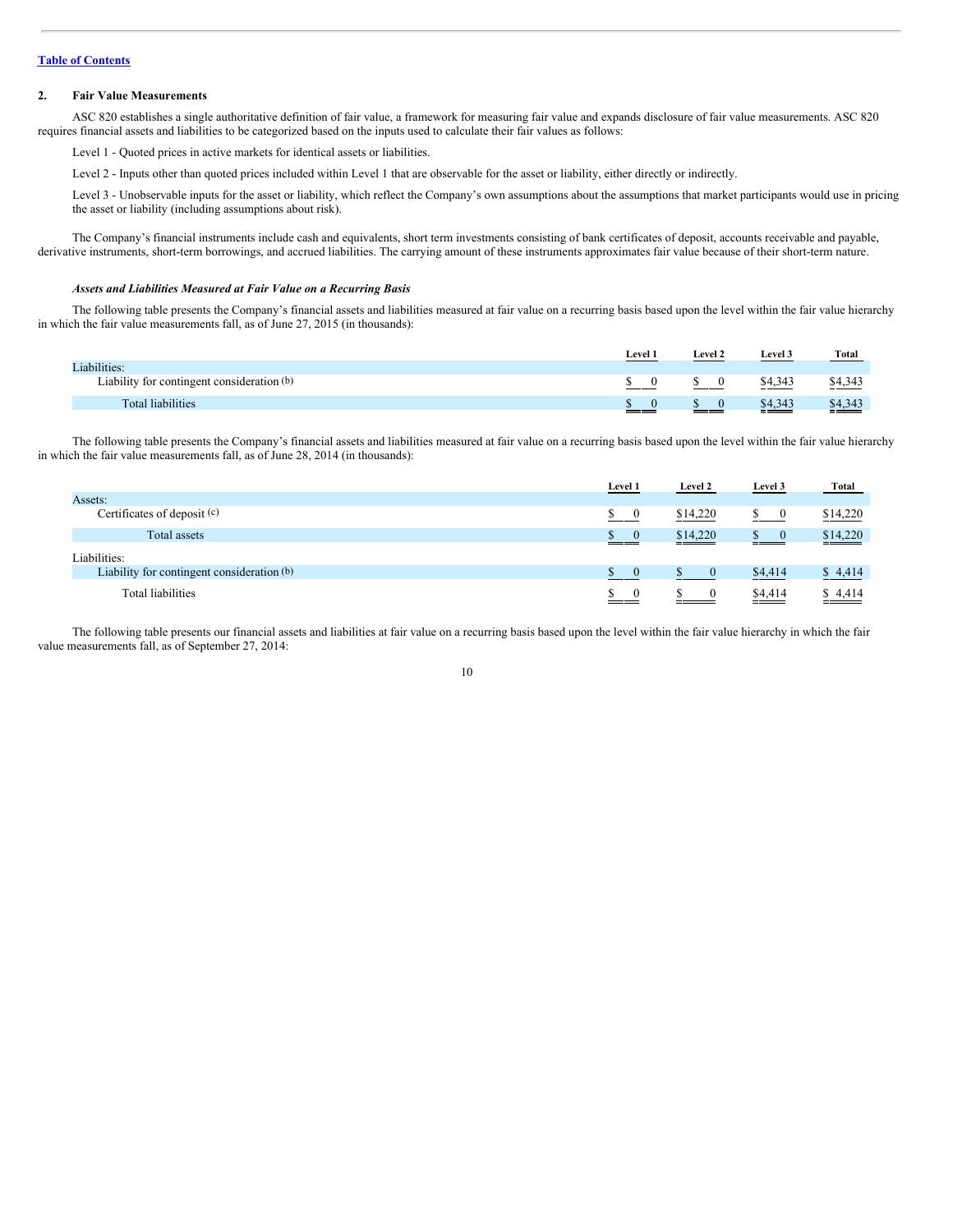|                                            | Level 1        | Level 2              | Level 3      | <b>Total</b> |
|--------------------------------------------|----------------|----------------------|--------------|--------------|
| Assets:                                    |                |                      |              |              |
| Short-term investments (a)                 | \$9,990        | S<br>$\bf{0}$        | $\mathbf{0}$ | \$9,990      |
| Total assets                               | \$9,990<br>___ | \$<br>-0             | $\bf{0}$     | \$9,990      |
| Liabilities:                               |                |                      |              |              |
| Liability for contingent consideration (b) | $\theta$       | - 0                  | \$4,414      | \$4,414      |
| Total liabilities                          | ___            | S.<br>$\overline{0}$ | \$4,414      | \$4,414      |

(a) The fair value of short-term investments is based on quoted prices in active markets for identical assets.

(b) The liability for contingent consideration relates to an earn-out for B2E, acquired in December 2012. The fair value of the contingent consideration arrangement is determined based on the Company's evaluation as to the probability and amount of any earn-out that will be achieved based on expected future performance by the acquired entity. This is presented as part of long-term liabilities in our consolidated balance sheets.

(c) The fair value of the Company's time deposits is based on the most recent observable inputs for similar instruments in active markets or quoted prices for identical or similar instruments in markets that are not active or are directly or indirectly observable. These are presented as short term investments in the Company's consolidated balance sheets.

The following table provides a summary of changes in fair value of our Level 3 financial instruments for the periods ended June 27, 2015 and June 28, 2014 (in thousands)

|                                                                                                           | Amount            |
|-----------------------------------------------------------------------------------------------------------|-------------------|
| Balance as of September 27, 2014                                                                          | \$4,414           |
| Changes in the fair value of contingent performance-based payments established at the time of acquisition | (71)              |
| Balance as of June 27, 2015                                                                               | \$4,343           |
|                                                                                                           |                   |
|                                                                                                           | Amount            |
| Balance as of September 28, 2013                                                                          | \$4,165           |
| Changes in the fair value of contingent performance-based payments established at the time of acquisition | $-249$            |
| Balance as of June 28, 2014                                                                               | $\frac{$4,414}{}$ |
|                                                                                                           |                   |

#### *Assets and Liabilities Measured at Fair Value on a Non-Recurring Basis*

The Company measures certain non-financial assets and liabilities, including long-lived assets, goodwill and intangible assets, at fair value on a non-recurring basis. Fair value measurements of non-financial assets and non-financial liabilities are used primarily in the impairment analyses of long-lived assets, goodwill and other intangible assets. During the periods ended June 27, 2015 and June 28, 2014, the Company was not required to measure any significant non-financial assets and liabilities at fair value.

#### *Fair Value of Other Financial Instruments*

In January 2015, the Company called \$50 million aggregate principal amount of the 2018 Notes for redemption on March 1, 2015 at a price of 102.063%. The estimated fair value of the Company's remaining \$400.0 million aggregate principal amount of the 2018 Notes as of June 27, 2015 was \$406.0 million, compared to a carrying value of \$399.7 million. The estimated fair value of the Company's \$450 million principal amount of 2018 Notes as of June 28, 2014 and September 27, 2014, was \$469.1 million and \$459.5 million, respectively, compared to a carrying value of \$449.5 million and \$449.5 million, respectively. The estimated fair value is based on quoted market prices for these notes, which are Level 1 inputs within the fair value hierarchy.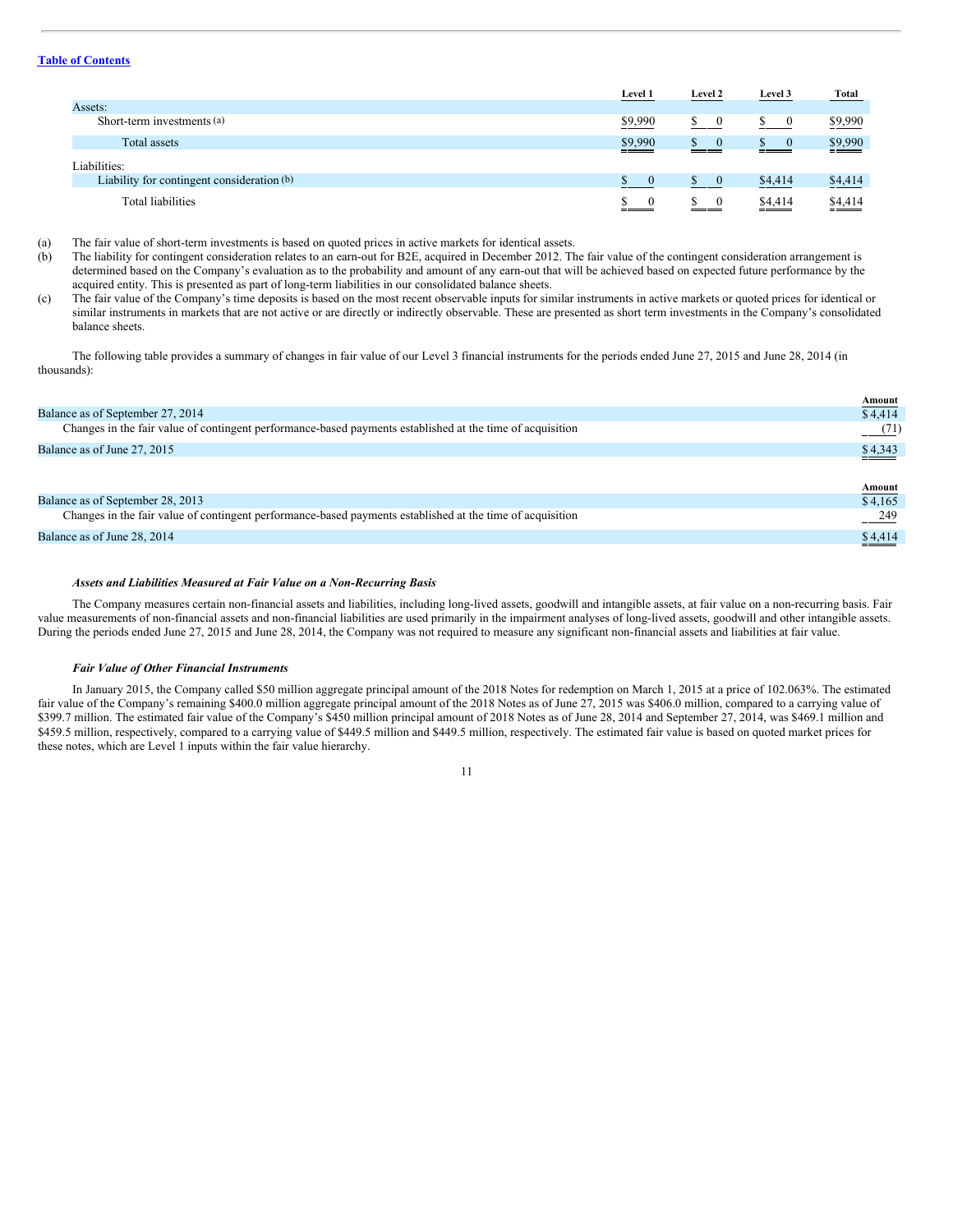## **3. Acquisitions and Investments in Joint Ventures**

## *Envincio LLC*

On April 1, 2014, the Company purchased certain assets of Envincio LLC, including brands, EPA registrations, inventory and trade receivables, for approximately \$20.3 million. The purchase price exceeded the fair value of the net tangible and intangible assets acquired by approximately \$3.3 million, which is recorded in goodwill. Financial results for Envincio have been included in the results of operations within the Pet segment since the date of acquisition. This acquisition is expected to enable the Company to be a key supplier and product innovator in the growing natural insecticides product market, often characterized as EPA-exempt products, and expand its offerings in traditional pesticides.

The following table summarizes the recording of the fair values of the assets acquired and liabilities assumed as of the acquisition date and subsequent adjustments:

| (In thousands)                                            | <b>Amounts</b><br>Previously<br>Recognized as of<br>Acquisition<br>Date<br>(1) | Measurement<br>Period<br>Adjustments | <b>Amounts</b><br>Recognized as of<br><b>Acquisition Date</b><br>(as<br>Adjusted) |
|-----------------------------------------------------------|--------------------------------------------------------------------------------|--------------------------------------|-----------------------------------------------------------------------------------|
| Current assets, net of cash and cash equivalents acquired |                                                                                | 6.650<br>$\Omega$                    | 6,650                                                                             |
| Fixed assets                                              |                                                                                | 20<br>$\Omega$                       | 20                                                                                |
| Goodwill                                                  |                                                                                | 856<br>2,477                         | 3,333                                                                             |
| Intangible assets                                         |                                                                                | 12.306<br>(856)                      | 11,450                                                                            |
| <b>Current liabilities</b>                                |                                                                                | (1,170)                              | (1,170)                                                                           |
| Net assets acquired, less cash and cash equivalents       | 20,283                                                                         |                                      | 20,283                                                                            |

#### (1) As previously reported in our Form 10-K for the period ended September 27, 2014.

During fiscal 2015, the fair value measurements of assets acquired and liabilities assumed of Envincio LLC as of the acquisition date were finalized. This refinement did not have a significant impact on the Company's condensed consolidated statements of operations, balance sheets or cash flows in any period and, therefore, the Company has not retrospectively adjusted its financial statements.

#### *Investment in Joint Ventures*

On December 30, 2014, the Company invested \$16.0 million in cash for a 50% interest in two newly formed entities. The two entities own rights to commercialize products which incorporate features covered by certain patents, technology and associated intellectual property rights in the fields of animal health and pesticide applications. The investment is being accounted for under the equity method of accounting and is not expected to contribute to earnings in the near future.

### **4. Inventories, net**

Inventories, net of allowance for obsolescence, consist of the following (in thousands):

|                        | June 27, 2015 | June 28, 2014 | September 27, 2014 |
|------------------------|---------------|---------------|--------------------|
| Raw materials          | 98.293        | 93.922        | 93,678<br>D        |
| Work in progress       | 16.624        | 17,592        | 13,397             |
| Finished goods         | 216,668       | 240,337       | 207,818            |
| Supplies               | 8.648         | 13,184        | 11.493             |
| Total inventories, net | 340,233       | 365,035       | 326,386            |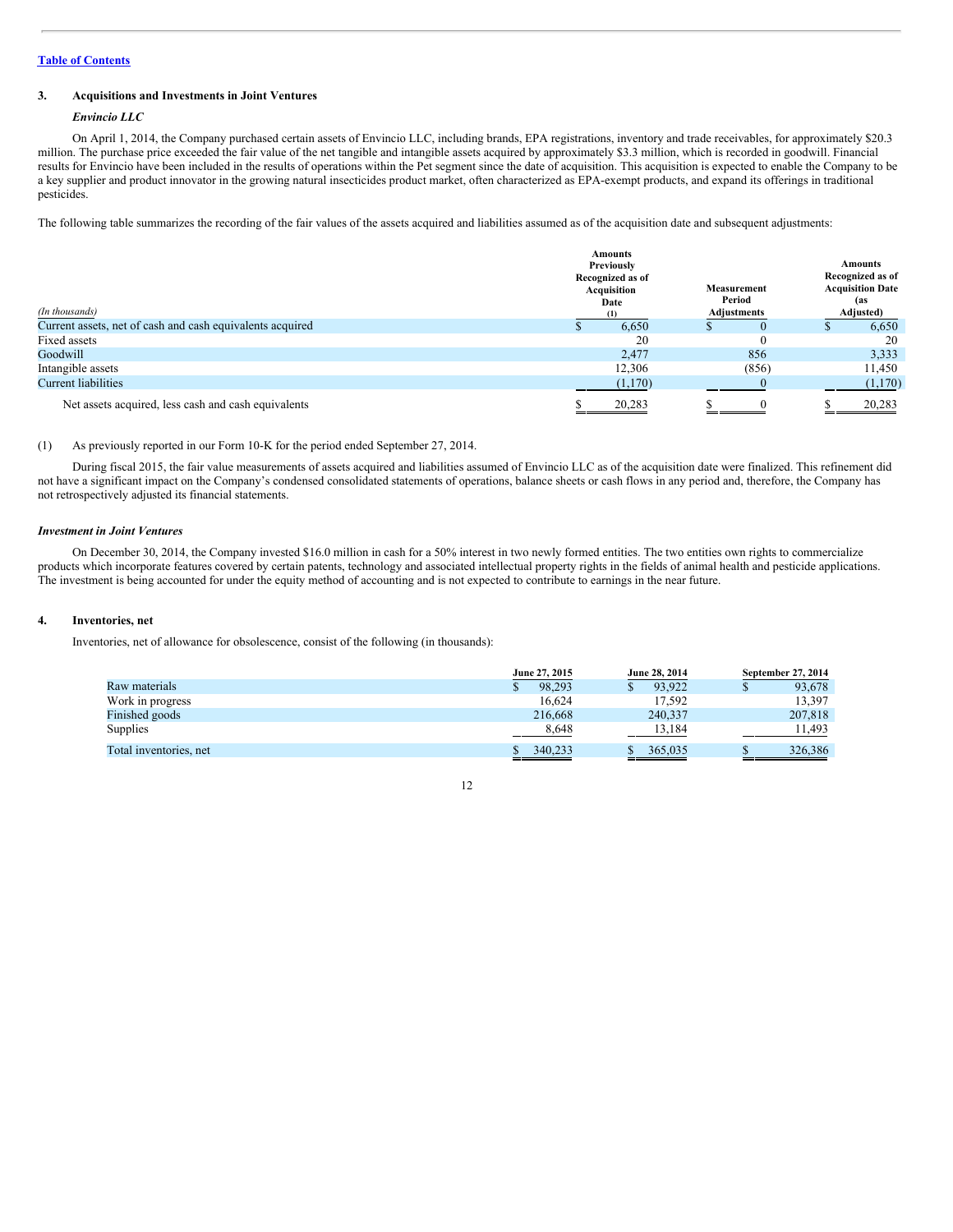## **5. Goodwill**

The Company accounts for goodwill in accordance with ASC 350, "Intangibles – Goodwill and Other," and tests goodwill for impairment annually, or whenever events occur or circumstances change that would more likely than not reduce the fair value of a reporting unit below its carrying amount. This assessment involves the use of significant accounting judgments and estimates as to future operating results and discount rates. Changes in estimates or use of different assumptions could produce significantly different results. An impairment loss is generally recognized when the carrying amount of the reporting unit's net assets exceeds the estimated fair value of the reporting unit. The Company uses discounted cash flow analysis to estimate the fair value of our reporting units. The Company's goodwill impairment analysis also includes a comparison of the aggregate estimated fair value of its reporting units to the Company's total market capitalization.

#### **6. Other Intangible Assets**

The following table summarizes the components of gross and net acquired intangible assets:

|                                                      | Gross   | Accumulated<br><b>Amortization</b><br>(in millions) | Impairment    | <b>Net</b><br>Carrying<br>Value |  |
|------------------------------------------------------|---------|-----------------------------------------------------|---------------|---------------------------------|--|
| June 27, 2015                                        |         |                                                     |               |                                 |  |
| Marketing-related intangible assets – amortizable    | \$14.1  | (10.4)<br>S.                                        | S<br>$\theta$ | 3.7                             |  |
| Marketing-related intangible assets - nonamortizable | 59.6    |                                                     | (16.9)        | 42.7                            |  |
| Total                                                | 73.7    | (10.4)                                              | (16.9)        | 46.4                            |  |
| Customer-related intangible assets – amortizable     | 43.3    | (21.8)                                              |               | 21.5                            |  |
| Other acquired intangible assets – amortizable       | 19.3    | (10.0)                                              |               | 9.3                             |  |
| Other acquired intangible assets – nonamortizable    | 7.8     |                                                     | (1.2)         | 6.6                             |  |
| Total                                                | 27.1    | (10.0)                                              | (1.2)         | 15.9                            |  |
| Total other intangible assets                        | \$144.1 | (42.2)                                              | (18.1)        | 83.8                            |  |

|                                                      | Gross       | Accumulated<br>Amortization<br>(in millions) | Impairment     | <b>Net</b><br>Carrying<br>Value |
|------------------------------------------------------|-------------|----------------------------------------------|----------------|---------------------------------|
|                                                      |             |                                              |                |                                 |
| June 28, 2014                                        |             |                                              |                |                                 |
| Marketing-related intangible assets – amortizable    | \$12.5      | (9.6)<br>S.                                  | $\theta$<br>\$ | 2.9                             |
| Marketing-related intangible assets - nonamortizable | <u>59.6</u> |                                              | (16.9)         | 42.7                            |
| Total                                                | 72.1        | (9.6)                                        | (16.9)         | 45.6                            |
| Customer-related intangible assets – amortizable     | 42.8        | (19.6)                                       |                | 23.2                            |
| Other acquired intangible assets – amortizable       | 16.6        | (8.5)                                        | $\theta$       | 8.1                             |
| Other acquired intangible assets – nonamortizable    | $\perp$ .   |                                              | (1.2)          | $\boldsymbol{0}$                |
| Total                                                | 17.8        | (8.5)                                        | (1.2)          | 8.1                             |
| Total other intangible assets                        | \$132.7     | (37.7                                        | (18.1)         | 76.9                            |

| September 27, 2014<br>Marketing-related intangible assets – amortizable<br>\$15.5<br>(9.9)<br>$\Omega$<br>Marketing-related intangible assets – nonamortizable<br>59.6<br>(16.9)<br>$-75.1$<br>Total<br>(9.9)<br>(16.9)<br>Customer-related intangible assets – amortizable<br>42.8<br>(20.2)<br>Other acquired intangible assets - amortizable<br>19.4<br>(8.8)<br>$\Omega$<br>Other acquired intangible assets – nonamortizable<br>7.7<br>(1.2)<br>Total<br>27.1<br>(8.8)<br>(1.2) |                               | Gross   | Accumulated<br>Amortization<br>(in millions) | Impairment | лчет<br>Carrying<br>Value |
|--------------------------------------------------------------------------------------------------------------------------------------------------------------------------------------------------------------------------------------------------------------------------------------------------------------------------------------------------------------------------------------------------------------------------------------------------------------------------------------|-------------------------------|---------|----------------------------------------------|------------|---------------------------|
|                                                                                                                                                                                                                                                                                                                                                                                                                                                                                      |                               |         |                                              |            |                           |
|                                                                                                                                                                                                                                                                                                                                                                                                                                                                                      |                               |         |                                              |            | 5.6                       |
|                                                                                                                                                                                                                                                                                                                                                                                                                                                                                      |                               |         |                                              |            | 42.7                      |
|                                                                                                                                                                                                                                                                                                                                                                                                                                                                                      |                               |         |                                              |            | 48.3                      |
|                                                                                                                                                                                                                                                                                                                                                                                                                                                                                      |                               |         |                                              |            | 22.6                      |
|                                                                                                                                                                                                                                                                                                                                                                                                                                                                                      |                               |         |                                              |            | 10.6                      |
|                                                                                                                                                                                                                                                                                                                                                                                                                                                                                      |                               |         |                                              |            | 6.5                       |
|                                                                                                                                                                                                                                                                                                                                                                                                                                                                                      |                               |         |                                              |            | 17.1                      |
|                                                                                                                                                                                                                                                                                                                                                                                                                                                                                      | Total other intangible assets | \$145.0 | (38.9)                                       | (18.1)     | \$88.0                    |

**Net**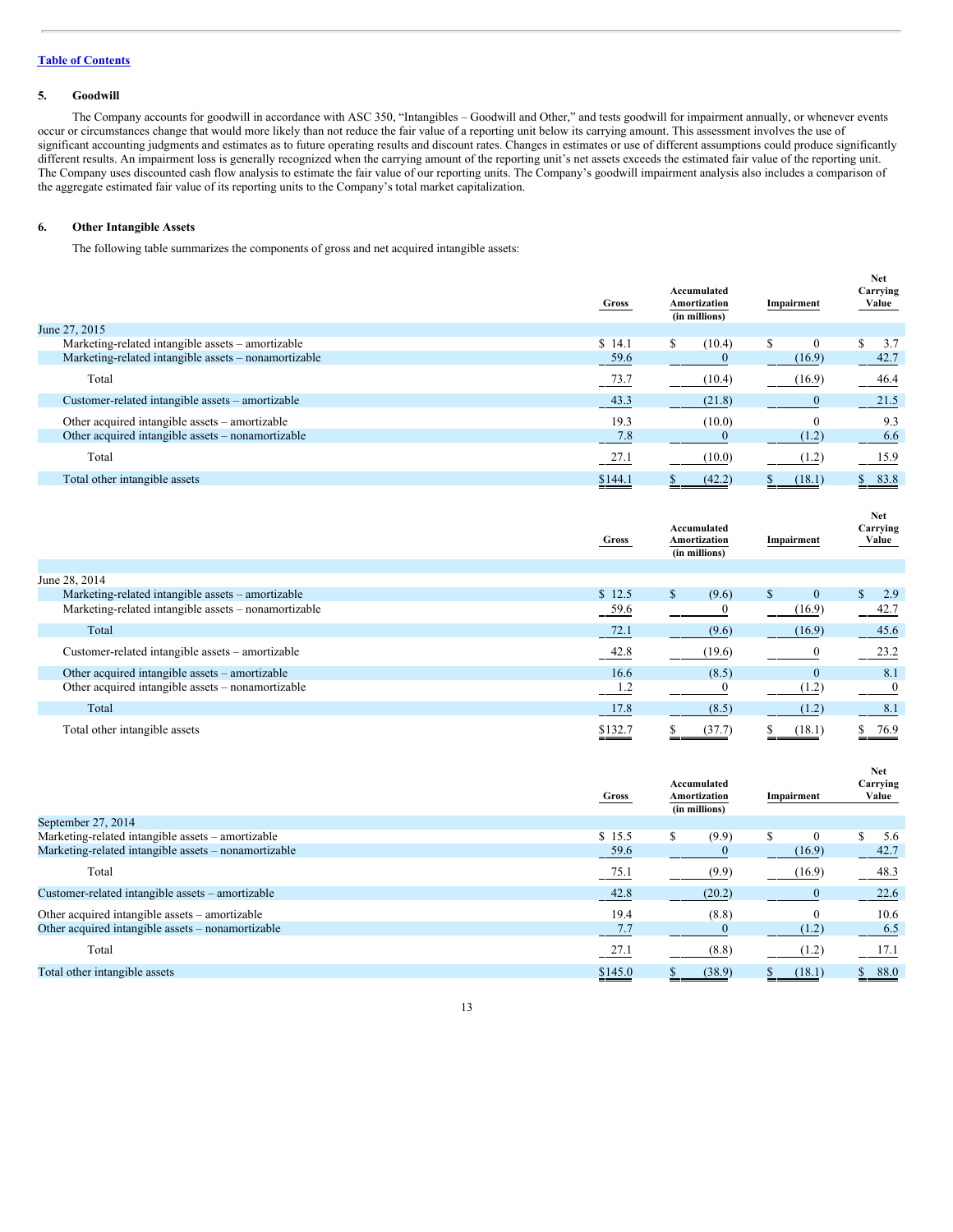Other acquired intangible assets include contract-based and technology-based intangible assets.

The Company evaluates long-lived assets, including amortizable and indefinite-lived intangible assets, for impairment whenever events or changes in circumstances indicate the carrying value may not be recoverable. The Company evaluates indefinite-lived intangible assets on an annual basis. In fiscal 2014, the Company tested its indefinite-lived intangible assets and no impairment was indicated. Other factors indicating the carrying value of the Company's amortizable intangible assets may not be recoverable were not present in fiscal 2014 or during the nine months ended June 27, 2015, and accordingly, no impairment testing was performed on these assets.

The Company amortizes its acquired intangible assets with definite lives over periods ranging from 1 to 25 years; over weighted average remaining lives of eight years for marketing-related intangibles, 15 years for customer-related intangibles and 14 years for other acquired intangibles. Amortization expense for intangibles subject to amortization was approximately \$1.4 million and \$1.0 million for the three month periods ended June 27, 2015 and June 28, 2014, respectively and \$3.3 million and \$3.0 million for the nine months ended June 27, 2015 and June 28, 2014, respectively, and is classified within operating expenses in the condensed consolidated statements of operations. Estimated annual amortization expense related to acquired intangible assets in each of the succeeding five years is estimated to be approximately \$4 million to \$5 million per year from fiscal 2015 through fiscal 2019.

#### **7. Long-Term Debt**

Long-term debt consists of the following:

|                                                                                                                                                                        | June 27, 2015<br>June 28, 2014 |                | September 27, 2014 |  |  |
|------------------------------------------------------------------------------------------------------------------------------------------------------------------------|--------------------------------|----------------|--------------------|--|--|
|                                                                                                                                                                        |                                | (in thousands) |                    |  |  |
| Senior subordinated notes, net of unamortized discount $(1)$ , interest at 8.25%, payable semi-annually,<br>principal due March 2018                                   | 399.664                        | 449,500<br>S.  | 449.529            |  |  |
| Asset-based revolving credit facility, interest at LIBOR plus a margin of 1.25% to 1.75% or Base Rate plus<br>a margin of 0.25% to 0.75%, final maturity December 2018 |                                |                | 0                  |  |  |
| Other notes payable                                                                                                                                                    | 505                            | 790            | 710                |  |  |
| Total                                                                                                                                                                  | 400,169                        | 450,290        | 450,239            |  |  |
| Less current portion                                                                                                                                                   | (290)                          | (296)          | (291)              |  |  |
| Long-term portion                                                                                                                                                      | 399,879                        | 449,994        | 449,948            |  |  |

(1) Represents unamortized original issue discount of \$336, \$500 and \$471 as of June 27, 2015, June 28, 2014 and September 27, 2014, respectively.

#### *Senior Subordinated Notes*

On March 8, 2010, the Company issued \$400 million aggregate principal amount of 8.25% senior subordinated notes due March 1, 2018 (the "2018 Notes"). On February 13, 2012, the Company issued an additional \$50 million aggregate principal amount of its 2018 Notes at a price of 98.501%, plus accrued interest from September 1, 2011, in a private placement. The Company used the net proceeds from the offering to pay a portion of the outstanding balance under its prior revolving credit facility.

The 2018 Notes require semiannual interest payments, which commenced on September 1, 2010. The 2018 Notes are unsecured senior subordinated obligations and are subordinated to all of the Company's existing and future senior debt, including the Company's Credit Facility. The obligations under the 2018 Notes are fully and unconditionally guaranteed on a senior subordinated basis by each of the Company's existing and future domestic restricted subsidiaries with certain exceptions. The guarantees are general unsecured senior subordinated obligations of the guarantors and are subordinated to all existing and future senior debt of the guarantors.

In March 2015, the Company redeemed \$50.0 million of its 2018 Notes at a price of 102.063% of the principal amount of the notes redeemed. In conjunction with this transaction, the Company recognized a charge in interest expense of approximately \$1.6 million in its second quarter of fiscal 2015 related to the payment of the call premium and the non-cash write-off of unamortized financing costs.

The Company may redeem some or all of the remaining 2018 Notes at any time after March 1, 2015 for 102.063% and on or after March 1, 2016 for 100%, plus accrued and unpaid interest. The holders of the 2018 Notes have the right to require the Company to repurchase all or a portion of the 2018 Notes at a purchase price equal to 101% of the principal amount of the notes repurchased, plus accrued and unpaid interest upon the occurrence of a change of control.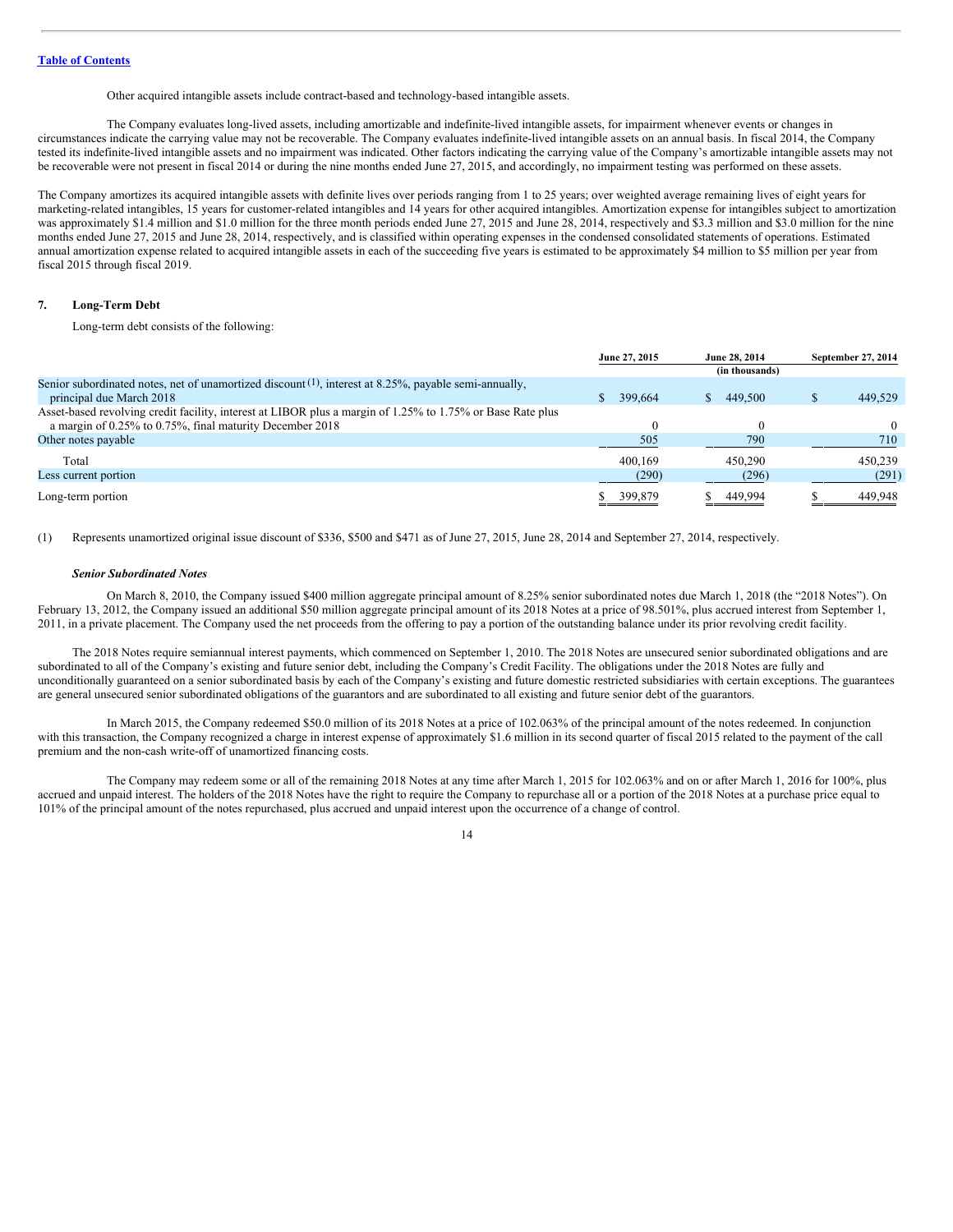The 2018 Notes contain customary high yield covenants, including covenants limiting debt incurrence and restricted payments, subject to certain baskets and exceptions. The Company was in compliance with all financial covenants in the 2018 Notes indenture as of June 27, 2015.

#### *Asset Backed Loan Facility*

On December 5, 2013, the Company entered into a credit agreement which provides up to a \$390 million principal amount senior secured asset-based revolving credit facility, with up to an additional \$200 million principal amount available with the consent of the Lenders if the Company exercises the accordion feature set forth therein (collectively, the "Credit Facility"). The Credit Facility matures on December 5, 2018 and replaced the Company's prior revolving credit facility. The Company may borrow, repay and reborrow amounts under the Credit Facility until its maturity date, at which time all amounts outstanding under the Credit Facility must be repaid in full. As of June 27, 2015, there were no borrowings and no letters of credit outstanding under the Credit Facility. There were other letters of credit of \$7.2 million outstanding as of June 27, 2015.

The Credit Facility is subject to a borrowing base, calculated using a formula based upon eligible receivables and inventory, minus certain reserves and subject to restrictions. The borrowing availability as of June 27, 2015 was \$384 million. Borrowings under the Credit Facility bear interest at an index based on LIBOR or, at the option of the Company, the Base Rate (defined as the highest of (a) the SunTrust prime rate, (b) the Federal Funds Rate plus 0.5% and (c) one-month LIBOR plus 1.00%), plus, in either case, an applicable margin based on the Company's total outstanding borrowings. Such applicable margin for LIBOR-based borrowings fluctuates between 1.25%-1.75% (and was 1.25% at June 27, 2015) and such applicable margin for Base Rate borrowings fluctuates between 0.25%-0.75% (and was 0.25% at June 27, 2015). As of June 27, 2015, the applicable interest rate related to Base Rate borrowings was 3.5%, and the applicable interest rate related to LIBOR-based borrowings was 1.4%.

The Credit Facility contains customary covenants, including financial covenants which require the Company to maintain a minimum fixed charge coverage ratio of 1.00:1.00 upon reaching certain borrowing levels. The Credit Facility is secured by substantially all assets of the Company. The Company was in compliance with all financial covenants under the Credit Facility during the period ended June 27, 2015.

The Company incurred approximately \$3.1 million of costs in conjunction with this transaction, which included banking fees and legal expenses. These costs are being amortized over the term of the Credit Facility.

The Company recorded a non-cash charge of \$1.7 million for the three month period ended December 28, 2013 as part of interest expense, related to the write-off of unamortized deferred financing costs under the prior revolving credit facility.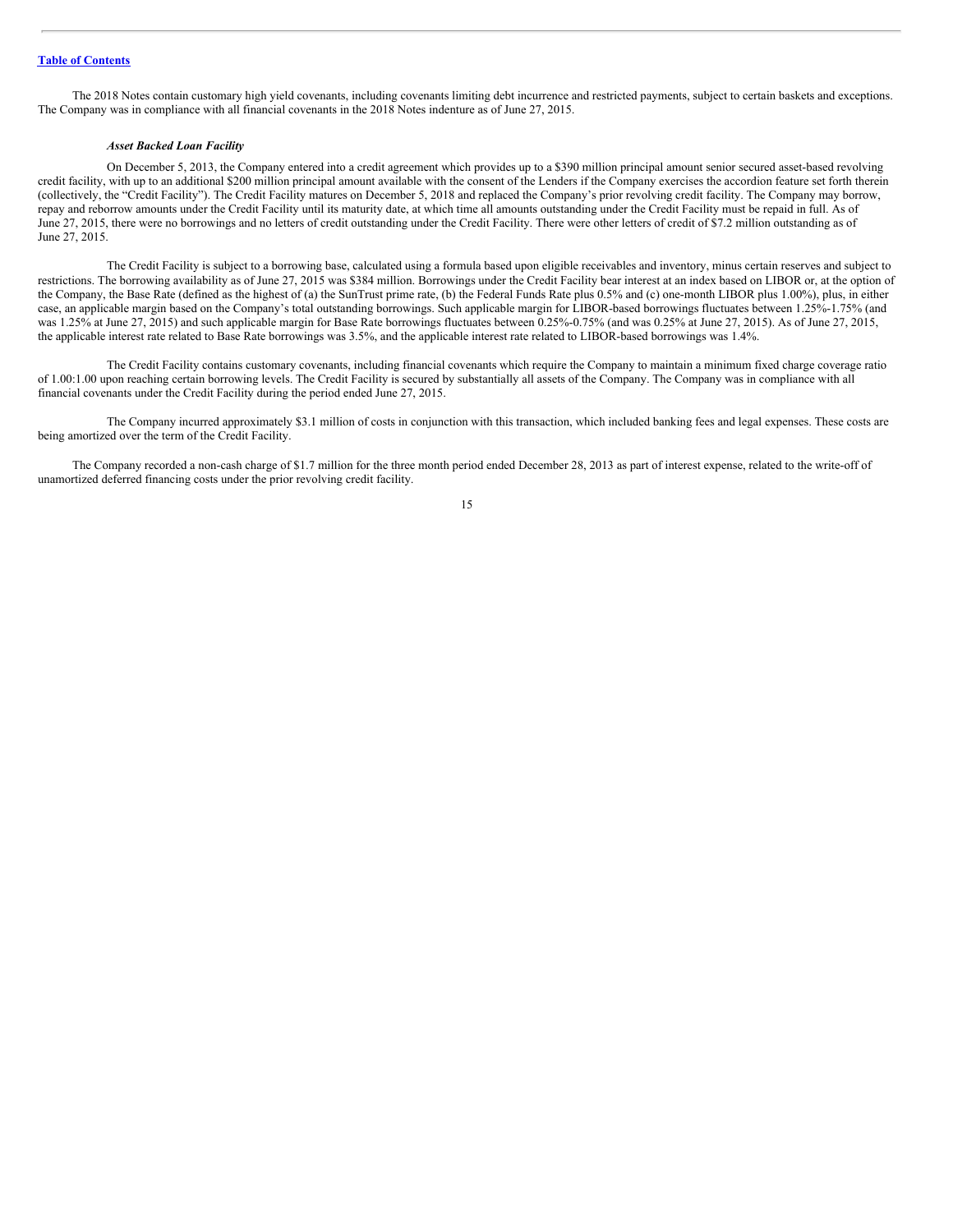## **8. Supplemental Equity Information**

The following table provides a summary of the changes in the carrying amounts of equity attributable to controlling interest and noncontrolling interest for the nine months ended June 27, 2015 and June 28, 2014:

|                                         | <b>Controlling Interest</b> |  |                                   |                            |                                         |                             |  |                                                 |           |                            |           |
|-----------------------------------------|-----------------------------|--|-----------------------------------|----------------------------|-----------------------------------------|-----------------------------|--|-------------------------------------------------|-----------|----------------------------|-----------|
| (in thousands)                          | Common<br>Stock             |  | <b>Class A</b><br>Common<br>Stock | <b>Class</b><br>в<br>Stock | <b>Additional</b><br>Paid In<br>Capital | Retained<br><b>Earnings</b> |  | Accumulated<br>Other<br>Comprehensive<br>Income | Total     | Noncontrolling<br>Interest | Total     |
| <b>Balance September 27, 2014</b>       | 124                         |  | 369                               | \$16                       | \$396,586                               | \$86,396                    |  | 1,232                                           | \$484,723 | 1,730                      | \$486,453 |
| Comprehensive income                    |                             |  |                                   |                            |                                         | 36,340                      |  | (553)                                           | 35,787    | 1,070                      | 36,857    |
| Stock based compensation                |                             |  |                                   |                            | 4,513                                   |                             |  |                                                 | 4,513     |                            | 4,513     |
| Restricted share activity               |                             |  |                                   |                            | (1,200)                                 |                             |  |                                                 | (1,200)   |                            | (1,200)   |
| Issuance of common stock                |                             |  |                                   |                            | 904                                     |                             |  |                                                 | 907       |                            | 907       |
| Repurchase of common stock              | (5)                         |  | (12)                              |                            | (12, 726)                               | (2,380)                     |  |                                                 | (15, 123) |                            | (15, 123) |
| Tax benefit on stock option exercise    |                             |  |                                   |                            | 685                                     |                             |  |                                                 | 685       |                            | 685       |
| Distribution to Noncontrolling interest |                             |  |                                   |                            |                                         |                             |  |                                                 |           | (1,680)                    | (1,680)   |
| Balance June 27, 2015                   | 119                         |  | 360                               | \$16                       | \$388,762                               | \$120,356                   |  | 679                                             | \$510,292 | ,120                       | \$511,412 |

|                                         | <b>Controlling Interest</b> |                 |  |                                   |                                   |                                  |                             |  |                                                 |           |                            |           |
|-----------------------------------------|-----------------------------|-----------------|--|-----------------------------------|-----------------------------------|----------------------------------|-----------------------------|--|-------------------------------------------------|-----------|----------------------------|-----------|
| (in thousands)                          |                             | Common<br>Stock |  | <b>Class A</b><br>Common<br>Stock | <b>Class</b><br>B<br><b>Stock</b> | Additional<br>Paid In<br>Capital | Retained<br><b>Earnings</b> |  | Accumulated<br>Other<br>Comprehensive<br>Income | Total     | Noncontrolling<br>Interest | Total     |
| <b>Balance September 28, 2013</b>       |                             | 122             |  | 353                               | \$16                              | \$389,153                        | \$77,592                    |  | 1,442                                           | \$468,678 | 1,346                      | \$470,024 |
| Comprehensive income                    |                             |                 |  |                                   |                                   |                                  | 12,874                      |  | 426                                             | 13,300    | 1,137                      | 14,437    |
| Stock based compensation                |                             |                 |  |                                   |                                   | 3,734                            |                             |  |                                                 | 3,734     |                            | 3,734     |
| Restricted share activity               |                             |                 |  | Q                                 |                                   | 3,940                            |                             |  |                                                 | 3,950     |                            | 3,950     |
| Issuance of common stock                |                             |                 |  |                                   |                                   | 995                              |                             |  |                                                 | 998       |                            | 998       |
| Tax benefit on stock option exercise    |                             |                 |  |                                   |                                   | 422                              |                             |  |                                                 | 422       |                            | 422       |
| Distribution to Noncontrolling interest |                             |                 |  |                                   |                                   |                                  |                             |  |                                                 |           | (633)                      | (633)     |
| Balance June 28, 2014                   |                             | .23             |  | 365                               | \$16                              | \$398,244                        | \$90,466                    |  | 1,868                                           | \$491,082 | 1,850                      | \$492,932 |

#### **9. Stock-Based Compensation**

The Company recognized share-based compensation expense of \$6.0 million and \$6.4 million for the nine month periods ended June 27, 2015 and June 28, 2014, respectively, as a component of selling, general and administrative expenses. The tax benefit associated with share-based compensation expense for the nine month periods ended June 27, 2015 and June 28, 2014 was \$2.1 million and \$2.3 million, respectively.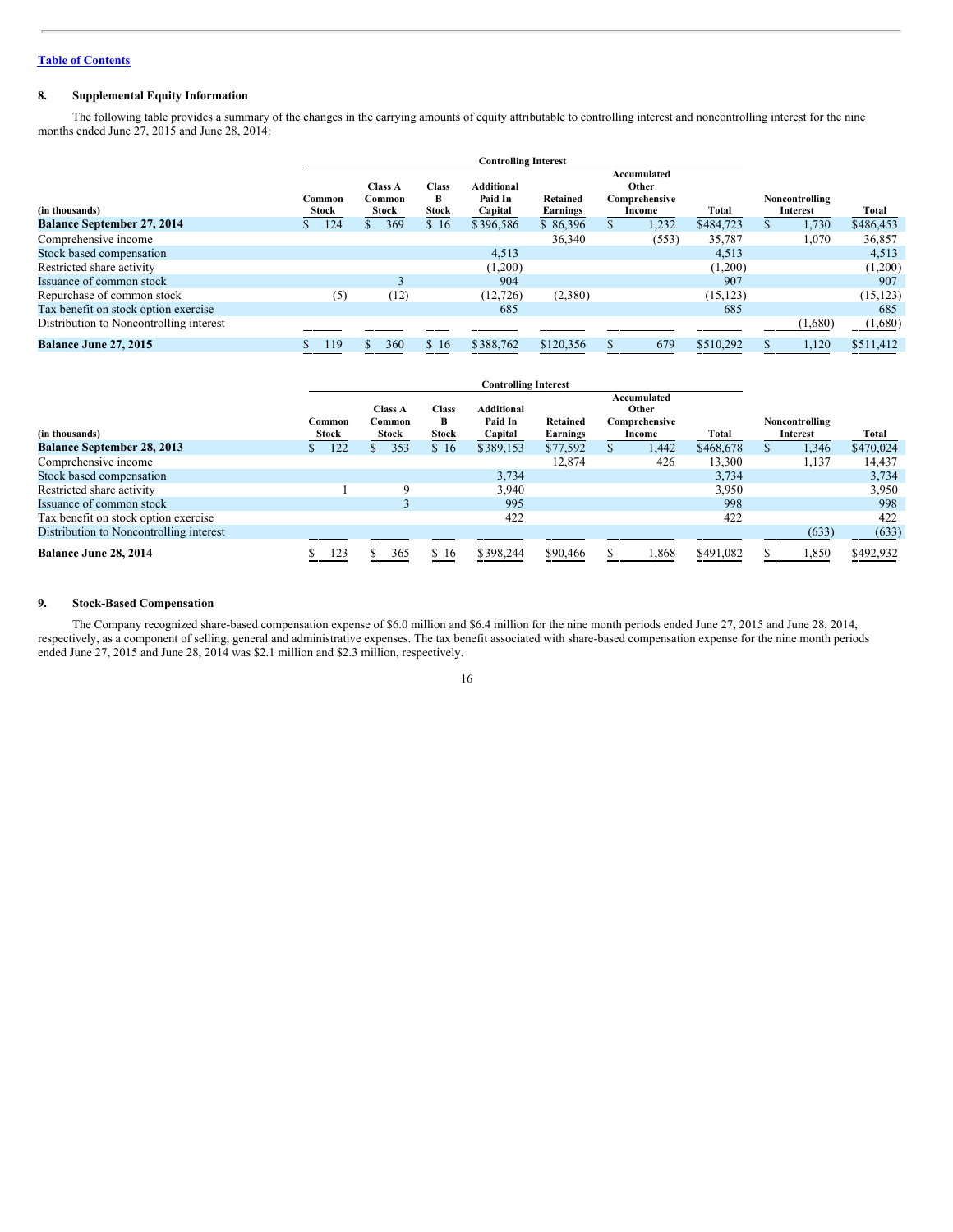## **10. Earnings Per Share**

The following is a reconciliation of the numerators and denominators of the basic and diluted per share computations for income from continuing operations.

|                                             |          | <b>Three Months Ended</b><br>June 27, 2015 |    |           | <b>Nine Months Ended</b><br>June 27, 2015 |               |  |           |
|---------------------------------------------|----------|--------------------------------------------|----|-----------|-------------------------------------------|---------------|--|-----------|
|                                             | Income   | <b>Shares</b>                              |    | Per Share | Income                                    | <b>Shares</b> |  | Per Share |
|                                             |          |                                            |    |           | (in thousands, except per share amounts)  |               |  |           |
| <b>Basic EPS:</b>                           |          |                                            |    |           |                                           |               |  |           |
| Net income available to common shareholders | \$18,800 | 48.167                                     | S. | 0.39      | \$36,340                                  | 48.642        |  | 0.75      |
| Effect of dilutive securities:              |          |                                            |    |           |                                           |               |  |           |
| Options to purchase common stock            |          | 538                                        |    | 0.00      |                                           | 309           |  | (0.01)    |
| <b>Restricted shares</b>                    |          | 585                                        |    | (0.01)    |                                           | 545           |  | (0.01)    |
| Diluted EPS:                                |          |                                            |    |           |                                           |               |  |           |
|                                             |          |                                            |    |           |                                           |               |  |           |
| Net income available to common shareholders | \$18,800 | 49,290                                     |    | 0.38      | \$36,340                                  | 49,496        |  | 0.73      |

|                                             |         | <b>Three Months Ended</b><br>June 28, 2014 |  |           | <b>Nine Months Ended</b><br>June 28, 2014 |               |  |              |  |  |
|---------------------------------------------|---------|--------------------------------------------|--|-----------|-------------------------------------------|---------------|--|--------------|--|--|
|                                             | Income  | <b>Shares</b>                              |  | Per Share | Income                                    | <b>Shares</b> |  | Per Share    |  |  |
|                                             |         | (in thousands, except per share amounts)   |  |           |                                           |               |  |              |  |  |
| <b>Basic EPS:</b>                           |         |                                            |  |           |                                           |               |  |              |  |  |
| Net income available to common shareholders | \$4,687 | 49.148                                     |  | 0.10      | \$12,874                                  | 48,732        |  | 0.26         |  |  |
| Effect of dilutive securities:              |         |                                            |  |           |                                           |               |  |              |  |  |
| Options to purchase common stock            |         | 154                                        |  |           |                                           | 35            |  | $\mathbf{0}$ |  |  |
| Restricted shares                           |         | 539                                        |  | (0.01)    |                                           | 434           |  | $\mathbf{0}$ |  |  |
| Diluted EPS:                                |         |                                            |  |           |                                           |               |  |              |  |  |
| Net income available to common shareholders | \$4,687 | 49,841                                     |  | 0.09      | \$12,874                                  | 49,201        |  | 0.26         |  |  |

Options to purchase 7.4 million shares of common stock at prices ranging from \$6.43 to \$15.00 per share were outstanding at June 27, 2015, and options to purchase 11.2 million shares of common stock at prices ranging from \$6.43 to \$16.23 per share were outstanding at June 28, 2014.

For the three month periods ended June 27, 2015 and June 28, 2014, options to purchase 3.2 million and 9.5 million shares of common stock, respectively, were outstanding but were not included in the computation of diluted earnings per share because the option exercise prices were greater than the average market price of the common shares and, therefore, the effect would be anti-dilutive.

For the nine month periods ended June 27, 2015 and June 28, 2014, options to purchase 4.8 million and 10.3 million shares of common stock, respectively, were outstanding but were not included in the computation of diluted earnings per share because the option exercise prices were greater than the average market price of the common shares and, therefore, the effect would be anti-dilutive.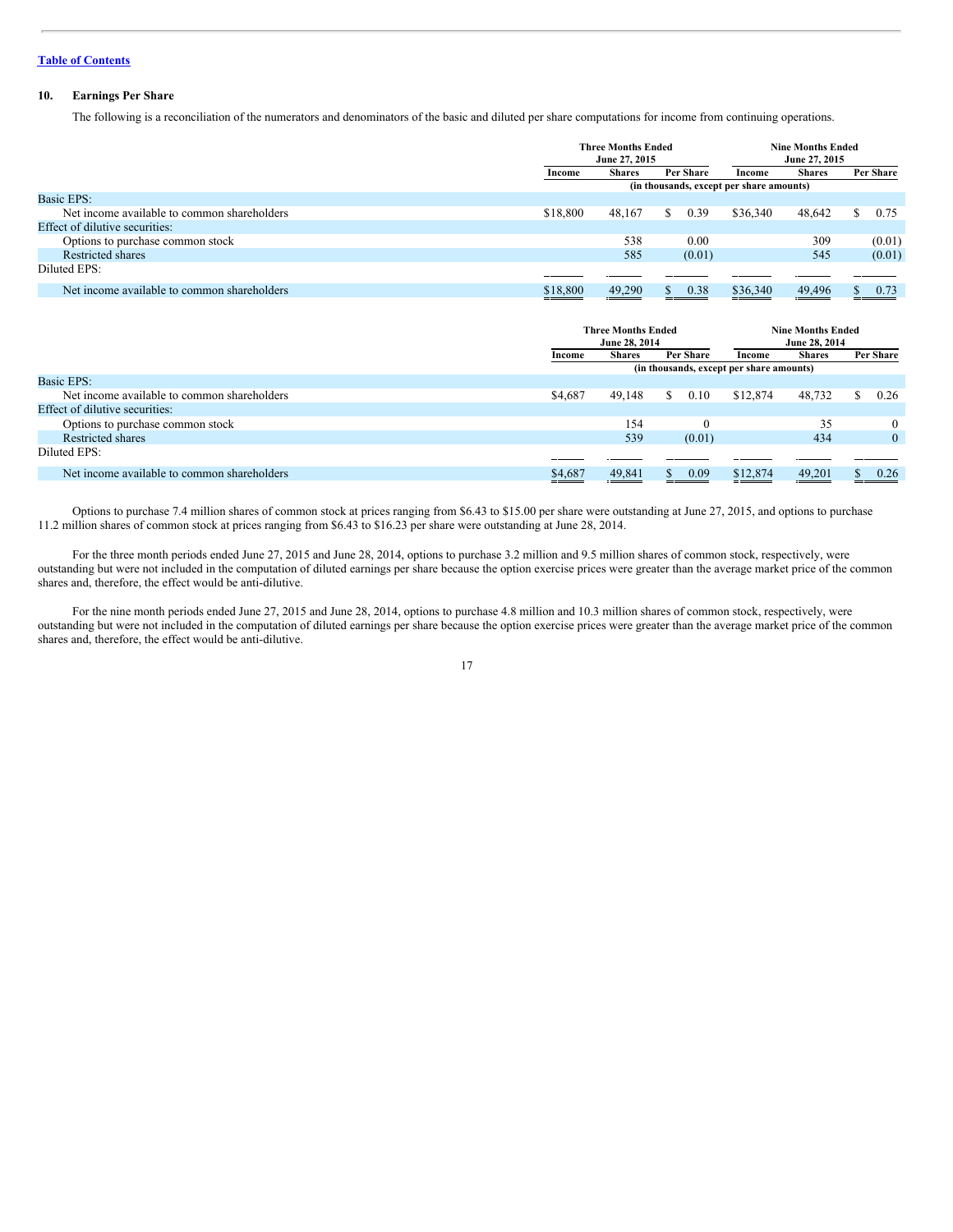## **11. Segment Information**

Management has determined that the Company has two operating segments which are also reportable segments based on the level at which the Chief Operating Decision Maker reviews the results of operations to make decisions regarding performance assessment and resource allocation. These operating segments are Pet segment and Garden segment and are presented in the table below (in thousands).

|                                                         |                         | <b>Three Months Ended</b> | <b>Nine Months Ended</b> |                         |  |
|---------------------------------------------------------|-------------------------|---------------------------|--------------------------|-------------------------|--|
|                                                         | <b>June 27,</b><br>2015 | <b>June 28,</b><br>2014   | <b>June 27,</b><br>2015  | <b>June 28,</b><br>2014 |  |
| Net sales:                                              |                         |                           |                          |                         |  |
| Pet segment                                             | \$238,126               | \$227,082                 | \$658,931                | S.<br>628,431           |  |
| Garden segment                                          | 221,320                 | 210,905                   | 605,437                  | 601,688                 |  |
| Total net sales                                         | \$459,446               | \$437,987                 | \$1,264,368              | \$1,230,119             |  |
| Income (loss) from operations:                          |                         |                           |                          |                         |  |
| Pet segment                                             | 32,939                  | 28,435                    | 80,565                   | 67,014                  |  |
| Garden segment                                          | 23,458                  | 4,011                     | 59,248                   | 34,579                  |  |
| Corporate                                               | (17, 404)               | (14,020)                  | (49,711)                 | (46, 753)               |  |
| Total income from operations                            | 38,993                  | 18,426                    | 90,102                   | 54,840                  |  |
| Interest expense - net                                  | (8,971)                 | (10, 415)                 | (31,261)                 | (33,008)                |  |
| Other income                                            | 585                     | 456                       | 96                       | 396                     |  |
| Income taxes                                            | 11,484                  | 3,133                     | 21,527                   | 8,217                   |  |
| Income including noncontrolling interest                | 19,123                  | 5,334                     | 37,410                   | 14,011                  |  |
| Net income attributable to noncontrolling interest      | 323                     | 647                       | 1,070                    | 1,137                   |  |
| Net income attributable to Central Garden & Pet Company | \$18,800                | 4,687<br>S.               | 36,340<br>S.             | 12,874                  |  |
| Depreciation and amortization:                          |                         |                           |                          |                         |  |
| Pet segment                                             | 3,891<br>S              | 4,483<br>S.               | 11,710<br><sup>\$</sup>  | $\mathbb{S}$<br>12,853  |  |
| Garden segment                                          | 1,465                   | 1,721                     | 4,514                    | 5,126                   |  |
| Corporate                                               | 2,906                   | 2,967                     | 8,852                    | 8,704                   |  |
| Total depreciation and amortization                     | 8,262<br>S              | 9,171<br>S.               | 25,076<br>S.             | 26,683<br>S             |  |

|                                                | <b>June 27.</b><br>2015 | <b>June 28.</b><br>2014 | September 27,<br>2014 |
|------------------------------------------------|-------------------------|-------------------------|-----------------------|
| Assets:                                        |                         |                         |                       |
| Pet segment                                    | 450,198<br>\$           | \$444,740               | 414,279<br>S          |
| Garden segment                                 | 352,147                 | 372,175                 | 337,461               |
| Corporate                                      | 356,876                 | 349,023                 | 396,987               |
| Total assets                                   | \$1,159,221             | \$1,165,938             | \$1,148,727           |
| Goodwill (included in corporate assets above): |                         |                         |                       |
| Pet segment                                    | \$209,089               | \$205,756               | 208.233               |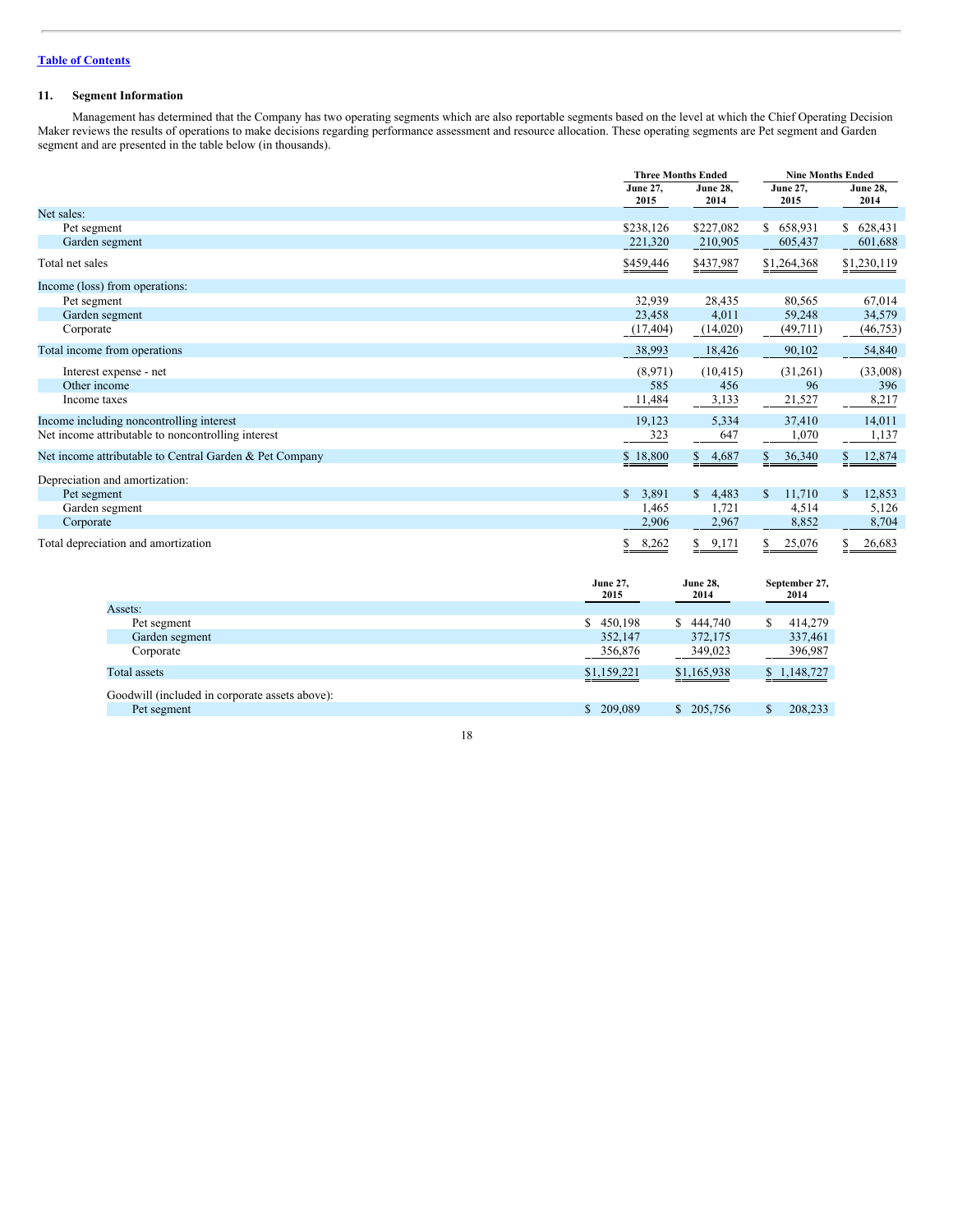#### **12. Consolidating Condensed Financial Information of Guarantor Subsidiaries**

Certain 100% wholly-owned subsidiaries of the Company (as listed below, collectively the "Guarantor Subsidiaries") have guaranteed fully and unconditionally, on a joint and several basis, the obligation to pay principal and interest on the Company's 2018 Notes. Certain subsidiaries and operating divisions are not guarantors of the Notes. Those subsidiaries that are guarantors and co-obligors of the Notes are as follows:

Farnam Companies, Inc. Four Paws Products Ltd. Gulfstream Home & Garden, Inc. Kaytee Products, Inc. Matson, LLC New England Pottery, LLC Pennington Seed, Inc. (including Gro Tec, Inc. and All-Glass Aquarium Co., Inc.) Pets International, Ltd. T.F.H. Publications, Inc. Wellmark International (including B2E Corporation and B2E Biotech LLC)

In lieu of providing separate audited financial statements for the Guarantor Subsidiaries, the Company has included the accompanying consolidating condensed financial statements based on the Company's understanding of the Securities and Exchange Commission's interpretation and application of Rule 3-10 of the Securities and Exchange Commission's Regulation S-X.

|                                                                 |                  | <b>CONSOLIDATING CONDENSED STATEMENT OF OPERATIONS</b><br>Three Months Ended June 27, 2015<br>(in thousands) |                                  |                     |              |  |  |  |  |  |
|-----------------------------------------------------------------|------------------|--------------------------------------------------------------------------------------------------------------|----------------------------------|---------------------|--------------|--|--|--|--|--|
|                                                                 | Parent           | Non-<br>Guarantor<br><b>Subsidiaries</b>                                                                     | Guarantor<br><b>Subsidiaries</b> | <b>Eliminations</b> | Consolidated |  |  |  |  |  |
| Net sales                                                       | \$133,886        | 31,291<br>S.                                                                                                 | \$ 319,470                       | (25,201)            | 459,446      |  |  |  |  |  |
| Cost of goods sold and occupancy                                | 104,121          | 22,399                                                                                                       | 214,110                          | (23, 221)           | 317,409      |  |  |  |  |  |
| Gross profit                                                    | 29,765           | 8,892                                                                                                        | 105,360                          | (1,980)             | 142,037      |  |  |  |  |  |
| Selling, general and administrative expenses                    | 31,223           | 5,461                                                                                                        | 68,340                           | (1,980)             | 103,044      |  |  |  |  |  |
| Income (loss) from operations                                   | (1, 458)         | 3,431                                                                                                        | 37,020                           | (0)                 | 38,993       |  |  |  |  |  |
| Interest expense                                                | (8,924)          | (52)                                                                                                         | (2)                              | (0)                 | (8,978)      |  |  |  |  |  |
| Interest income                                                 | 6                |                                                                                                              |                                  |                     |              |  |  |  |  |  |
| Other income                                                    | 318              |                                                                                                              | 267                              | (0)                 | 585          |  |  |  |  |  |
| Income (loss) before taxes and equity in earnings of affiliates | (10, 058)        | 3,380                                                                                                        | 37,285                           | (0)                 | 30,607       |  |  |  |  |  |
| Income tax expense (benefit)                                    | (3,982)          | 1,265                                                                                                        | 14,201                           | (0)                 | 11,484       |  |  |  |  |  |
| Equity in earnings of affiliates                                | 24,876           | $\theta$                                                                                                     | 1,780                            | (26,656)            |              |  |  |  |  |  |
| Net income including noncontrolling interest                    | 18,800           | 2,115                                                                                                        | 24,864                           | (26, 656)           | 19,123       |  |  |  |  |  |
| Net income attributable to noncontrolling interest              | $\boldsymbol{0}$ | 323                                                                                                          | $\theta$                         |                     | 323          |  |  |  |  |  |
| Net income attributable to Central Garden & Pet Company         | \$18,800         | 1,792<br>S                                                                                                   | 24,864                           | (26, 656)<br>S.     | 18,800       |  |  |  |  |  |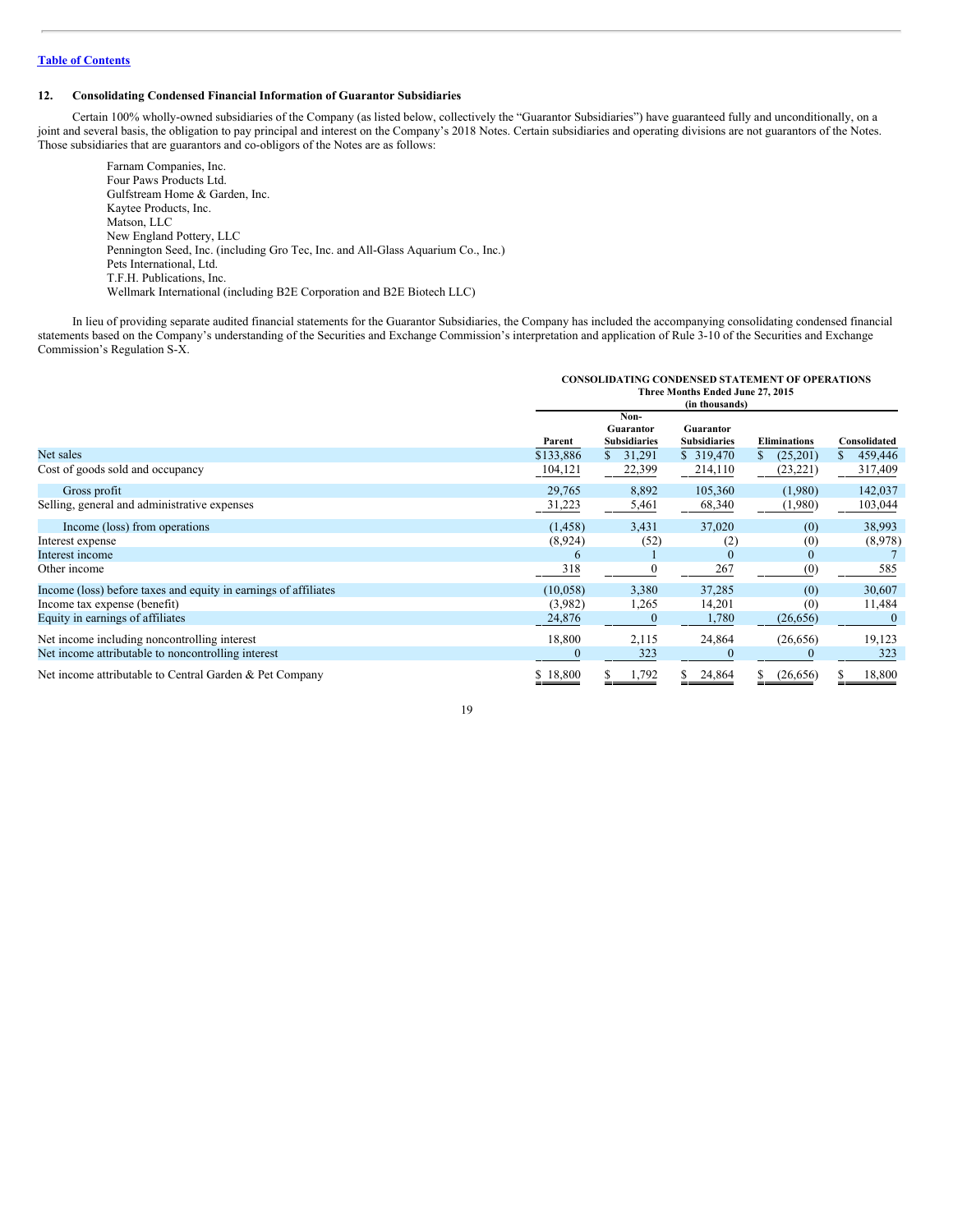# **CONSOLIDATING CONDENSED STATEMENT OF OPERATIONS Three Months Ended June 28, 2014 (As Revised) (in thousands)**

|                                                                 |             | (in thousands)      |                     |                     |              |  |  |
|-----------------------------------------------------------------|-------------|---------------------|---------------------|---------------------|--------------|--|--|
|                                                                 |             | Non-                |                     |                     |              |  |  |
|                                                                 |             | Guarantor           | Guarantor           |                     |              |  |  |
|                                                                 | Parent      | <b>Subsidiaries</b> | <b>Subsidiaries</b> | <b>Eliminations</b> | Consolidated |  |  |
| Net sales                                                       | \$124,433   | 38,251              | \$ 300,652          | (25, 349)           | 437,987      |  |  |
| Cost of goods sold and occupancy                                | 109,833     | 31,182              | 201,249             | (23, 408)           | 318,856      |  |  |
| Gross profit                                                    | 14.600      | 7,069               | 99,403              | (1,941)             | 119,131      |  |  |
| Selling, general and administrative expenses                    | 27,659      | 4,582               | 70,405              | (1,941)             | 100,705      |  |  |
| Income (loss) from operations                                   | (13,059)    | 2,487               | 28,998              | $\theta$            | 18,426       |  |  |
| Interest expense                                                | (10,390)    | (20)                | (19)                |                     | (10, 429)    |  |  |
| Interest income                                                 | 14          | $\theta$            | $\Omega$            | 0                   | 14           |  |  |
| Other income                                                    | 237         | 0                   | 219                 |                     | 456          |  |  |
| Income (loss) before taxes and equity in earnings of affiliates | (23, 198)   | 2,467               | 29,198              | $\theta$            | 8,467        |  |  |
| Income tax expense (benefit)                                    | (8, 737)    | 862                 | 11,008              |                     | 3,133        |  |  |
| Equity in earnings of affiliates                                | 19,148      | $\theta$            | 580                 | (19, 728)           |              |  |  |
| Net income including noncontrolling interest                    | 4,687       | 1,605               | 18,770              | (19, 728)           | 5,334        |  |  |
| Net income attributable to noncontrolling interest              |             | 647                 |                     |                     | 647          |  |  |
| Net income attributable to Central Garden & Pet Company         | 4,687<br>ъ. | 958                 | 18,770              | (19, 728)<br>S.     | 4,687        |  |  |

## **CONSOLIDATING CONDENSED STATEMENT OF OPERATIONS Nine Months Ended June 27, 2015**

|                                                                 | (in thousands) |                                          |                                  |                            |              |  |  |
|-----------------------------------------------------------------|----------------|------------------------------------------|----------------------------------|----------------------------|--------------|--|--|
|                                                                 | Parent         | Non-<br>Guarantor<br><b>Subsidiaries</b> | Guarantor<br><b>Subsidiaries</b> | <b>Eliminations</b>        | Consolidated |  |  |
| Net sales                                                       | \$380,862      | 86,048                                   | \$865,589                        | (68, 131)                  | \$1,264,368  |  |  |
| Cost of goods sold and occupancy                                | 296,568        | 66,522                                   | 584,604                          | (63, 406)                  | 884,288      |  |  |
| Gross profit                                                    | 84,294         | 19,526                                   | 280,985                          | (4,725)                    | 380,080      |  |  |
| Selling, general and administrative expenses                    | 89,917         | 14,799                                   | 189,987                          | (4, 725)                   | 289,978      |  |  |
| Income (loss) from operations                                   | (5,623)        | 4,727                                    | 90,998                           | (0)                        | 90,102       |  |  |
| Interest expense                                                | (31,226)       | (128)                                    | (3)                              | (0)                        | (31, 357)    |  |  |
| Interest income                                                 | 94             |                                          | $\theta$                         |                            | 96           |  |  |
| Other income (expense)                                          | (359)          | (0)                                      | 455                              | (0)                        | 96           |  |  |
| Income (loss) before taxes and equity in earnings of affiliates | (37, 114)      | 4,601                                    | 91,450                           | (0)                        | 58,937       |  |  |
| Income tax expense (benefit)                                    | (13, 562)      | 1,773                                    | 33,316                           | (0)                        | 21,527       |  |  |
| Equity in earnings of affiliates                                | 59,892         | $\theta$                                 | 1,989                            | (61, 881)                  |              |  |  |
| Net income including noncontrolling interest                    | 36,340         | 2,828                                    | 60,123                           | (61, 881)                  | 37,410       |  |  |
| Net income attributable to noncontrolling interest              | $\Omega$       | 1,070                                    | $\Omega$                         |                            | 1,070        |  |  |
| Net income attributable to Central Garden & Pet Company         | 36,340         | 1,758                                    | S<br>60,123                      | (61, 881)<br>$\mathcal{P}$ | 36,340       |  |  |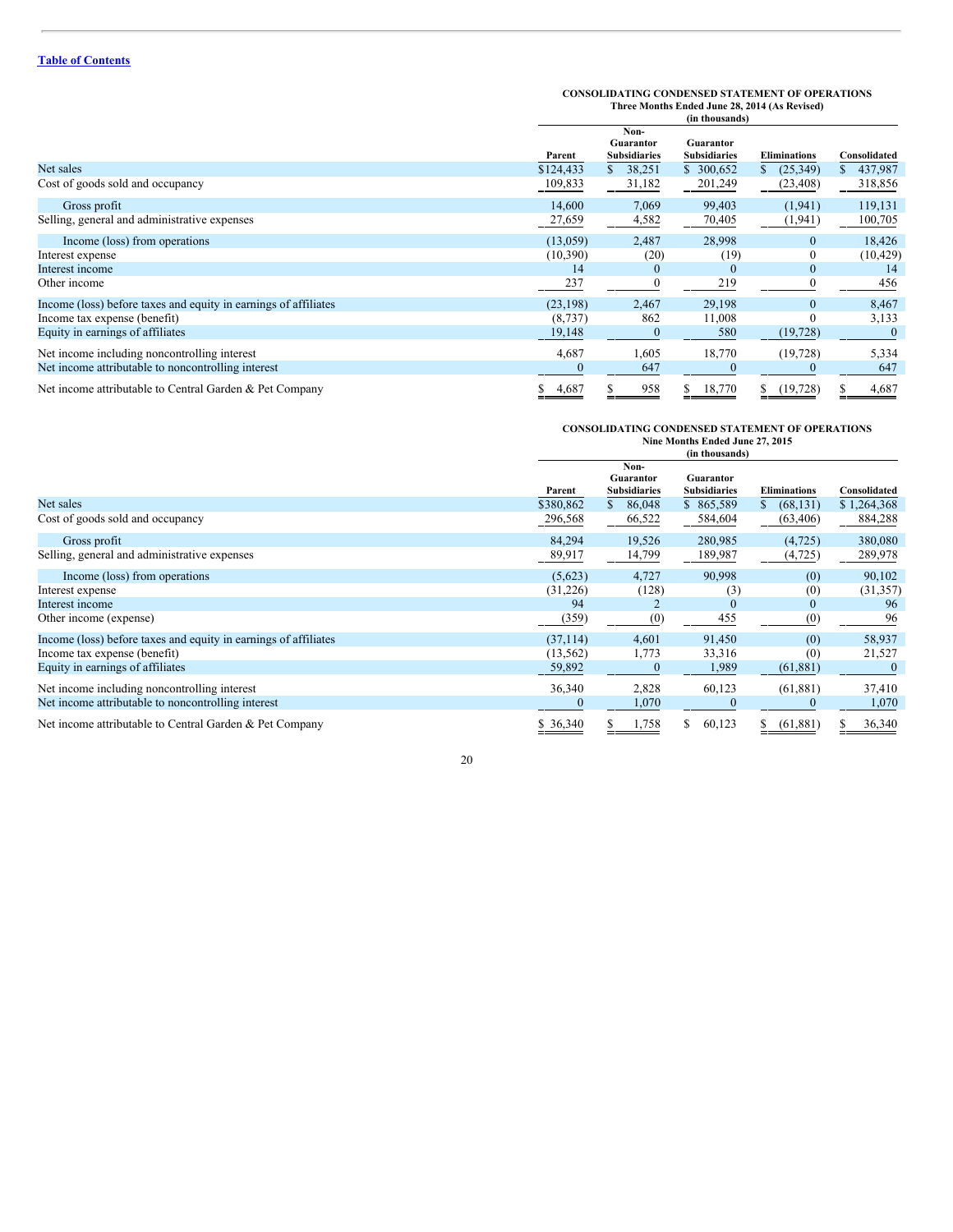# **CONSOLIDATING CONDENSED STATEMENT OF OPERATIONS Nine Months Ended June 28, 2014 (As Revised) (in thousands)**

|                                                                 |           | un mousanus)        |                     |                     |              |  |
|-----------------------------------------------------------------|-----------|---------------------|---------------------|---------------------|--------------|--|
|                                                                 |           | Non-                |                     |                     |              |  |
|                                                                 |           | Guarantor           | Guarantor           |                     |              |  |
|                                                                 | Parent    | <b>Subsidiaries</b> | <b>Subsidiaries</b> | <b>Eliminations</b> | Consolidated |  |
| Net sales                                                       | \$356,715 | 92,046              | \$ 844,334          | (62, 976)           | \$1,230,119  |  |
| Cost of goods sold and occupancy                                | 287,782   | 72,843              | 581,614             | (58, 588)           | 883,651      |  |
| Gross profit                                                    | 68,933    | 19,203              | 262,720             | (4,388)             | 346,468      |  |
| Selling, general and administrative expenses                    | 83,313    | 14,594              | 198,109             | (4,388)             | 291,628      |  |
| Income (loss) from operations                                   | (14,380)  | 4,609               | 64,611              | $\mathbf{0}$        | 54,840       |  |
| Interest expense                                                | (32,956)  | (51)                | (44)                |                     | (33,051)     |  |
| Interest income                                                 | 43        | $\theta$            | 0                   |                     | 43           |  |
| Other income                                                    | 244       |                     | 152                 |                     | 396          |  |
| Income (loss) before taxes and equity in earnings of affiliates | (47,049)  | 4,558               | 64,719              | $\theta$            | 22,228       |  |
| Income tax expense (benefit)                                    | (17, 555) | 1,773               | 23,999              | 0                   | 8,217        |  |
| Equity in earnings of affiliates                                | 42,368    | $\theta$            | 1,633               | (44,001)            |              |  |
| Net income including noncontrolling interest                    | 12,874    | 2,785               | 42,353              | (44,001)            | 14,011       |  |
| Net income attributable to noncontrolling interest              |           | 1,137               | $\left($            |                     | 1,137        |  |
| Net income attributable to Central Garden & Pet Company         | \$12,874  | 1,648<br>ж          | 42,353              | (44,001)<br>S       | 12,874       |  |

## **CONSOLIDATING CONDENSED STATEMENTS OF COMPREHENSIVE INCOME**

|                                                               | (LOSS)<br>Three Months Ended June 27, 2015 |  |                     |           |                     |  |                     |  |              |  |
|---------------------------------------------------------------|--------------------------------------------|--|---------------------|-----------|---------------------|--|---------------------|--|--------------|--|
|                                                               |                                            |  |                     |           |                     |  |                     |  |              |  |
|                                                               | (in thousands)                             |  |                     |           |                     |  |                     |  |              |  |
|                                                               |                                            |  | Non-Guarantor       | Guarantor |                     |  |                     |  |              |  |
|                                                               | Parent                                     |  | <b>Subsidiaries</b> |           | <b>Subsidiaries</b> |  | <b>Eliminations</b> |  | Consolidated |  |
| Net income                                                    | \$18,800                                   |  | 2,115               |           | 24.864              |  | (26,656)            |  | 19,123       |  |
| Other comprehensive income:                                   |                                            |  |                     |           |                     |  |                     |  |              |  |
| Foreign currency translation                                  | 615                                        |  | 456                 |           | 24                  |  | (480)               |  | 615          |  |
| Total comprehensive income                                    | 19.415                                     |  | 2,571               |           | 24,888              |  | (27, 136)           |  | 19,738       |  |
| Comprehensive income attributable to noncontrolling interests |                                            |  | 323                 |           |                     |  |                     |  | 323          |  |
| Comprehensive income attributable to Central Garden &Pet      |                                            |  |                     |           |                     |  |                     |  |              |  |
| Company                                                       | \$19,415                                   |  | 2,248               |           | 24,888              |  | (27, 136)           |  | 19,415       |  |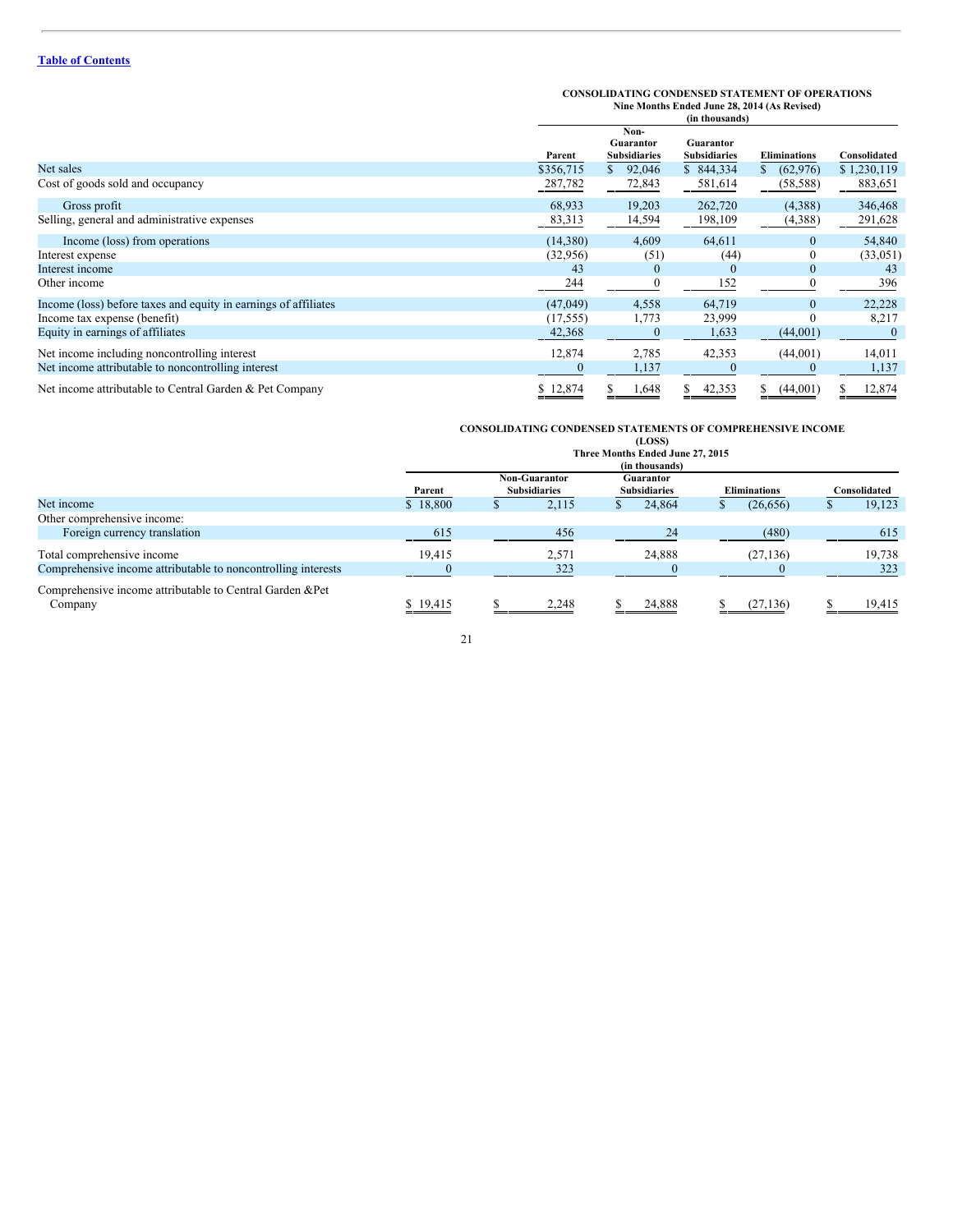# **CONSOLIDATING CONDENSED STATEMENTS OF COMPREHENSIVE INCOME**<br>Three Months Ended June 28, 2014 (As Revised)<br>(in thousands)

|                                                                   | un unousanus, |  |                     |  |                     |  |              |  |              |
|-------------------------------------------------------------------|---------------|--|---------------------|--|---------------------|--|--------------|--|--------------|
|                                                                   |               |  | Non-                |  |                     |  |              |  |              |
|                                                                   |               |  | Guarantor           |  | Guarantor           |  |              |  |              |
|                                                                   | Parent        |  | <b>Subsidiaries</b> |  | <b>Subsidiaries</b> |  | Eliminations |  | Consolidated |
| Net income                                                        | \$4,687       |  | 1,605               |  | 18.770              |  | (19, 728)    |  | 5,334        |
| Other comprehensive income:                                       |               |  |                     |  |                     |  |              |  |              |
| Foreign currency translation                                      |               |  | 339                 |  |                     |  |              |  | 339          |
| Total comprehensive income                                        | 4.687         |  | <b>944.</b>         |  | 18.770              |  | (19, 728)    |  | 5,673        |
| Comprehensive income attributable to noncontrolling interests     |               |  | 647                 |  |                     |  |              |  | 647          |
| Comprehensive income attributable to Central Garden & Pet Company | 64,687        |  | .297                |  | 18.770              |  | (19.728)     |  | 5.026        |

|                                                                     | <b>CONSOLIDATING CONDENSED STATEMENTS OF COMPREHENSIVE INCOME</b><br>Nine Months Ended June 27, 2015<br>(in thousands) |  |                                          |  |                                  |  |                     |  |              |
|---------------------------------------------------------------------|------------------------------------------------------------------------------------------------------------------------|--|------------------------------------------|--|----------------------------------|--|---------------------|--|--------------|
|                                                                     | Parent                                                                                                                 |  | Non-<br>Guarantor<br><b>Subsidiaries</b> |  | Guarantor<br><b>Subsidiaries</b> |  | <b>Eliminations</b> |  | Consolidated |
| Net income                                                          | \$36,340                                                                                                               |  | 2,828                                    |  | 60,123                           |  | (61, 881)           |  | 37,410       |
| Other comprehensive income (loss):                                  |                                                                                                                        |  |                                          |  |                                  |  |                     |  |              |
| Unrealized loss on securities                                       | (10)                                                                                                                   |  | $\mathbf{0}$                             |  | $\mathbf{0}$                     |  | $\overline{0}$      |  | (10)         |
| Reclassification of realized loss on securities included in net     |                                                                                                                        |  |                                          |  |                                  |  |                     |  |              |
| income                                                              | 20                                                                                                                     |  | $\Omega$                                 |  |                                  |  | $\Omega$            |  | 20           |
| Foreign currency translation                                        | (563)                                                                                                                  |  | (244)                                    |  | (244)                            |  | 488                 |  | (563)        |
| Total comprehensive income                                          | 35,787                                                                                                                 |  | 2,584                                    |  | 59,879                           |  | (61, 393)           |  | 36,857       |
| Comprehensive income attributable to noncontrolling interests       |                                                                                                                        |  | 1,070                                    |  |                                  |  |                     |  | 1,070        |
| Comprehensive income attributable to Central Garden &Pet<br>Company | 35,787                                                                                                                 |  | 1,514                                    |  | 59,879                           |  | (61, 393)           |  | 35,787       |

|                                                                     | <b>CONSOLIDATING CONDENSED STATEMENTS OF COMPREHENSIVE INCOME</b><br>Nine Months Ended June 28, 2014 (As Revised)<br>(in thousands) |                                          |                                  |                     |              |  |  |  |  |  |
|---------------------------------------------------------------------|-------------------------------------------------------------------------------------------------------------------------------------|------------------------------------------|----------------------------------|---------------------|--------------|--|--|--|--|--|
|                                                                     | Parent                                                                                                                              | Non-<br>Guarantor<br><b>Subsidiaries</b> | Guarantor<br><b>Subsidiaries</b> | <b>Eliminations</b> | Consolidated |  |  |  |  |  |
| Net income                                                          | \$12,874                                                                                                                            | 2,785                                    | 42,353                           | (44,001)            | 14,011       |  |  |  |  |  |
| Other comprehensive income:                                         |                                                                                                                                     |                                          |                                  |                     |              |  |  |  |  |  |
| Foreign currency translation                                        |                                                                                                                                     | 426                                      | $\Omega$                         |                     | 426          |  |  |  |  |  |
| Total comprehensive income                                          | 12,874                                                                                                                              | 3,211                                    | 42,353                           | (44,001)            | 14,437       |  |  |  |  |  |
| Comprehensive income attributable to noncontrolling interests       |                                                                                                                                     | 1,137                                    | $\Omega$                         |                     | 1,137        |  |  |  |  |  |
| Comprehensive income attributable to Central Garden &Pet<br>Company | \$12,874                                                                                                                            | 2.074                                    | 42.353                           | (44,001)            | 13,300       |  |  |  |  |  |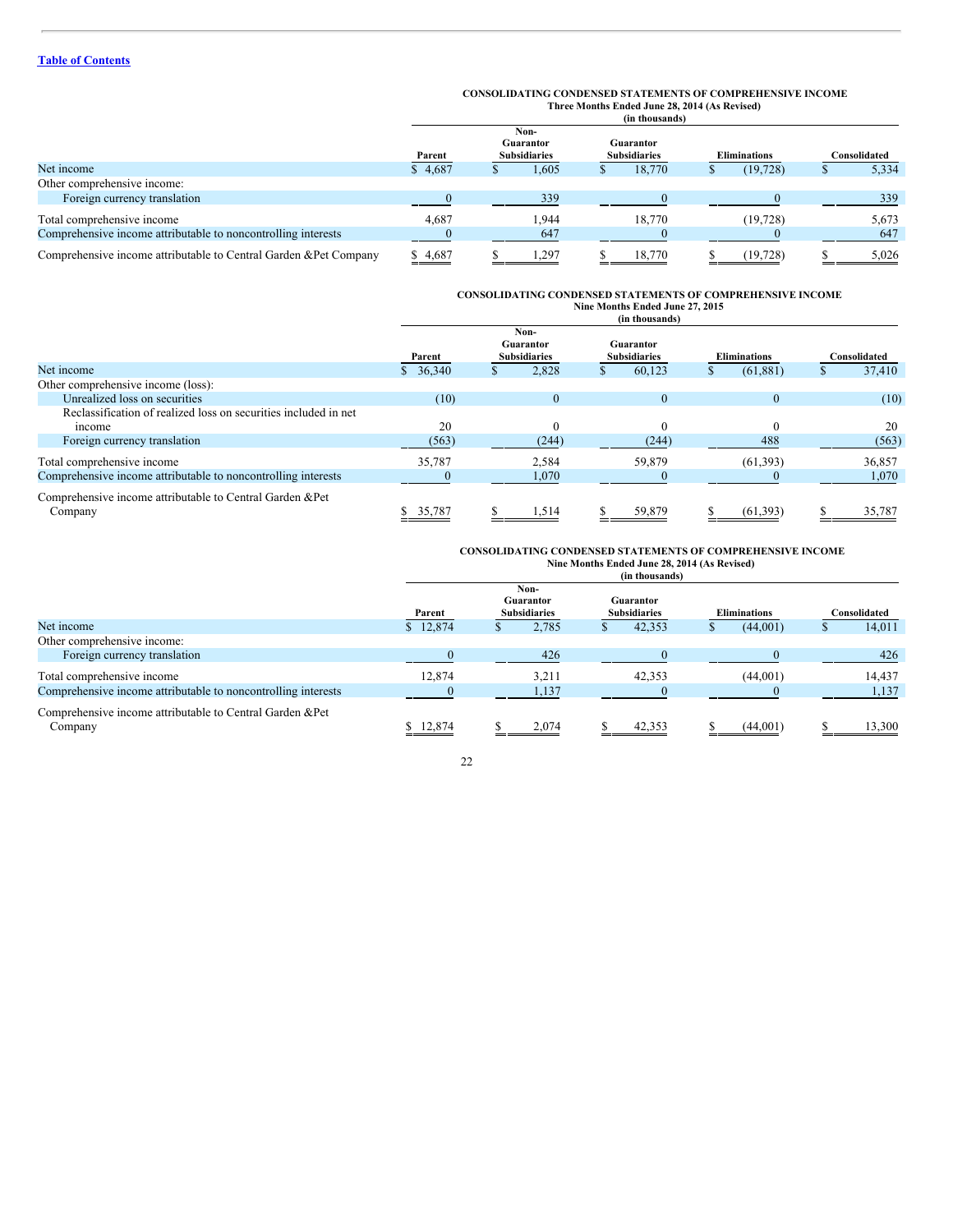|                                                  |              | <b>CONSOLIDATING CONDENSED BALANCE SHEET</b><br>June 27, 2015<br>(in thousands) |                                  |                              |                         |  |  |
|--------------------------------------------------|--------------|---------------------------------------------------------------------------------|----------------------------------|------------------------------|-------------------------|--|--|
|                                                  | Parent       | Non-<br>Guarantor<br><b>Subsidiaries</b>                                        | Guarantor<br><b>Subsidiaries</b> | <b>Eliminations</b>          | Consolidated            |  |  |
| <b>ASSETS</b>                                    |              |                                                                                 |                                  |                              |                         |  |  |
| Cash and cash equivalents                        | 30,640       | 10,606<br>S.                                                                    | 2,595<br>S                       | \$<br>$\mathbf{0}$           | 43,841<br>S             |  |  |
| Restricted cash                                  | 12,590       | $\theta$                                                                        | $\Omega$                         | $\theta$                     | 12,590                  |  |  |
| Accounts receivable, net                         | 56,528       | 11,152                                                                          | 155,469                          | $\Omega$                     | 223,149                 |  |  |
| Inventories                                      | 86,211       | 14,409                                                                          | 239,613                          | $\mathbf{0}$                 | 340,233                 |  |  |
| Prepaid expenses and other                       | 25,727       | 1,260                                                                           | 27,571                           | $\boldsymbol{0}$             | 54,558                  |  |  |
| Total current assets                             | 211,696      | 37,427                                                                          | 425,248                          | $\mathbf{0}$                 | 674,371                 |  |  |
| Land, buildings, improvements and equipment, net | 54,176       | 3,540                                                                           | 105,253                          | $\Omega$                     | 162,969                 |  |  |
| Goodwill                                         | $\Omega$     | $\theta$                                                                        | 209,089                          | $\Omega$                     | 209,089                 |  |  |
| Other long term assets                           | 31,739       | 3,877                                                                           | 80,193                           | (3,017)                      | 112,792                 |  |  |
| Intercompany receivable                          | 36,989       | $\mathbf{0}$                                                                    | 386,955                          | (423, 944)                   | $\mathbf{0}$            |  |  |
| Investment in subsidiaries                       | 1,042,817    | $\boldsymbol{0}$                                                                | $\boldsymbol{0}$                 | (1,042,817)                  | $\boldsymbol{0}$        |  |  |
| Total                                            | \$1,377,417  | 44,844                                                                          | \$1,206,738                      | \$(1,469,778)                | \$1,159,221             |  |  |
| <b>LIABILITIES AND EQUITY</b>                    |              |                                                                                 |                                  |                              |                         |  |  |
| Accounts payable                                 | 28,927<br>\$ | \$<br>6,501                                                                     | $\mathbf S$<br>54,995            | $\mathbb{S}$<br>$\mathbf{0}$ | 90,423<br><sup>\$</sup> |  |  |
| Accrued expenses                                 | 59,275       | 2,928                                                                           | 47,867                           | $\boldsymbol{0}$             | 110,070                 |  |  |
| Current portion of long-term debt                | 260          | $\mathbf{0}$                                                                    | 30                               | $\mathbf{0}$                 | 290                     |  |  |
| Total current liabilities                        | 88,462       | 9,429                                                                           | 102,892                          | $\mathbf{0}$                 | 200,783                 |  |  |
| Long-term debt                                   | 399,806      | $\theta$                                                                        | 73                               | $\mathbf{0}$                 | 399,879                 |  |  |
| Intercompany payable                             | 377,284      | 46,660                                                                          | $\mathbf{0}$                     | (423, 944)                   | $\theta$                |  |  |
| Losses in excess of investment in subsidiaries   | $\mathbf{0}$ | $\mathbf{0}$                                                                    | 12,324                           | (12, 324)                    | $\mathbf{0}$            |  |  |
| Other long-term obligations                      | 1,573        | $\overline{0}$                                                                  | 48,591                           | (3,017)                      | 47,147                  |  |  |
| Total Central Garden & Pet shareholders' equity  | 510,292      | (12, 365)                                                                       | 1,042,858                        | (1,030,493)                  | 510,292                 |  |  |
| Noncontrolling interest                          | $\bf{0}$     | 1,120                                                                           | $\boldsymbol{0}$                 | 0                            | 1,120                   |  |  |
| Total equity                                     | 510,292      | (11,245)                                                                        | 1,042,858                        | (1,030,493)                  | 511,412                 |  |  |
| Total                                            | \$1,377,417  | 44,844<br>S                                                                     | \$1,206,738                      | \$(1,469,778)                | \$1,159,221             |  |  |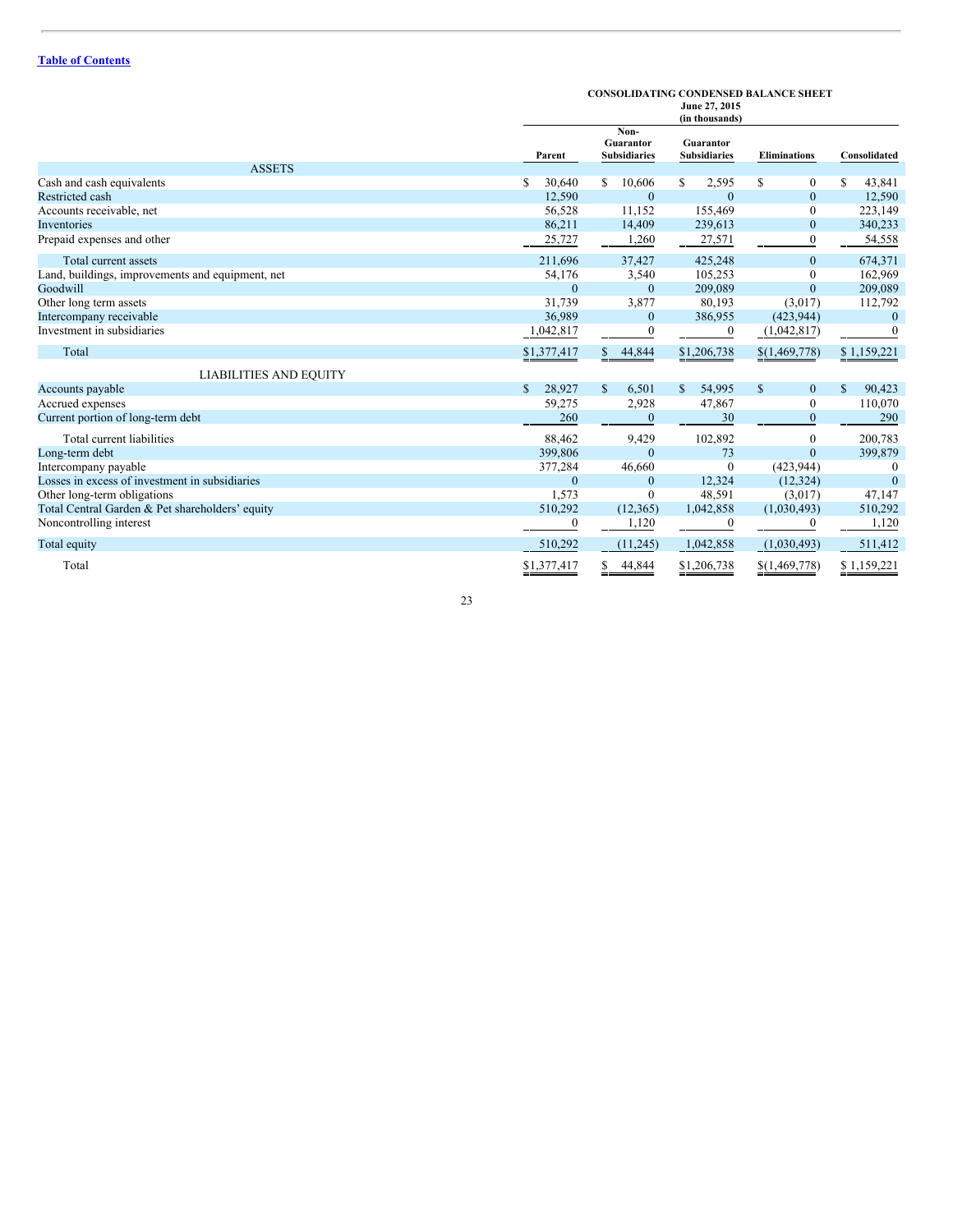|                                                  |                  | <b>CONSOLIDATING CONDENSED BALANCE SHEET</b><br><b>June 28, 2014 (As Revised)</b><br>(in thousands) |                                  |                     |              |  |  |  |
|--------------------------------------------------|------------------|-----------------------------------------------------------------------------------------------------|----------------------------------|---------------------|--------------|--|--|--|
|                                                  | Parent           | Non-<br>Guarantor<br><b>Subsidiaries</b>                                                            | Guarantor<br><b>Subsidiaries</b> | <b>Eliminations</b> | Consolidated |  |  |  |
| <b>ASSETS</b>                                    |                  |                                                                                                     |                                  |                     |              |  |  |  |
| Cash and cash equivalents                        | 16,182           | 12,863<br>S.                                                                                        | 2,801<br>S                       | \$<br>$\mathbf{0}$  | 31,846       |  |  |  |
| Short term investments                           | 14,220           | $\theta$                                                                                            | $\theta$                         | $\mathbf{0}$        | 14,220       |  |  |  |
| Accounts receivable, net                         | 50,219           | 12,220                                                                                              | 151,681                          | $\Omega$            | 214,120      |  |  |  |
| <b>Inventories</b>                               | 87,570           | 18,551                                                                                              | 258,914                          | $\mathbf{0}$        | 365,035      |  |  |  |
| Prepaid expenses and other                       | 25,489           | 1,102                                                                                               | 27,098                           | $\mathbf{0}$        | 53,689       |  |  |  |
| Total current assets                             | 193,680          | 44.736                                                                                              | 440,494                          | $\mathbf{0}$        | 678,910      |  |  |  |
| Land, buildings, improvements and equipment, net | 71,940           | 3,512                                                                                               | 102,208                          | $\mathbf{0}$        | 177,660      |  |  |  |
| Goodwill                                         | $\Omega$         | $\theta$                                                                                            | 205,756                          | $\theta$            | 205,756      |  |  |  |
| Other long term assets                           | 17,147           | 3,492                                                                                               | 85,679                           | (2,706)             | 103,612      |  |  |  |
| Intercompany receivable                          | 38,865           | $\overline{0}$                                                                                      | 287,318                          | (326, 183)          | $\bf{0}$     |  |  |  |
| Investment in subsidiaries                       | 974,815          | $\mathbf{0}$                                                                                        | $\bf{0}$                         | (974, 815)          | $\mathbf{0}$ |  |  |  |
| Total                                            | \$1,296,447      | 51,740<br>S.                                                                                        | \$1,121,455                      | \$(1,303,704)       | \$1,165,938  |  |  |  |
| <b>LIABILITIES AND EQUITY</b>                    |                  |                                                                                                     |                                  |                     |              |  |  |  |
| Accounts payable                                 | 31,968<br>\$     | 7,765<br>\$                                                                                         | 50,226<br>S                      | \$<br>$\mathbf{0}$  | 89,959<br>S  |  |  |  |
| Accrued expenses                                 | 42,836           | 2,688                                                                                               | 43,997                           | $\boldsymbol{0}$    | 89,521       |  |  |  |
| Current portion of long-term debt                | 266              | $\mathbf{0}$                                                                                        | 30                               | $\mathbf{0}$        | 296          |  |  |  |
| Total current liabilities                        | 75,070           | 10,453                                                                                              | 94,253                           | $\mathbf{0}$        | 179,776      |  |  |  |
| Long-term debt                                   | 449,887          | $\theta$                                                                                            | 107                              | $\overline{0}$      | 449,994      |  |  |  |
| Intercompany payable                             | 278,840          | 47,343                                                                                              | $\mathbf{0}$                     | (326, 183)          |              |  |  |  |
| Losses in excess of investment in subsidiaries   | $\Omega$         | $\mathbf{0}$                                                                                        | 7,467                            | (7, 467)            | $\mathbf{0}$ |  |  |  |
| Other long-term obligations                      | 1,568            | $\mathbf{0}$                                                                                        | 44,374                           | (2,706)             | 43,236       |  |  |  |
| Total Central Garden & Pet shareholders' equity  | 491,082          | (7,906)                                                                                             | 975,254                          | (967, 348)          | 491,082      |  |  |  |
| Noncontrolling interest                          | $\boldsymbol{0}$ | 1,850                                                                                               | $\boldsymbol{0}$                 | 0                   | 1,850        |  |  |  |
| Total equity                                     | 491,082          | (6,056)                                                                                             | 975,254                          | (967, 348)          | 492,932      |  |  |  |
| Total                                            | \$1,296,447      | 51,740<br>S                                                                                         | \$1,121,455                      | \$(1,303,704)       | \$1,165,938  |  |  |  |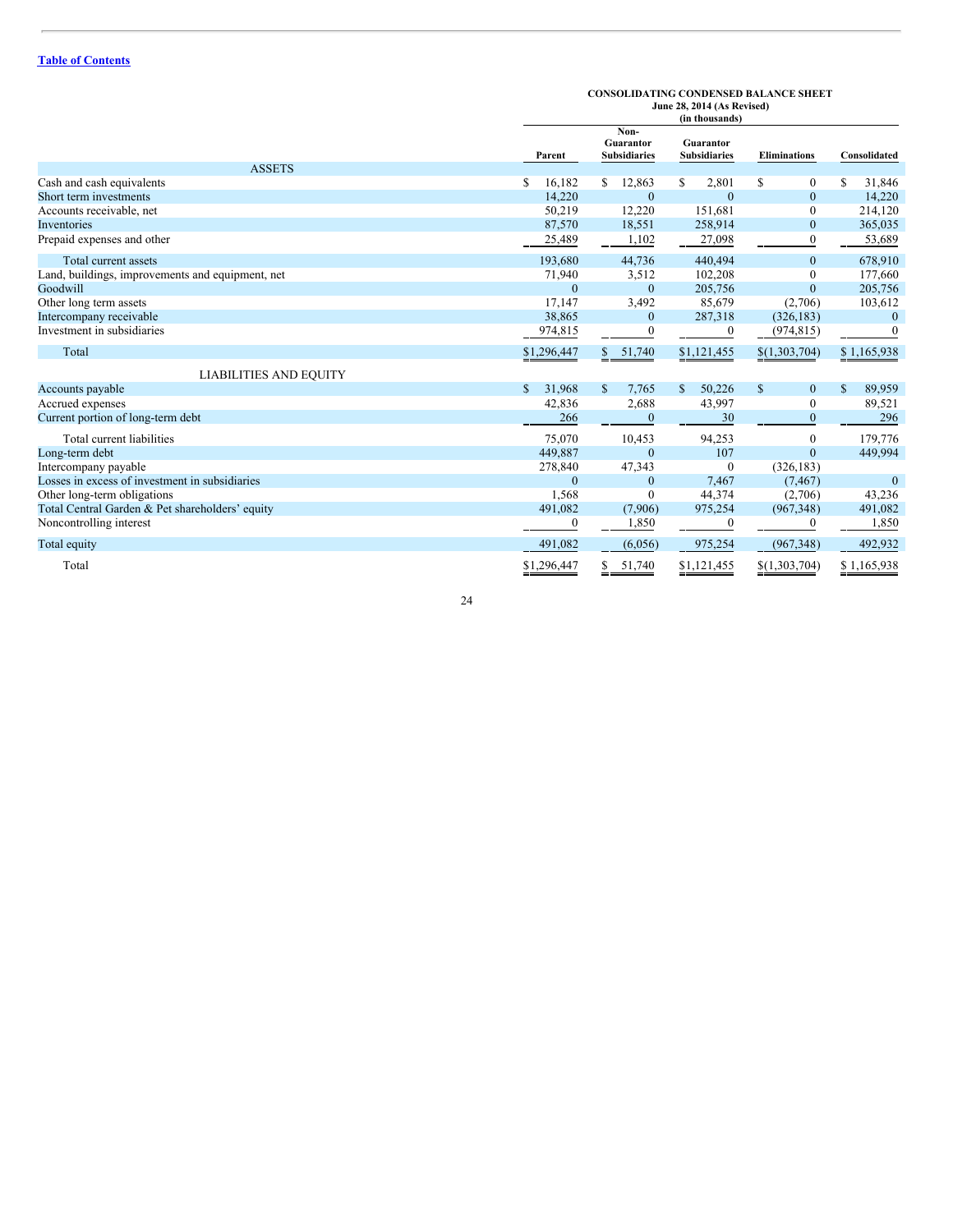|                                                  | <b>CONSOLIDATING CONDENSED BALANCE SHEET</b><br>September 27, 2014<br>(in thousands) |                                          |                                  |                     |              |  |
|--------------------------------------------------|--------------------------------------------------------------------------------------|------------------------------------------|----------------------------------|---------------------|--------------|--|
|                                                  | Parent                                                                               | Non-<br>Guarantor<br><b>Subsidiaries</b> | Guarantor<br><b>Subsidiaries</b> | <b>Eliminations</b> | Consolidated |  |
| <b>ASSETS</b>                                    |                                                                                      |                                          |                                  |                     |              |  |
| Cash and cash equivalents                        | 63,471<br>S                                                                          | 12,806<br>S.                             | 2,399<br>S                       | \$<br>$\mathbf{0}$  | 78,676<br>S  |  |
| Restricted cash                                  | 14,283                                                                               | $\overline{0}$                           | $\Omega$                         | $\mathbf{0}$        | 14,283       |  |
| Short term investments                           | 9,990                                                                                | $\mathbf{0}$                             | $\Omega$                         | $\Omega$            | 9,990        |  |
| Accounts receivable, net                         | 41,235                                                                               | 8,268                                    | 144,226                          | $\mathbf{0}$        | 193,729      |  |
| Inventories                                      | 79,199                                                                               | 15,210                                   | 231,977                          | $\mathbf{0}$        | 326,386      |  |
| Prepaid expenses and other                       | 26,092                                                                               | 816                                      | 21,580                           | $\boldsymbol{0}$    | 48,488       |  |
| Total current assets                             | 234,270                                                                              | 37,100                                   | 400,182                          | $\mathbf{0}$        | 671,552      |  |
| Land, buildings, improvements and equipment, net | 63,059                                                                               | 3,649                                    | 100,141                          | $\Omega$            | 166,849      |  |
| Goodwill                                         | $\mathbf{0}$                                                                         | $\boldsymbol{0}$                         | 208,233                          | $\theta$            | 208,233      |  |
| Other long term assets                           | 25,230                                                                               | 4,244                                    | 83,713                           | (11,094)            | 102,093      |  |
| Intercompany receivable                          | 16,906                                                                               | $\mathbf{0}$                             | 351,423                          | (368, 329)          | $\mathbf{0}$ |  |
| Investment in subsidiaries                       | 983,413                                                                              | $\boldsymbol{0}$                         | $\boldsymbol{0}$                 | (983, 413)          | $\mathbf{0}$ |  |
| Total                                            | \$1,322,878                                                                          | 44,993<br>\$                             | \$1,143,692                      | \$(1,362,836)       | \$1,148,727  |  |
| <b>LIABILITIES AND EQUITY</b>                    |                                                                                      |                                          |                                  |                     |              |  |
| Accounts payable                                 | 28,937<br>S.                                                                         | 3,542<br>\$                              | \$<br>55,949                     | \$<br>$\theta$      | S<br>88,428  |  |
| Accrued expenses                                 | 34,151                                                                               | 1,868                                    | 48,360                           | $\mathbf{0}$        | 84,379       |  |
| Current portion of long term debt                | 261                                                                                  | $\boldsymbol{0}$                         | 30                               | $\boldsymbol{0}$    | 291          |  |
| Total current liabilities                        | 63,349                                                                               | 5,410                                    | 104,339                          | $\mathbf{0}$        | 173,098      |  |
| Long-term debt                                   | 449,855                                                                              | $\mathbf{0}$                             | 93                               | $\Omega$            | 449,948      |  |
| Intercompany payable                             | 323,314                                                                              | 45,015                                   | $\mathbf{0}$                     | (368, 329)          | $\mathbf{0}$ |  |
| Losses in excess of investment in subsidiaries   | $\theta$                                                                             | $\boldsymbol{0}$                         | 7,594                            | (7,594)             | $\Omega$     |  |
| Other long-term obligations                      | 1,636                                                                                | $\mathbf{0}$                             | 48,686                           | (11,094)            | 39,228       |  |
| Total Central Garden & Pet shareholders' equity  | 484,724                                                                              | (7,162)                                  | 982,980                          | (975, 819)          | 484,723      |  |
| Noncontrolling interest                          | $\boldsymbol{0}$                                                                     | 1,730                                    | $\mathbf{0}$                     | $\bf{0}$            | 1,730        |  |
| Total equity                                     | 484,724                                                                              | (5, 432)                                 | 982,980                          | (975, 819)          | 486,453      |  |
| Total                                            | \$1,322,878                                                                          | 44,993<br>\$                             | \$1,143,692                      | \$(1,362,836)       | \$1,148,727  |  |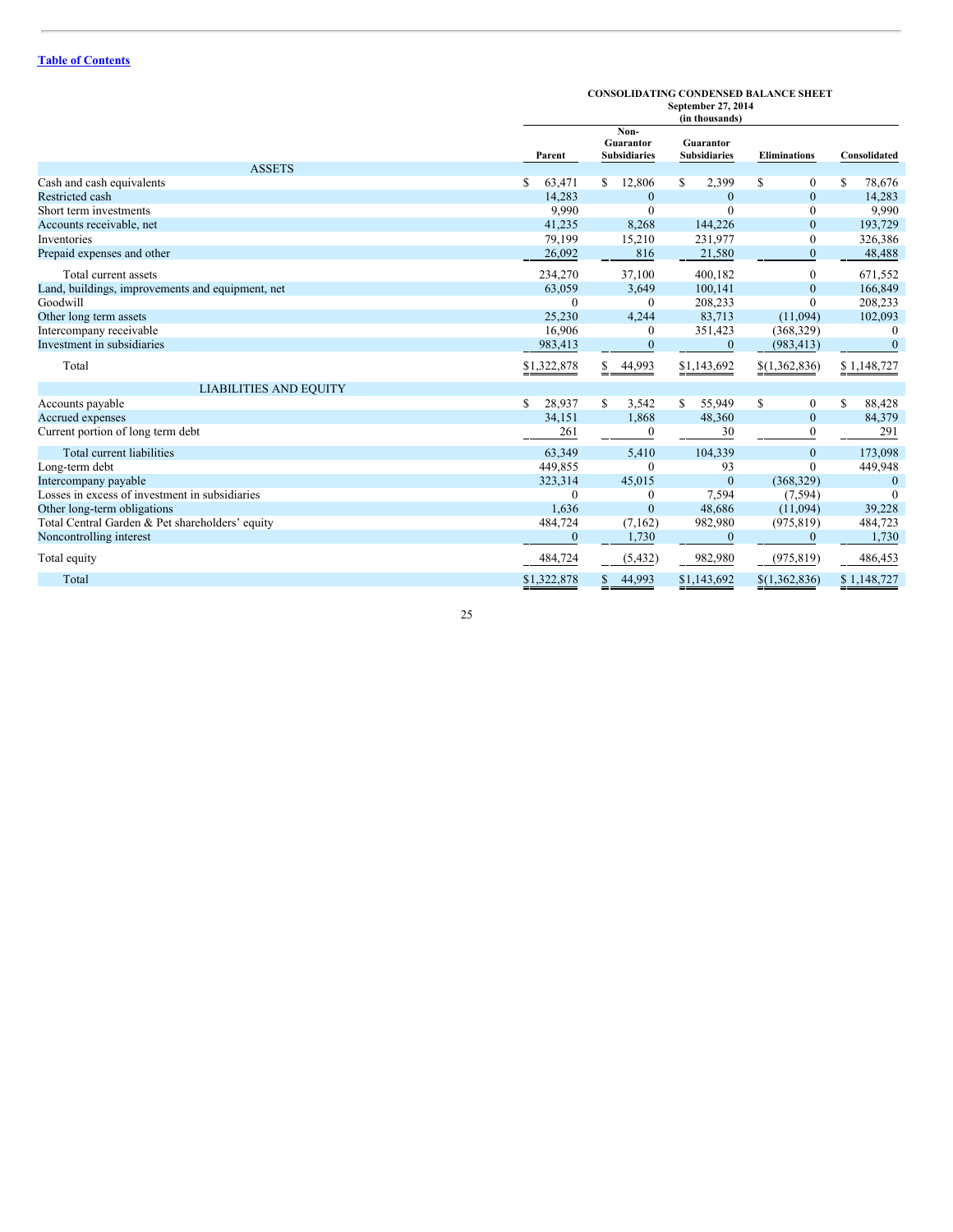|                                                      |                       | <b>CONSOLIDATING CONDENSED STATEMENT OF CASH FLOWS</b><br>Nine Months Ended June 27, 2015<br>(in thousands) |                                                            |                                      |                              |  |  |  |
|------------------------------------------------------|-----------------------|-------------------------------------------------------------------------------------------------------------|------------------------------------------------------------|--------------------------------------|------------------------------|--|--|--|
| Net cash provided by operating activities            | Parent<br>\$<br>6,844 | Non-<br>Guarantor<br><b>Subsidiaries</b><br>\$<br>4,862                                                     | Guarantor<br><b>Subsidiaries</b><br>$\mathbb{S}$<br>51,610 | <b>Eliminations</b><br>\$<br>(6,719) | Consolidated<br>56,597<br>\$ |  |  |  |
|                                                      |                       |                                                                                                             |                                                            |                                      |                              |  |  |  |
| Additions to property, plant and equipment           | (2,044)               | (180)                                                                                                       | (15,936)                                                   | (0)                                  | (18, 160)                    |  |  |  |
| Payments to acquire companies, net of cash acquired  | (16,000)              | $\mathbf{0}$                                                                                                | $\mathbf{0}$                                               | $\mathbf{0}$                         | (16,000)                     |  |  |  |
| Change in restricted cash and cash equivalents       | 1,693                 | (0)                                                                                                         | (0)                                                        | (0)                                  | 1,693                        |  |  |  |
| Maturities of short term investments                 | 9.997                 | $\Omega$                                                                                                    | $\Omega$                                                   | $\mathbf{0}$                         | 9,997                        |  |  |  |
| Investment in short term investments                 | (17)                  | (0)                                                                                                         | (0)                                                        | (0)                                  | (17)                         |  |  |  |
| Other investing activities                           | (489)                 |                                                                                                             |                                                            |                                      | (489)                        |  |  |  |
| Intercompany investing activities                    | (20,083)              | (0)                                                                                                         | (35, 533)                                                  | 55,616                               | (0)                          |  |  |  |
| Net cash used by investing activities                | (26, 943)             | (180)                                                                                                       | (51, 469)                                                  | 55,616                               | (22, 976)                    |  |  |  |
| Repayments on revolving line of credit               | (312,000)             | $\boldsymbol{0}$                                                                                            | $\mathbf{0}$                                               | 0                                    | (312,000)                    |  |  |  |
| Borrowings on revolving line of credit               | 312,000               | $\mathbf{0}$                                                                                                | $\Omega$                                                   | $\mathbf{0}$                         | 312,000                      |  |  |  |
| Repayments of long-term debt                         | (50, 196)             | (0)                                                                                                         | (20)                                                       | (0)                                  | (50,216)                     |  |  |  |
| Proceeds from issuance of common stock               | 2,148                 | $\theta$                                                                                                    | $\Omega$                                                   | $\mathbf{0}$                         | 2,148                        |  |  |  |
| Excess tax benefits from stock-based awards          | 685                   |                                                                                                             | 0                                                          | $\boldsymbol{0}$                     | 685                          |  |  |  |
| Repurchase of common stock                           | (19,021)              | (0)                                                                                                         | (0)                                                        | (0)                                  | (19,021)                     |  |  |  |
| Distribution to parent                               | $\mathbf{0}$          | (6,719)                                                                                                     | $\Omega$                                                   | 6,719                                | $\Omega$                     |  |  |  |
| Distribution to noncontrolling interest              | $\theta$              | (1,680)                                                                                                     | $\mathbf{0}$                                               | $\mathbf{0}$                         | (1,680)                      |  |  |  |
| Intercompany financing activities                    | 53,971                | 1,645                                                                                                       | 0                                                          | (55, 616)                            |                              |  |  |  |
| Net cash used by financing activities                | (12, 413)             | (6,754)                                                                                                     | (20)                                                       | (48, 897)                            | (68, 084)                    |  |  |  |
| Effect of exchange rates on cash                     | (319)                 | (128)                                                                                                       | 75                                                         | (0)                                  | (372)                        |  |  |  |
| Net increase (decrease) in cash and cash equivalents | (32, 831)             | (2,200)                                                                                                     | 196                                                        | $\mathbf{0}$                         | (34, 835)                    |  |  |  |
| Cash and cash equivalents at beginning of period     | 63,471                | 12,806                                                                                                      | 2,399                                                      | $\boldsymbol{0}$                     | 78,676                       |  |  |  |
| Cash and cash equivalents at end of period           | 30,640                | 10,606                                                                                                      | 2,595<br>\$                                                | $\mathbb{S}$<br>$\boldsymbol{0}$     | 43,841<br>\$                 |  |  |  |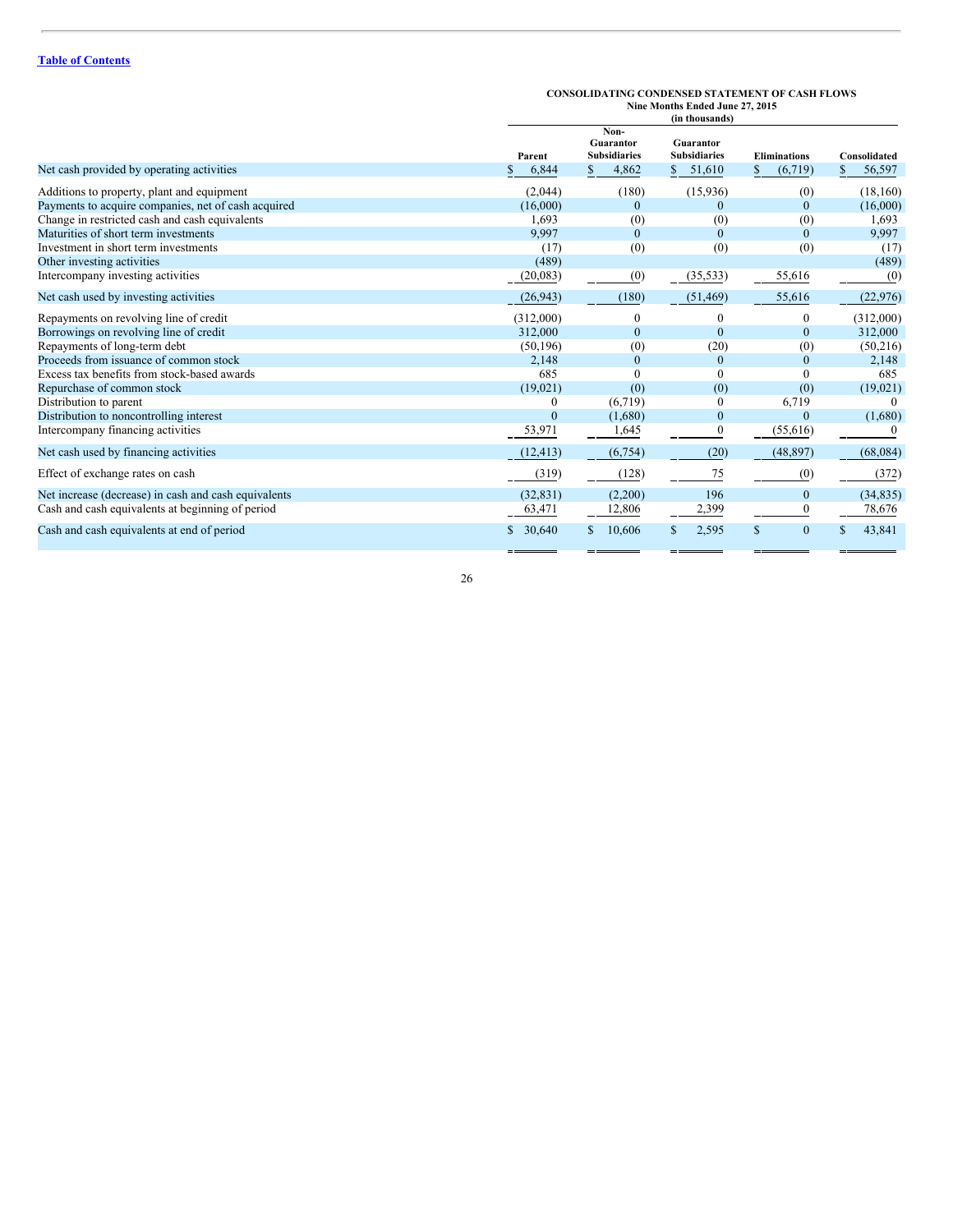|                                                               |              | Nine Months Ended June 28, 2014 (As Revised)<br>(in thousands) |                                  |                       |              |  |  |  |  |  |
|---------------------------------------------------------------|--------------|----------------------------------------------------------------|----------------------------------|-----------------------|--------------|--|--|--|--|--|
|                                                               | Parent       | Non-<br>Guarantor<br><b>Subsidiaries</b>                       | Guarantor<br><b>Subsidiaries</b> | <b>Eliminations</b>   | Consolidated |  |  |  |  |  |
| Net cash provided by operating activities                     | 2,881        | 5,764                                                          | 62,740<br>S                      | (2, 534)<br>S         | 68,851<br>S  |  |  |  |  |  |
| Additions to property, plant and equipment                    | (5,728)      | (1,482)                                                        | (6, 497)                         |                       | (13,707)     |  |  |  |  |  |
| Proceeds from sale of property and equipment, net of expenses | 0            |                                                                | 5,171                            | $\theta$              | 5,171        |  |  |  |  |  |
| Payments to acquire companies, net of cash acquired           |              |                                                                | (20, 262)                        |                       | (20, 262)    |  |  |  |  |  |
| Maturities of short term investments                          | 3,600        | $\mathbf{0}$                                                   |                                  | $\Omega$              | 3,600        |  |  |  |  |  |
| Intercompany investing activities                             | (28, 685)    | $\mathbf{0}$                                                   | (40, 821)                        | 69,506                |              |  |  |  |  |  |
| Net cash used by investing activities                         | (30, 813)    | (1,482)                                                        | (62, 409)                        | 69,506                | (25, 198)    |  |  |  |  |  |
| Repayments on revolving line of credit                        | (301,000)    |                                                                |                                  | $\theta$              | (301,000)    |  |  |  |  |  |
| Borrowings on revolving line of credit                        | 278,000      | $\Omega$                                                       | $\theta$                         | $\Omega$              | 278,000      |  |  |  |  |  |
| Repayments of long-term debt                                  | (172)        |                                                                | (110)                            |                       | (282)        |  |  |  |  |  |
| Proceeds from issuance of common stock                        | 594          | $\Omega$                                                       |                                  | $\Omega$              | 594          |  |  |  |  |  |
| Excess tax benefits from stock-based awards                   | 422          |                                                                |                                  |                       | 422          |  |  |  |  |  |
| Repurchase of common stock                                    | (1,190)      | $\Omega$                                                       | $\mathbf{0}$                     | $\mathbf{0}$          | (1,190)      |  |  |  |  |  |
| Payment of deferred financing costs                           | (3,090)      |                                                                |                                  | $\Omega$              | (3,090)      |  |  |  |  |  |
| Distribution to parent                                        |              | (2, 534)                                                       | $\theta$                         | 2,534                 |              |  |  |  |  |  |
| Distribution to noncontrolling interest                       |              | (633)                                                          |                                  |                       | (633)        |  |  |  |  |  |
| Intercompany financing activities                             | 64,582       | 4,924                                                          |                                  | (69, 506)             |              |  |  |  |  |  |
| Net cash provided (used) by financing activities              | 38,146       | 1,757                                                          | (110)                            | (66, 972)             | (27, 179)    |  |  |  |  |  |
| Effect of exchange rates on cash                              | 530          | (179)                                                          | (135)                            | $\mathbf{0}$          | 216          |  |  |  |  |  |
| Net increase in cash and cash equivalents                     | 10,744       | 5,860                                                          | 86                               | $\bf{0}$              | 16,690       |  |  |  |  |  |
| Cash and cash equivalents at beginning of period              | 5,438        | 7,003                                                          | 2,715                            | $\bf{0}$              | 15,156       |  |  |  |  |  |
| Cash and cash equivalents at end of period                    | 16,182<br>S. | 12,863<br>S                                                    | 2,801                            | $\boldsymbol{0}$<br>S | 31,846<br>S  |  |  |  |  |  |

## **CONSOLIDATING CONDENSED STATEMENT OF CASH FLOWS**

Subsequent to the issuance of the Form 10-Q for the quarterly period ended June 28, 2014, management identified certain corrections that were needed in the presentation of the Consolidating Condensed Financial Statements. The Company revised its Consolidating Condensed Financial Statements to correct the presentation of intercompany activities and other classification items between the Parent, Guarantors and Non-Guarantor subsidiaries for intercompany activities. The Company has also included a new column in its Consolidating Condensed Financial Statements to present separate results for Non-Guarantor subsidiaries. There were no changes to any of the Company's Consolidated Financial Statements. The Company assessed the materiality of these items on previously issued financial statements in accordance with SEC Staff Accounting Bulletins No. 99 and No. 108, and concluded that the revisions were not material to the Consolidating Condensed Financial Statements. The impact of these revisions is shown in the following tables:

#### **CONSOLIDATING CONDENSED STATEMENT OF OPERATIONS Three Months Ended June 28, 2014 (in thousands)**

|                                                         | (iii urousanus)        |  |             |  |            |  |
|---------------------------------------------------------|------------------------|--|-------------|--|------------|--|
|                                                         | As previously reported |  | Adjustments |  | As revised |  |
| Parent                                                  | (10, 448)              |  | (2,611)     |  | (13,059)   |  |
| Non-guarantor subsidiaries                              |                        |  | 2,487       |  | 2,487      |  |
| Guarantor subsidiaries                                  | 28,874                 |  | 124         |  | 28,998     |  |
| Eliminations                                            |                        |  |             |  |            |  |
| Income (loss) from operations                           | 18.426                 |  | $\Omega$    |  | 18,426     |  |
| Parent                                                  | 4,687                  |  |             |  | 4,687      |  |
| Non-guarantor subsidiaries                              | $\Omega$               |  | 958         |  | 958        |  |
| Guarantor subsidiaries                                  | 19.869                 |  | (1,099)     |  | 18,770     |  |
| Eliminations                                            | (19, 869)              |  | 141         |  | (19, 728)  |  |
| Net income attributable to Central Garden & Pet Company | 4,687                  |  | $\theta$    |  | 4,687      |  |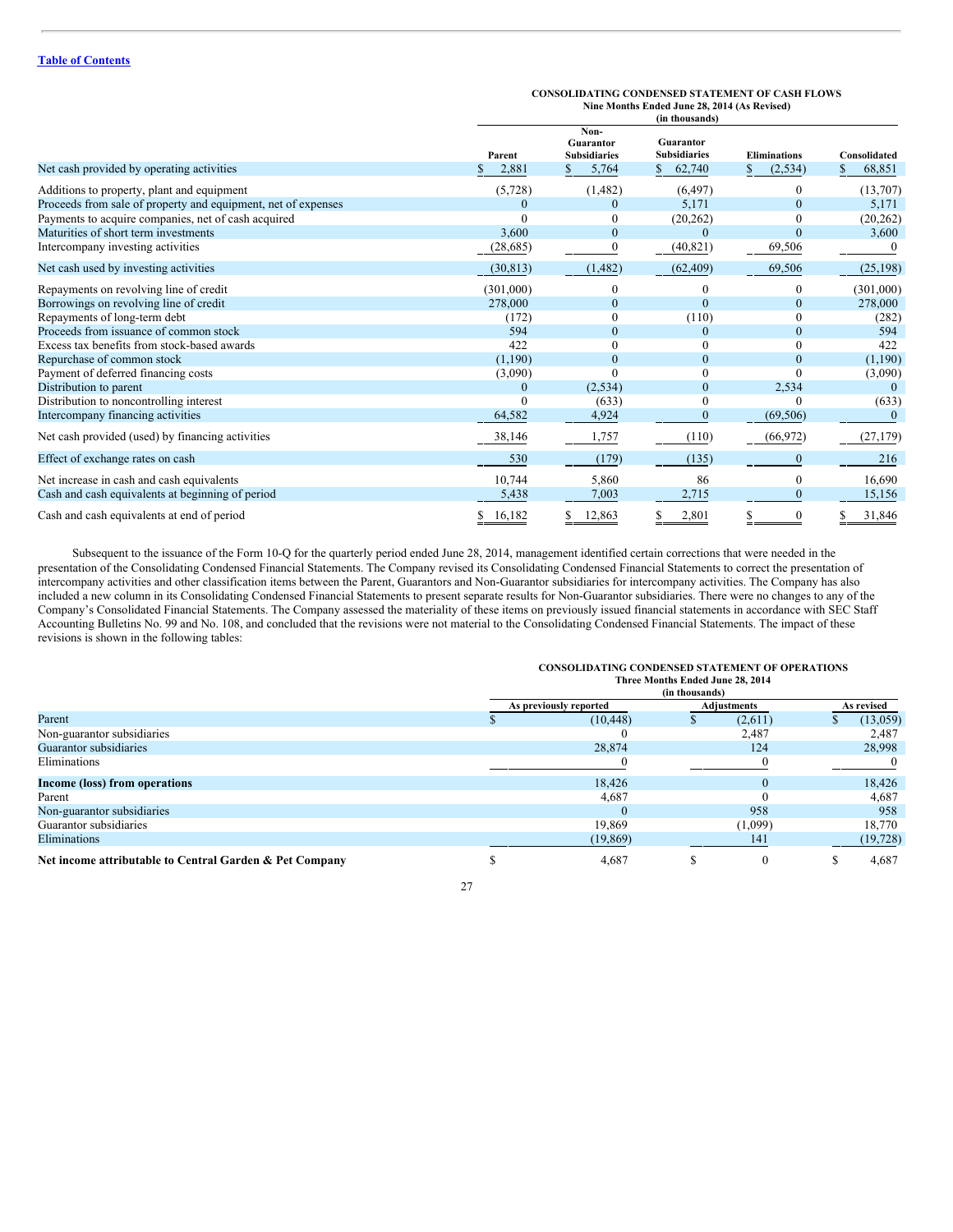|                                                         | Nine Months Ended June 28, 2014<br>(in thousands) |                        |  |             |  |            |  |  |
|---------------------------------------------------------|---------------------------------------------------|------------------------|--|-------------|--|------------|--|--|
|                                                         |                                                   | As previously reported |  | Adjustments |  | As revised |  |  |
| Parent                                                  |                                                   | (9,296)                |  | (5,084)     |  | (14,380)   |  |  |
| Non-guarantor subsidiaries                              |                                                   |                        |  | 4,609       |  | 4,609      |  |  |
| Guarantor subsidiaries                                  |                                                   | 64,136                 |  | 475         |  | 64,611     |  |  |
| Eliminations                                            |                                                   |                        |  |             |  |            |  |  |
| Income (loss) from operations                           |                                                   | 54,840                 |  |             |  | 54,840     |  |  |
| Parent                                                  |                                                   | 12,874                 |  |             |  | 12,874     |  |  |
| Non-guarantor subsidiaries                              |                                                   |                        |  | 1,648       |  | 1,648      |  |  |
| Guarantor subsidiaries                                  |                                                   | 43,277                 |  | (924)       |  | 42,353     |  |  |
| Eliminations                                            |                                                   | (43, 277)              |  | (724)       |  | (44,001)   |  |  |
| Net income attributable to Central Garden & Pet Company |                                                   | 12.874                 |  |             |  | 12.874     |  |  |

**CONSOLIDATING CONDENSED STATEMENT OF OPERATIONS**

In the Consolidating Condensed Statement of Operations, the Company now presents the Non-Guarantor subsidiaries separate from the Parent. The Company also recorded the equity in earnings of Non-Guarantor subsidiaries, which are owned by Guarantor subsidiaries, within the Guarantor subsidiary column, and have appropriately eliminated intercompany earnings between Non-Guarantor and Guarantor subsidiaries.

|                                                                          | <b>CONSOLIDATING CONDENSED STATEMENT</b> |                        |                                  |             |  |
|--------------------------------------------------------------------------|------------------------------------------|------------------------|----------------------------------|-------------|--|
|                                                                          | OF COMPREHENSIVE INCOME                  |                        |                                  |             |  |
|                                                                          |                                          |                        | Three Months Ended June 28, 2014 |             |  |
|                                                                          |                                          |                        | (in thousands)                   |             |  |
|                                                                          |                                          | As previously reported | <b>Adjustments</b>               | As revised  |  |
| Parent                                                                   |                                          | (14, 535)              | 19,222<br>S.                     | \$<br>4,687 |  |
| Non-guarantor subsidiaries                                               |                                          |                        | 1,605                            | 1,605       |  |
| Guarantor subsidiaries                                                   |                                          | 19,869                 | (1,099)                          | 18,770      |  |
| Eliminations                                                             |                                          | $\bf{0}$               | (19, 728)                        | (19, 728)   |  |
| <b>Net income (loss)</b>                                                 |                                          | 5,334                  | $\mathbf{0}$                     | 5,334       |  |
| Parent                                                                   |                                          | (14, 196)              | 18,883                           | 4,687       |  |
| Non-guarantor subsidiaries                                               |                                          | $\theta$               | 1,944                            | 1,944       |  |
| Guarantor subsidiaries                                                   |                                          | 19,869                 | (1,099)                          | 18,770      |  |
| Eliminations                                                             |                                          | $\theta$               | (19, 728)                        | (19, 728)   |  |
| Total comprehensive income (loss)                                        |                                          | 5,673                  |                                  | 5,673       |  |
| Parent                                                                   |                                          | (14, 843)              | 19,530                           | 4,687       |  |
| Non-guarantor subsidiaries                                               |                                          |                        | 1,297                            | 1,297       |  |
| Guarantor subsidiaries                                                   |                                          | 19,869                 | (1,099)                          | 18,770      |  |
| Eliminations                                                             |                                          |                        | (19, 728)                        | (19, 728)   |  |
| Comprehensive income (loss) attributable to Central Garden & Pet Company | S                                        | 5,026                  | $\mathbf{0}$<br>S                | \$5,026     |  |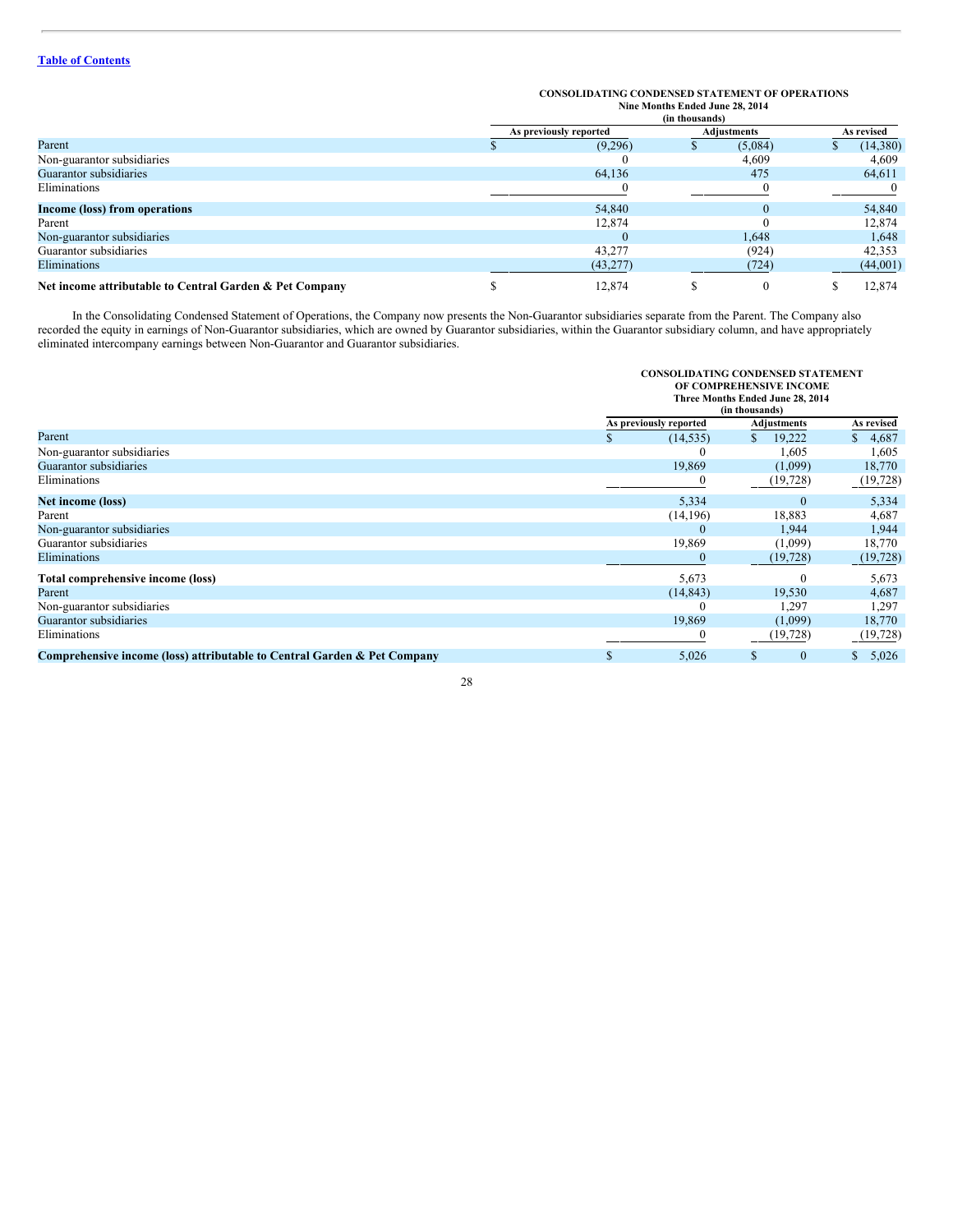|                                                                          | <b>CONSOLIDATING CONDENSED STATEMENT</b>                   |                        |                |                |            |
|--------------------------------------------------------------------------|------------------------------------------------------------|------------------------|----------------|----------------|------------|
|                                                                          | OF COMPREHENSIVE INCOME<br>Nine Months Ended June 28, 2014 |                        |                |                |            |
|                                                                          |                                                            |                        | (in thousands) |                |            |
|                                                                          |                                                            | As previously reported |                | Adjustments    | As revised |
| Parent                                                                   |                                                            | (29,266)               | S.             | 42,140         | \$12,874   |
| Non-guarantor subsidiaries                                               |                                                            |                        |                | 2,785          | 2,785      |
| Guarantor subsidiaries                                                   |                                                            | 43,277                 |                | (924)          | 42,353     |
| Eliminations                                                             |                                                            | $\theta$               |                | (44,001)       | (44,001)   |
| Net income (loss)                                                        |                                                            | 14,011                 |                | $\mathbf{0}$   | 14,011     |
| Parent                                                                   |                                                            | (28, 840)              |                | 41,714         | 12,874     |
| Non-guarantor subsidiaries                                               |                                                            | $\Omega$               |                | 3,211          | 3,211      |
| Guarantor subsidiaries                                                   |                                                            | 43,277                 |                | (924)          | 42,353     |
| Eliminations                                                             |                                                            | $\theta$               |                | (44,001)       | (44,001)   |
| Total comprehensive income (loss)                                        |                                                            | 14,437                 |                | 0              | 14,437     |
| Parent                                                                   |                                                            | (29, 977)              |                | 42,851         | 12,874     |
| Non-guarantor subsidiaries                                               |                                                            | $\Omega$               |                | 2,074          | 2,074      |
| Guarantor subsidiaries                                                   |                                                            | 43,277                 |                | (924)          | 42,353     |
| Eliminations                                                             |                                                            | 0                      |                | (44,001)       | (44,001)   |
| Comprehensive income (loss) attributable to Central Garden & Pet Company | S.                                                         | 13,300                 | S.             | $\overline{0}$ | \$13,300   |

In the Consolidating Condensed Statement of Comprehensive Income, the Company now presents the Non-Guarantor subsidiaries separate from the Parent. The Company also recorded an adjustment to correct the beginning net income of the Parent to reflect equity in the earnings from affiliates.

|                            | <b>CONSOLIDATING CONDENSED BALANCE SHEET</b> |                |                    |               |
|----------------------------|----------------------------------------------|----------------|--------------------|---------------|
|                            |                                              | June 28, 2014  |                    |               |
|                            |                                              | (in thousands) |                    |               |
|                            | As previously reported                       |                | <b>Adjustments</b> | As revised    |
| Parent                     | 240,108                                      | \$.            | (46, 428)          | \$<br>193,680 |
| Non-Guarantor subsidiaries | $\theta$                                     |                | 44,736             | 44,736        |
| Guarantor subsidiaries     | 441,922                                      |                | (1, 428)           | 440,494       |
| Eliminations               | (3,120)                                      |                | 3,120              | $\theta$      |
| <b>Current assets</b>      | 678,910                                      |                | $\mathbf{0}$       | 678,910       |
| Parent                     | 1,066,208                                    |                | 230,239            | 1,296,447     |
| Non-Guarantor subsidiaries | $\theta$                                     |                | 51,740             | 51,740        |
| Guarantor subsidiaries     | 796,926                                      |                | 324,529            | 1,121,455     |
| Eliminations               | (697, 196)                                   |                | (606, 508)         | (1,303,704)   |
| <b>Total assets</b>        | 1,165,938                                    | S.             | $\Omega$           | \$1,165,938   |
| Parent                     | 85,213<br>S                                  | \$             | (10, 143)          | \$<br>75,070  |
| Non-Guarantor subsidiaries | $\Omega$                                     |                | 10,453             | 10,453        |
| Guarantor subsidiaries     | 97,683                                       |                | (3,430)            | 94,253        |
| Eliminations               | (3,120)                                      |                | 3,120              |               |
| <b>Current liabilities</b> | 179,776                                      |                | $\mathbf{0}$       | 179,776       |
| Parent                     | 492,932                                      |                | (1, 850)           | 491,082       |
| Non-Guarantor subsidiaries | $\Omega$                                     |                | (6,056)            | (6,056)       |
| Guarantor subsidiaries     | 694,076                                      |                | 281,178            | 975,254       |
| Eliminations               | (694, 076)                                   |                | (273, 272)         | (967, 348)    |
| <b>Total equity</b>        | \$<br>492,932                                | \$             | $\bf{0}$           | \$<br>492,932 |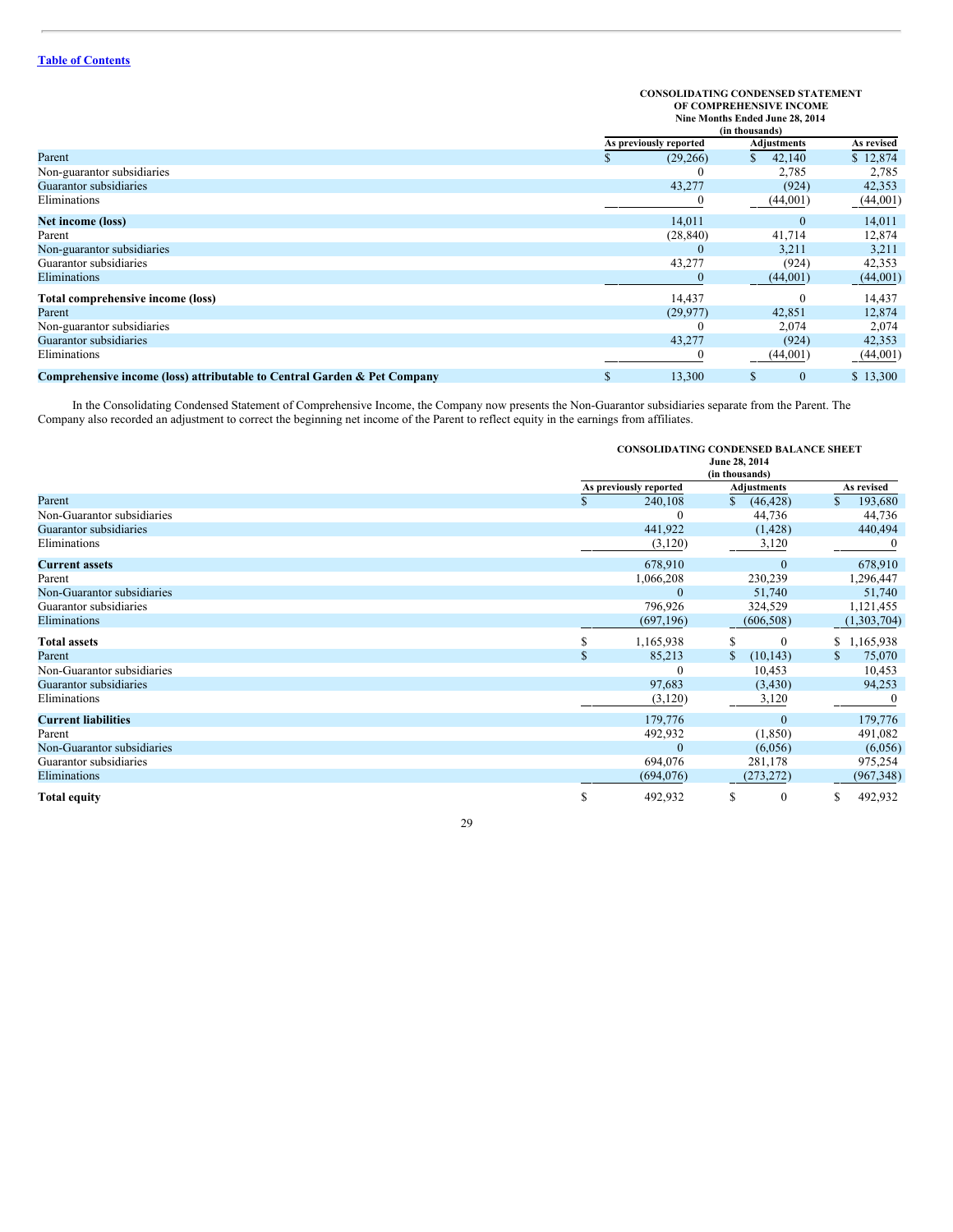In the Consolidating Condensed Balance Sheet, the Company now presents the Non-Guarantor subsidiaries separate from the Parent. The Company also recorded adjustments to present intercompany receivables and payables between legal entities of the Guarantor, Non-Guarantor and Parent on a gross basis instead of net. These adjustments impacted the Parent's total long term assets and liabilities and the Guarantor subsidiaries' total long term assets and equity. The Company also corrected the presentation of certain deferred tax balances to present on a gross basis by legal entity.

|                                                     | <b>CONSOLIDATING CONDENSED STATEMENT OF CASH FLOWS</b> | Nine Months Ended June 28, 2014 |             |            |
|-----------------------------------------------------|--------------------------------------------------------|---------------------------------|-------------|------------|
|                                                     | As previously reported                                 |                                 | Adjustments | As revised |
| Parent                                              | 47,393                                                 |                                 | (44, 512)   | 2,881      |
| Non-Guarantor subsidiaries                          | $\bf{0}$                                               |                                 | 5,764       | 5,764      |
| Guarantor subsidiaries                              | 64,735                                                 |                                 | (1,995)     | 62,740     |
| Eliminations                                        | (43, 277)                                              |                                 | 40,743      | (2, 534)   |
| Net cash provided by (used in) operating activities | 68,851                                                 |                                 | $\Omega$    | 68,851     |
| Parent                                              | (4,071)                                                |                                 | (26, 742)   | (30, 813)  |
| Non-Guarantor subsidiaries                          | $\Omega$                                               |                                 | (1, 482)    | (1,482)    |
| Guarantor subsidiaries                              | (64, 404)                                              |                                 | 1,995       | (62, 409)  |
| Eliminations                                        | 43,277                                                 |                                 | 26,229      | 69,506     |
| Net cash provided by (used in) investing activities | (25, 198)                                              |                                 |             | (25, 198)  |
| Parent                                              | (27,069)                                               |                                 | 65,215      | 38,146     |
| Non-Guarantor subsidiaries                          | 0                                                      |                                 | 1,757       | 1,757      |
| Guarantor subsidiaries                              | (110)                                                  |                                 | $\Omega$    | (110)      |
| Eliminations                                        |                                                        |                                 | (66, 972)   | (66, 972)  |
| Net cash provided by (used in) financing activities | \$<br>(27, 179)                                        | <b>S</b>                        | $\theta$    | (27, 179)  |

In the Consolidating Condensed Statement of Cash Flows, the Company now presents the Non-Guarantor subsidiaries separate from the Parent. The Company also presents changes in receivable balances between affiliates as investing activities and changes in payable balances between affiliates as financing activities because these changes are a result of subsidiaries' deposits to or borrowings from the Parent's cash account under a cash pooling arrangement. The Company also corrected the presentation of the Parent's cash flow from operating activities to reflect equity in earnings of affiliates as a non-cash operating activity. The Company previously presented changes of intercompany receivables and payables in investing activities.

#### **13. Contingencies**

The Company may from time to time become involved in legal proceedings in the ordinary course of business. Currently, the Company is not a party to any legal proceedings that management believes would have a material effect on the Company's financial position or results of operations.

#### **14. Subsequent Event**

On July 31, 2015, the Company purchased substantially all of the assets of IMS Trading Corp. for a purchase price of approximately \$25 million. IMS Trading Corp is a manufacturer, importer and distributor of rawhide, natural dog treats and pet products throughout the United States and internationally. This acquisition is expected to complement the Company's existing dog and cat business.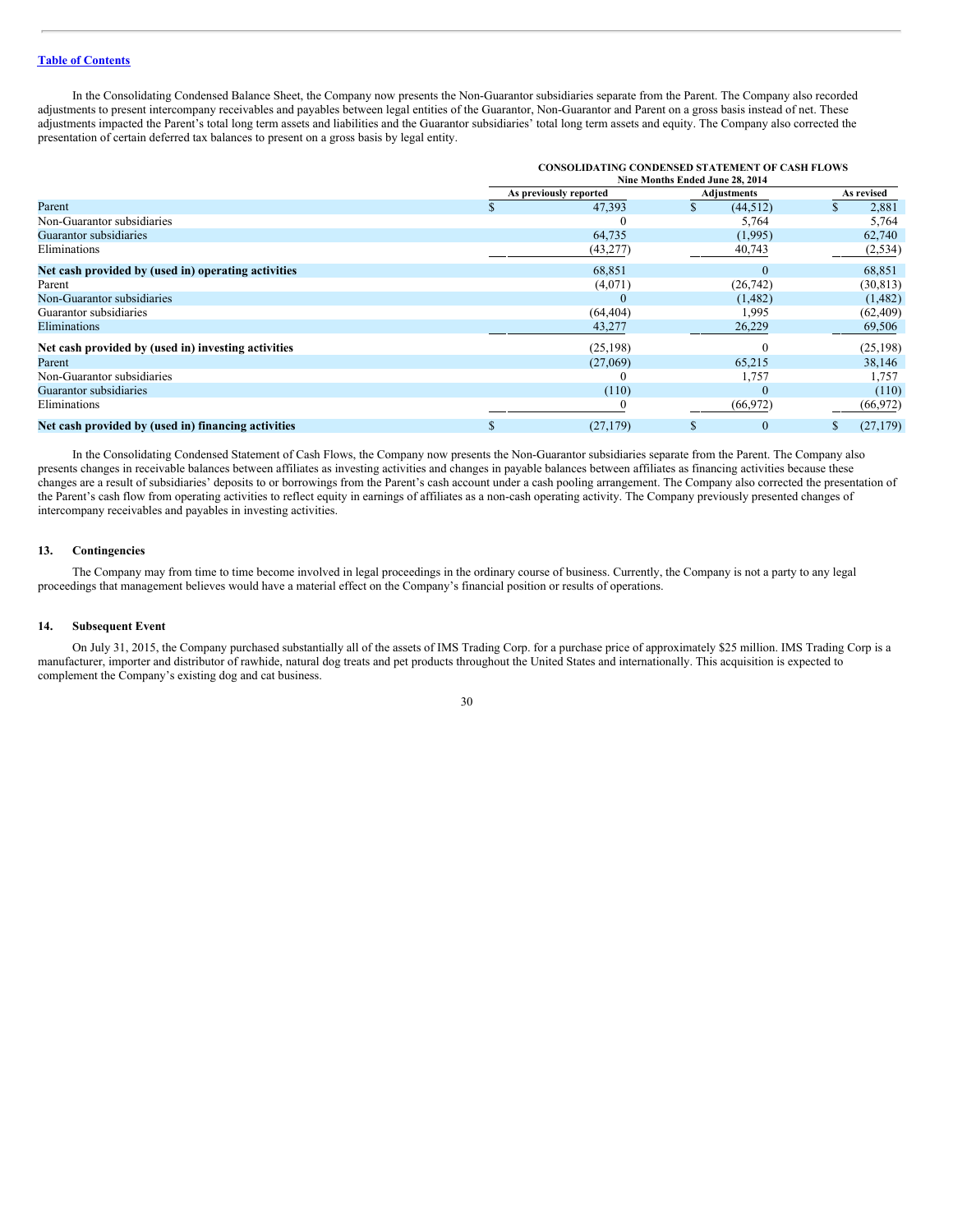#### <span id="page-30-0"></span>**Item 2. Management's Discussion and Analysis of Financial Condition and Results of Operations**

#### **Our Company**

Central Garden & Pet Company ("Central") is a leading innovator, marketer and producer, of quality branded products and distributor of third-party products in the pet and lawn and garden supplies industries in the United States. The total pet food and supplies industry in 2014 was estimated to have been over \$43.8 billion in annual retail sales. We estimate the annual retail sales of the pet supplies and super premium pet food markets in the categories in which we participate to be approximately \$26.8 billion. According to The Freedonia Group, the total lawn and garden consumables industry in the United States is estimated to be approximately \$17.2 billion in annual retail sales, including fertilizer, pesticides, growing media, seeds, mulch and other consumables. We estimate the annual retail sales of the lawn and garden consumables markets in the categories in which we participate to be approximately \$10.2 billion. In addition, we participate in the pottery and seasonal décor markets.

Our pet supplies products include products for dogs and cats, including edible bones, premium healthy edible and non-edible chews, super premium dog and cat food and treats, toys, pet carriers, grooming supplies and other accessories; products for birds, small animals and specialty pets, including food, cages and habitats, toys, chews and related accessories; animal and household health and insect control products; products for fish, reptiles and other aquarium-based pets, including aquariums, furniture and lighting fixtures, pumps, filters, water conditioners, food and supplements, and information and knowledge resources; and products for horses and livestock. These products are sold under the master brands including AdamsTM, Aqueon®, Avoderm®, Bio Spot Active CareTM, Farnam®, Four Paws®, Kaytee®, Nylabone®, Pinnacle®, TFHTM, Zilla® as well as a number of other brands including Altosid, Comfort Zone®, Coralife®, Interpet, Kent Marine®, Oceanic Systems®, Pet Select®, Pre-Strike®, Super Pet®, and Zodiac®.

Our lawn and garden supplies products include proprietary and non-proprietary grass seed; wild bird feed, bird feeders, bird houses and other birding accessories; weed, grass, ant and other herbicide, insecticide and pesticide products; and decorative outdoor lifestyle and lighting products including pottery, trellises and other wood products and holiday lighting. These products are sold under the master brands AMDRO®, GKI/Bethlehem Lighting®, Ironite®, Pennington®, and Sevin®, as well as a number of other brand names including Lilly Miller®, Over-N-Out®, Smart Seed® and The Rebels®.

In fiscal 2014, our consolidated net sales were \$1.6 billion, of which our Pet segment, or Pet, accounted for approximately \$846 million and our Lawn and Garden segment, or Garden, accounted for approximately \$759 million. In fiscal 2014, our income from operations before corporate expenses and eliminations of \$72.9 million was \$129.1 million, of which the Pet segment accounted for \$88.1 million and the Garden segment accounted for \$41.0 million. See Note 11 to our consolidated financial statements for financial information about our two operating segments.

We were incorporated in Delaware in June 1992 as the successor to a California corporation that was formed in 1955. Our executive offices are located at 1340 Treat Boulevard, Suite 600, Walnut Creek, California 94597, and our telephone number is (925) 948-4000. Our website is www.central.com. The information on our website is not incorporated by reference in this quarterly report.

#### **Recent Developments**

*Fiscal 2015 Third Quarter Financial Performance:*

- Our net sales increased \$21.4 million, or 4.9%, to \$459.4 million from the prior year quarter. Adjusting for the garden charge in the prior year quarter, our net sales increased \$14.4 million, or 3.2%.
- Gross margin increased 370 basis points to 30.9%. Adjusting for the garden charge in the prior year quarter, our gross margin increased 30 basis points.
- Selling, general & administrative expenses decreased as a percentage of net sales to 22.4% from 23.0% in the prior year quarter. Adjusting for the sale of plant assets in the prior year quarter, selling, general & administrative expenses decreased as a percentage of net sales to 22.4% from 23.1% in the prior year quarter.
- Operating earnings improved by \$20.6 million from the prior year quarter, to \$39.0 million in the third quarter of fiscal 2015. Adjusting for the prior year fiscal quarters garden charge and the gain on the sale of fixed assets in our garden segment, operating earnings improved \$5.7 million.
- Our net income in the third quarter of fiscal 2015 was \$18.8 million, or \$0.38 per diluted share, compared to \$4.7 million, or \$0.09 per diluted share, in the third quarter of fiscal 2014. Adjusting for the prior year fiscal quarter's garden charge and the gain on the sale of fixed assets in our garden segment, net income was \$14.1 million, or \$0.28 per diluted share, in the prior year quarter.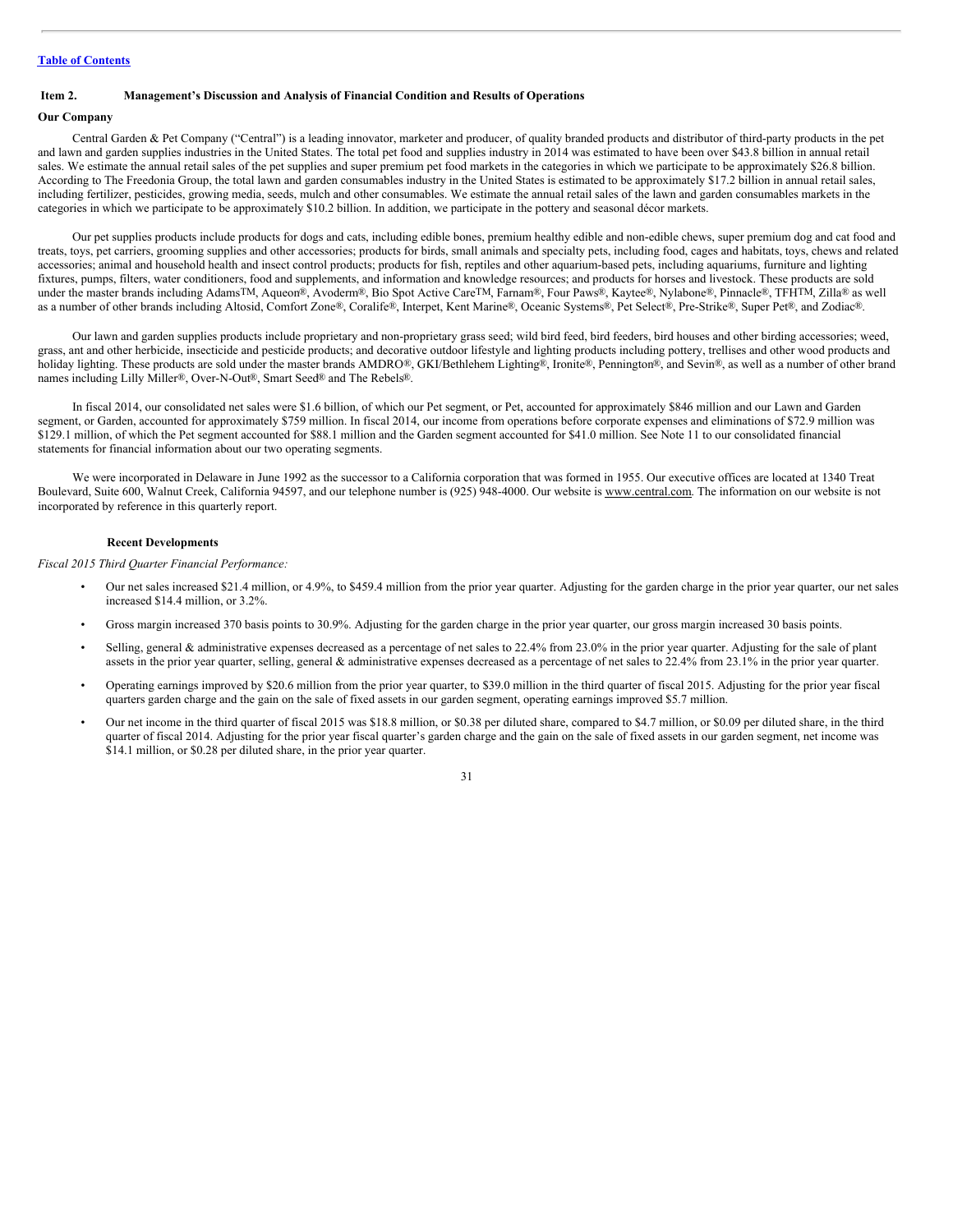• Net debt, defined as long-term debt less cash and cash equivalents and short-term investments, was \$356.3 million, a \$47.9 million improvement over the prior year.

#### *Leadership*

In July 2015, we amended the employment agreement of John Ranelli, our Chief Executive Officer. Under the amended agreement, Mr. Ranelli has agreed to continue as Chief Executive Officer until his planned retirement at the end of fiscal 2016 and to continue to consult for the Company for an additional four years. In order to facilitate an orderly transition, we expect to launch a search for our next Chief Executive Officer this fall.

Our Chief Financial Officer, Lori Varlas is leaving the Company effective September 2, 2015 to accept a senior level position at another company. The Board of Directors has named David N. Chichester as Acting Chief Financial Officer. Mr. Chichester has served for 13 years on Central's Board and as our Audit Committee financial expert. He brings significant financial management, accounting, disclosure, and risk assessment experience to the Acting CFO role.

Our Chairman of the Board, Bill Brown, commenced a leave of absence in July as he continues to recover from injuries he sustained in an accident in his home earlier in the year. Jack Balousek, our Lead Independent Director, is acting as Interim non-executive Chairman until Mr. Brown returns.

#### *IMS Trading Corp. Acquisition*

On July 31, 2015, we purchased substantially all of the assets of IMS Trading Corp. for a purchase price of approximately \$25 million. IMS Trading Corp is a manufacturer, importer and distributor of rawhide, natural dog treats and pet products throughout the United States and internationally. This acquisition is expected to complement our existing dog and cat business.

#### *Prior Year Quarter Significant Items*

During fiscal 2013, we introduced two new Garden products that we decided to discontinue at the end of the 2014 garden season. As a result, we recorded a \$16.9 million charge ("garden charge") to operating income in the quarter ended June 28, 2014, to write off the remaining inventory of these products and to account for product returns, promotional allowances and other costs related to the discontinuance of the products.

We recorded a \$2.0 million gain in the quarter ended June 28, 2014 in our garden segment from the sale of plant assets related to a seasonal product we intend to purchase rather than produce.

#### *Use of Non-GAAP Financial Measures*

We report our financial results in accordance with U.S. generally accepted accounting principles (GAAP). However, management believes that certain non-GAAP financial measures that exclude the impact of the garden charge and a gain recognized during the quarter ended June 28, 2014 in the Garden segment related to the sale of plant assets may be useful in certain instances to provide additional meaningful comparisons between current results and results in prior operating periods that should be considered when assessing our ongoing performance and providing consistency with our prior year disclosure. Additionally, we have provided a comparison of our net debt amounts which can be used as a measure of our net debt balances. We believe that these non-GAAP financial measures provide useful information to investors and other users of our financial statements, such as lenders. Management also uses these non-GAAP financial measures in making financial, operating and planning decisions and in evaluating our performance. While our management believes that non-GAAP measurements are useful supplemental information, such adjusted results are not intended to replace our GAAP financial results and should be read in conjunction with those GAAP results.

|                                                                 |                              |     |                             |    | <b>GAAP</b> to Non-GAAP Reconciliation<br>(unaudited, in thousands, except per share amounts) |   |                              |     |                              |
|-----------------------------------------------------------------|------------------------------|-----|-----------------------------|----|-----------------------------------------------------------------------------------------------|---|------------------------------|-----|------------------------------|
|                                                                 |                              |     |                             |    | For the Three Months Ended                                                                    |   |                              |     |                              |
|                                                                 |                              |     |                             |    | <b>Gain on Sale</b>                                                                           |   |                              |     |                              |
|                                                                 | June 28, 2014<br><b>GAAP</b> |     | <b>Garden Charge</b><br>(A) |    | Of<br><b>Fixed Assets (B)</b>                                                                 |   | June 28, 2014<br>As Adjusted |     | June 27, 2015<br><b>GAAP</b> |
| Net sales                                                       | 437,987                      | \$  | 7,035                       | S  |                                                                                               |   | 445,022                      |     | 459,446                      |
| Cost of goods sold and occupancy                                | 318,856                      |     | (9,873)                     |    |                                                                                               |   | 308,983                      |     | 317,409                      |
| Gross profit                                                    | 119,131                      |     | 16,908                      |    |                                                                                               |   | 136,039                      |     | 142,037                      |
| Selling, general and administrative expenses                    | 100,705                      |     |                             |    | 1,996                                                                                         |   | 102,701                      |     | 103,044                      |
| Income from operations                                          | 18,426                       |     | 16,908                      |    | (1,996)                                                                                       |   | 33,338                       |     | 38,993                       |
| Net Income                                                      | 4,687                        | \$  | 10,652                      | \$ | (1,258)                                                                                       | S | 14,081                       | S   | 18,800                       |
| Earnings per share - Diluted                                    | 0.09                         | \$. | 0.21                        | \$ | (0.02)                                                                                        |   | 0.28                         | \$. | 0.38                         |
| Weighted Shares Outstanding                                     | 49,841                       |     | 49,841                      |    | 49,841                                                                                        |   | 49,841                       |     | 49,290                       |
| Gross margin                                                    | 27.2%                        |     |                             |    |                                                                                               |   | 30.6%                        |     | $30.9\%$                     |
| Selling, general and administrative expenses as a percentage of |                              |     |                             |    |                                                                                               |   |                              |     |                              |
| sales                                                           | 23.0%                        |     |                             |    |                                                                                               |   | 23.1%                        |     | 22.4%                        |
| Operating margin                                                | 4.2%                         |     |                             |    |                                                                                               |   | 7.5%                         |     | 8.5%                         |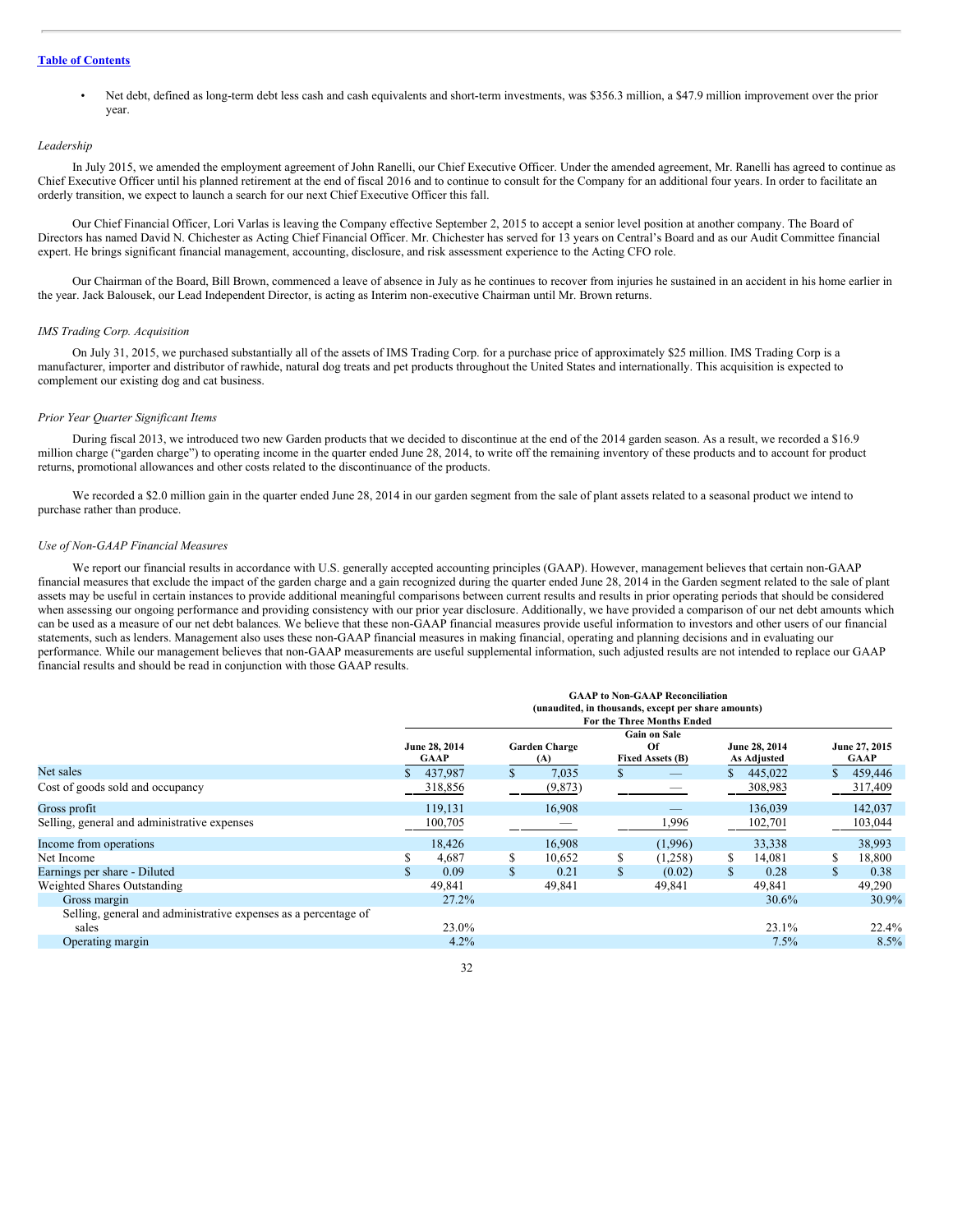|                                                                       |   |               |                      |    | For the Nine Months Ended |               |               |     |               |
|-----------------------------------------------------------------------|---|---------------|----------------------|----|---------------------------|---------------|---------------|-----|---------------|
|                                                                       |   |               |                      |    | <b>Gain on Sale</b>       |               |               |     |               |
|                                                                       |   | June 28, 2014 | <b>Garden Charge</b> |    | Of                        |               | June 28, 2014 |     | June 27, 2015 |
|                                                                       |   | <b>GAAP</b>   | (A)                  |    | <b>Fixed Assets (B)</b>   |               | As Adjusted   |     | <b>GAAP</b>   |
| Net sales                                                             |   | \$1,230,119   | 7,035                |    |                           |               | \$1,237,154   |     | \$1,264,368   |
| Cost of goods sold and occupancy                                      |   | 883,651       | (9,873)              |    |                           |               | 873,778       |     | 884,288       |
| Gross profit                                                          |   | 346,468       | 16,908               |    | _                         |               | 363,376       |     | 380,080       |
| Selling, general and administrative expenses                          |   | 291,628       |                      |    | 1,996                     |               | 293,624       |     | 289,978       |
| Income from operations                                                |   | 54,840        | 16.908               |    | (1.996)                   |               | 69,752        |     | 90,102        |
| Net Income                                                            | S | 12,874        | \$<br>10,652         | ь  | (1,258)                   | S             | 22,268        | S   | 36,340        |
| Earnings per share - Diluted                                          |   | 0.26          | \$<br>0.22           | S. | (0.03)                    | <sup>\$</sup> | 0.45          | \$. | 0.73          |
| Weighted Shares Outstanding                                           |   | 49,201        | 49.201               |    | 49,201                    |               | 49,201        |     | 49.496        |
| Gross margin                                                          |   | 28.2%         |                      |    |                           |               | 29.4%         |     | $30.1\%$      |
| Selling, general and administrative expenses as a percentage of sales |   | 23.7%         |                      |    |                           |               | 23.7%         |     | 22.9%         |
| Operating margin                                                      |   | 4.5%          |                      |    |                           |               | 5.6%          |     | 7.1%          |

|                                  | <b>For the Three Months Ended</b><br><b>Net Sales</b> |           | <b>For the Nine Months Ended</b> |           |  |
|----------------------------------|-------------------------------------------------------|-----------|----------------------------------|-----------|--|
|                                  |                                                       |           | <b>Net Sales</b>                 |           |  |
| <b>Garden Segment:</b>           |                                                       |           |                                  |           |  |
| June 28, 2014 as reported (GAAP) | 210,905                                               |           | S<br>601,688                     |           |  |
| Garden charge (A)                | 7,035                                                 |           | 7,035                            |           |  |
| June 28, 2014 as adjusted        | 217,940                                               |           | 608,723                          |           |  |
| June 27, 2015 as reported (GAAP) | 221,320                                               |           | 605,437                          |           |  |
|                                  |                                                       |           |                                  |           |  |
|                                  | <b>Income from</b>                                    | Operating | <b>Income from</b>               | Operating |  |
|                                  | <b>Operations</b>                                     | Margin    | <b>Operations</b>                | Margin    |  |
| June 28, 2014 as reported (GAAP) | 4,011                                                 | 1.9%      | 34,579<br>S.                     | $5.7\%$   |  |
| Garden charge (A)                | 16,908                                                |           | 16,908                           |           |  |
| Gain on sale of fixed assets (B) | (1,996)                                               |           | (1,996)                          |           |  |
| June 28, 2014 as adjusted        | 18,923                                                | 8.7%      | 49,491                           | $8.1\%$   |  |
|                                  |                                                       |           |                                  |           |  |

(A) The Non-GAAP financial information excludes the impact of a garden segment charge to write off inventory, account for product returns and promotional allowances and other costs related to the discontinuance of certain products introduced in 2013.

(B) The gain on sale of fixed assets correlates to the sale of plant assets during the quarter ended June 28, 2014 related to a product the garden segment will now purchase rather than produce.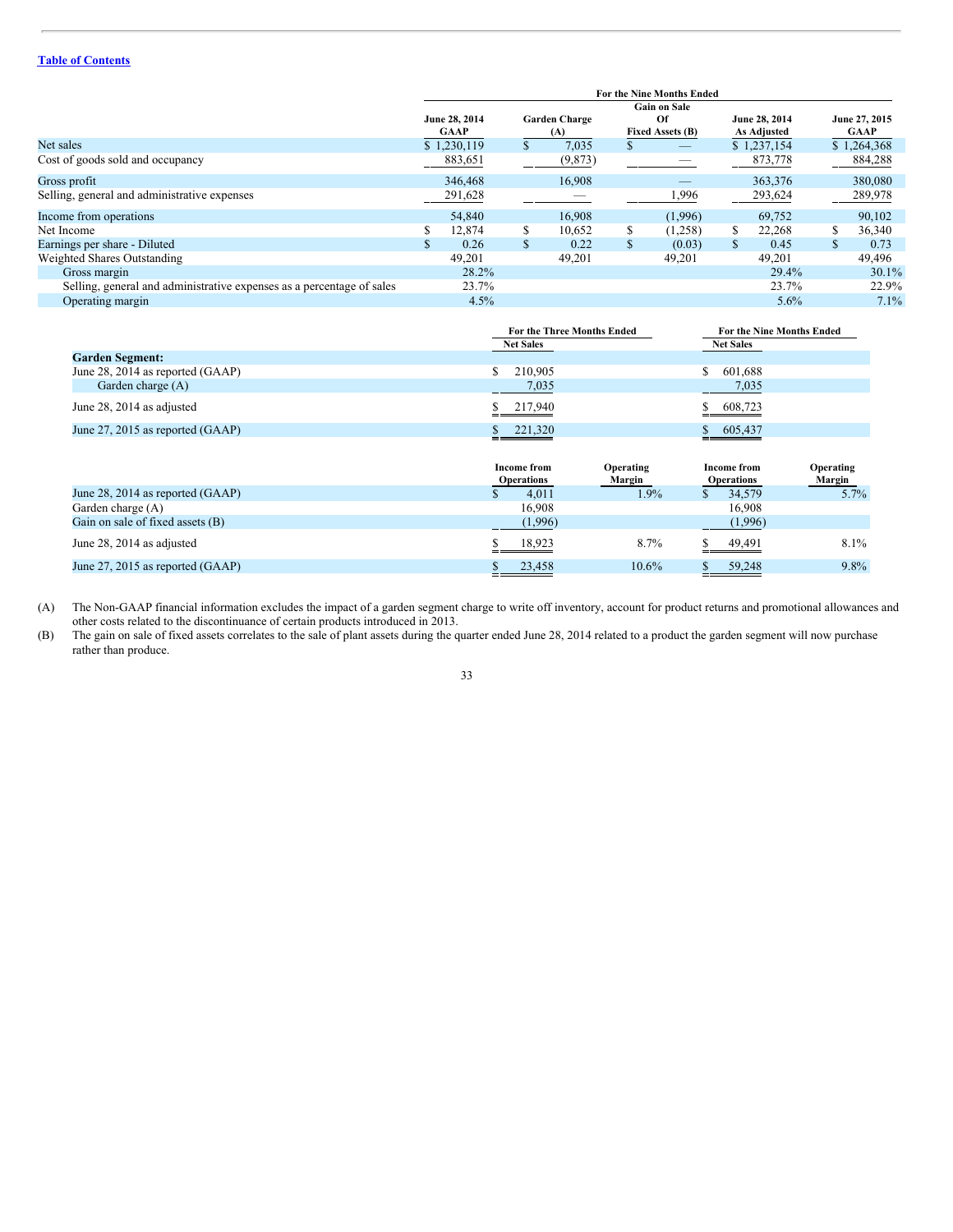|                                   |                         | <b>Net Debt Calculation</b><br>(unaudited, in thousands) |
|-----------------------------------|-------------------------|----------------------------------------------------------|
|                                   | <b>June 28,</b><br>2014 | <b>June 27,</b><br>2015                                  |
| <b>Net Debt:</b>                  |                         |                                                          |
| Current portion of long term debt | S<br>296                | 290<br>S                                                 |
| Long term debt                    | 449,994                 | 399,879                                                  |
| Total long term debt              | 450,290                 | 400,169                                                  |
| Less:                             |                         |                                                          |
| Cash and cash equivalents         | 31,846                  | 43,841                                                   |
| Short term investments            | 14,220                  | $\theta$                                                 |
| Net debt                          | \$404,224               | \$356,328                                                |

#### **Results of Operations**

#### **Three Months Ended June 27, 2015 Compared with Three Months Ended June 28, 2014**

## *Net Sales*

Net sales for the three months ended June 27, 2015 increased \$21.4 million, or 4.9%, to \$459.4 million from \$438.0 million for the three months ended June 28, 2014 with increases in both our pet and garden segments. Our branded product sales increased \$13.9 million, and sales of other manufacturers' products increased \$7.5 million.

Pet net sales increased \$11.0 million, or 4.8%, to \$238.1 million for the three months ended June 27, 2015 from \$227.1 million for the three months ended June 28, 2014. Pet branded product sales increased \$6.2 million, due primarily to a \$3.1 million increase in our animal health category and a \$2.7 million increase in our dog and cat category. Within our animal health category, increased professional sales were partially offset by lower flea and tick product sales impacted by increased competition. The increase in our dog and cat category was due primarily to increased volume in treats and toys, partially offset by decreased sales in nutrition. Sales of other manufacturers' products increased \$4.8 million due primarily to increased volume in the e-commerce channel.

Garden net sales increased \$10.4 million, or 4.9%, to \$221.3 million for the three months ended June 27, 2015 from \$210.9 million for the three months ended June 28, 2014. Garden branded product sales increased \$7.7 million and sales of other manufacturers' products increased \$2.7 million. The sales increase in our garden branded products was due primarily to a \$10.1 million increase in controls and fertilizers partially offset by a \$3.5 million decrease in wild bird feed which was primarily volume driven. The increase in controls and fertilizers was primarily volume related and included the non-recurrence of a \$7 million charge in the prior year quarter for two discontinued garden products.

#### *Gross Profit*

Gross profit for the three months ended June 27, 2015 increased \$22.9 million, or 19.2%, to \$142.0 million from \$119.1 million for the three months ended June 28, 2014. The increase in gross profit was primarily in the Garden segment. Gross margin improved to 30.9% for the three months ended June 28, 2014 from 27.2% for the three months ended June 28, 2014. The gross margin increase was due to an improvement in the Garden segment, partially offset by a decreased gross margin in the Pet segment. Adjusting for the \$16.9 million garden charge in the prior year quarter, gross profit for the three months ended June 28, 2015 increased \$6.0 million, or 4.4%. Gross margin, adjusted for the garden charge, was 30.6% in the comparable prior year quarter.

Gross profit increased in the Pet segment for the three months ended June 27, 2015 due to increased sales, partially offset by a lower gross margin. The largest contributors to the Pet segment gross profit improvement were increased sales and improved gross margin in our dog and cat category, while the largest contributors to the Pet segment gross margin decline were sales and margin declines in our flea and tick business. In the Garden segment, both gross profit and gross margin improved for the three months ended June 27, 2015, compared to the prior year quarter, which included the \$16.9 million garden charge. Adjusting for the \$16.9 million garden charge, the Garden segment gross profit and gross margin still improved in the three months ended June 27, 2015 compared to the prior year period. Both grass seed and garden controls and fertilizer contributed to the improved gross profit and gross margin.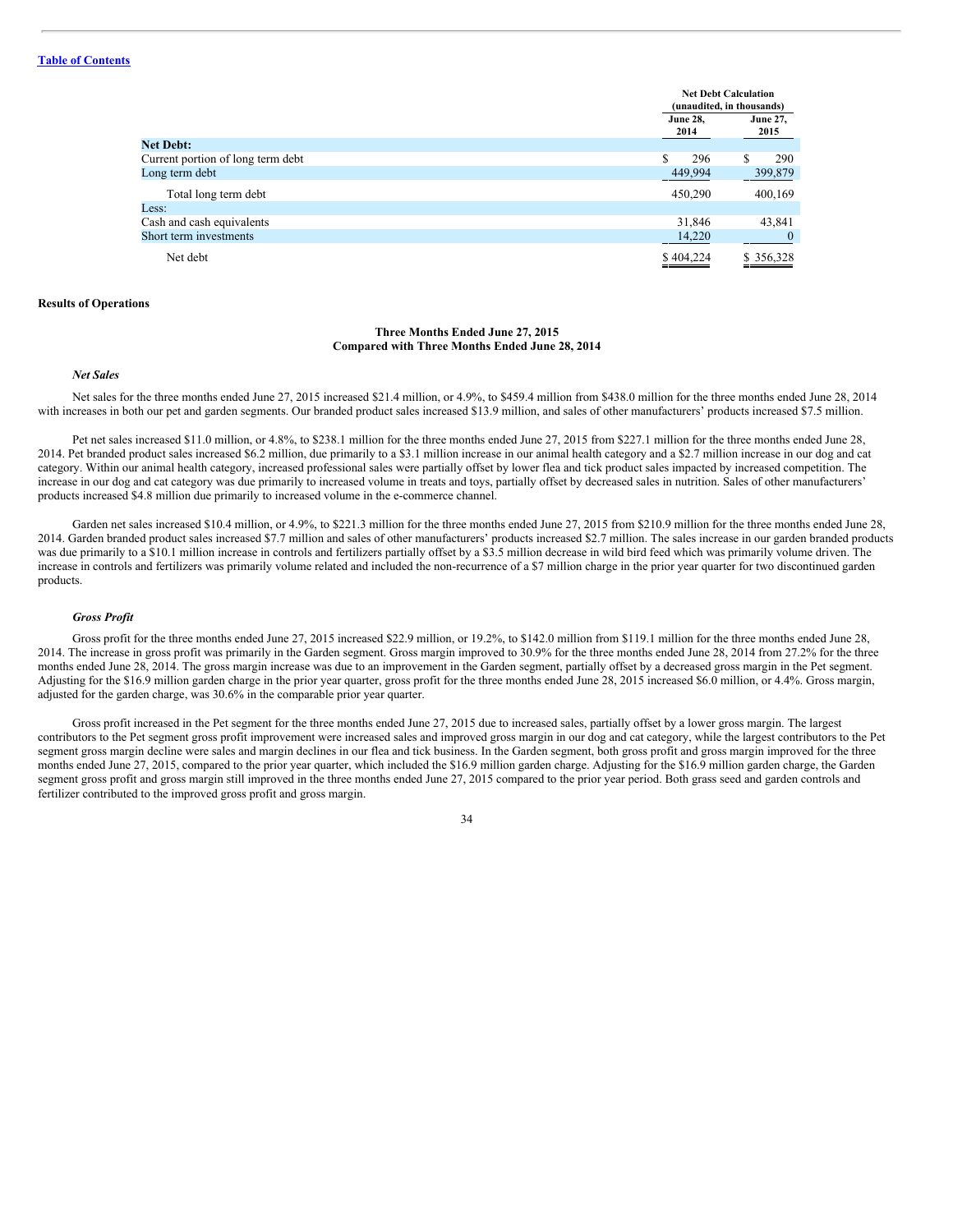#### *Selling, General and Administrative Expenses*

Selling, general and administrative expenses increased \$2.3 million, or 2.3%, to \$103.0 million for the three months ended June 27, 2015 from \$100.7 million for the three months ended June 28, 2014. As a percentage of net sales, selling, general and administrative expenses decreased to 22.4% for the three months ended June 27, 2015, compared to 23.0% in the comparable prior year quarter. Excluding the \$2.0 million gain on the sale of plant assets in the prior year quarter, selling, general and administrative expenses increased \$0.3 million from prior year quarter and the expenses as a percentage of net sales decreased to 22.4% in the current year quarter from 23.1% in the prior year quarter.

Selling and delivery expense decreased \$4.4 million, or 7.2%, to \$56.8 million for the three months ended June 27, 2015 from \$61.2 million for the three months ended June 28, 2014. The decrease was due primarily to decreased advertising expense in our flea and tick business.

Warehouse and administrative expense increased \$6.7 million, or 17.0%, to \$46.2 million for the quarter ended June 27, 2015 from \$39.5 million in the quarter ended June 28, 2014. The increase was due primarily to an increase in corporate expenses for legal and corporate matters and a \$2.0 million gain recorded in the prior year quarter in our Garden segment from the sale of plant assets. Corporate expenses are included within administrative expense and relate to the costs of unallocated executive, administrative, finance, legal, human resource, and information technology functions.

#### *Operating Income*

Operating income increased \$20.6 million to \$39.0 million, or 111.6%, for the three months ended June 27, 2015 from \$18.4 million for the three months ended June 28, 2014. Increased sales of \$21.4 million and gross margin improvement were only partially offset by a \$2.3 million increase in selling, general and administrative costs. Operating margin was 8.5% for the three months ended June 27, 2015 and 4.2% for the three months ended June 28, 2014. Adjusting the prior year quarter for the garden charge and the gain on the sale of plant assets in our Garden segment, operating income increased \$5.7 million, and the prior year operating margin was 7.5%.

Pet operating income increased \$4.5 million, or 15.8%, to \$32.9 million for the three months ended June 27, 2015 from \$28.4 million for the three months ended June 28, 2014. The increase was due primarily to increased sales and lower selling, general and administrative expenses, which were only partially offset by a lower gross margin. Pet operating margin increased to 13.8% for the three months ended June 27, 2015 from 12.5% for the three months ended June 28, 2014. Garden operating income increased \$19.5 million to \$23.5 million from \$4.0 million in the fiscal 2014 quarter. Garden operating margin increased to 10.6% for the three months ended June 27, 2015. Adjusting the prior year quarter for the garden charge and the gain on the sale of plant assets, operating income increased \$4.6 million and the prior year quarter's operating margin was 8.7%.

#### *Net Interest Expense*

Net interest expense for the three months ended June 27, 2015 decreased \$1.4 million, or 13.9%, to \$9.0 million from \$10.4 million for the three months ended June 28, 2014. Interest expense decreased due to lower average debt outstanding during the quarter ended June 27, 2015. In March 2015, we redeemed \$50.0 million of our 2018 Notes. Debt outstanding on June 27, 2015 was \$400.2 million compared to \$450.3 million as of June 28, 2014, a decrease of \$50.1 million.

#### *Other Income / Expense*

Other income increased \$0.1 million to \$0.6 million. Other income is comprised of income from investments accounted for under the equity method of accounting and foreign currency exchange gains and losses.

#### *Income Taxes*

Our effective income tax rate was 37.5% for the quarter ended June 27, 2015 and 37.0% for the quarter ended June 28, 2014. The income tax rate increase was due primarily to tax benefits available in the prior year quarter that were not available in the current year quarter.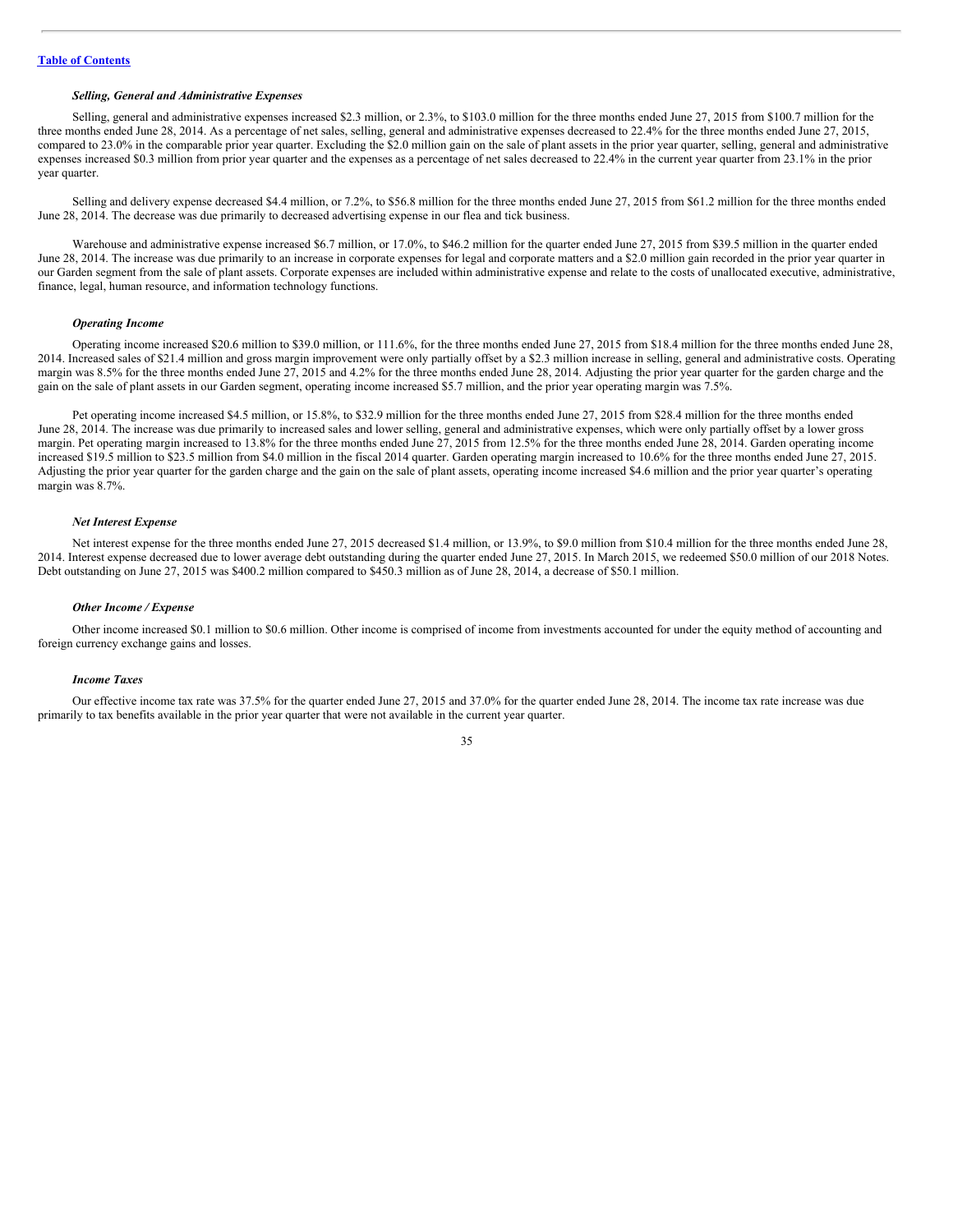#### **Nine Months Ended June 27, 2015 Compared with Nine Months Ended June 28, 2014**

#### *Net Sales*

Net sales for the nine months ended June 27, 2015 increased \$34.3 million, or 2.8%, to \$1,264.4 million from \$1,230.1 million for the nine months ended June 28, 2014. Our branded product sales increased \$5.5 million, while sales of other manufacturers' products increased \$28.8 million.

Pet net sales increased \$30.6 million, or 4.9%, to \$659.0 million for the nine months ended June 27, 2015 from \$628.4 million in the comparable fiscal 2014 period. Pet branded product sales increased \$11.0 million from the prior year period, due primarily to a \$17.4 million increase in our professional business, of which some of the increase was due to our acquisition in the prior year. This increase was partially offset by a \$5.3 million decrease in wild bird feed, which was price driven. Sales of other manufacturers' products increased approximately \$19.6 million benefitting from expanded distribution compared to the prior year nine month period.

Garden net sales increased \$3.7 million, or 0.6%, to \$605.4 million for the nine months ended June 27, 2015 from \$601.7 million in the comparable fiscal 2014 period. Garden branded product sales decreased \$5.5 million due primarily to volume driven sales decreases of \$14.7 million in grass seed, \$9.5 million in wild bird feed and \$7.0 million in decor. These declines were partially offset by a \$26.0 million increase in our controls and fertilizer category. The increase in controls and fertilizers was primarily volume related and included a \$7.0 million charge in the prior year quarter for two discontinued garden products. Excluding the \$7.0 million charge in the prior year comparable period, controls and fertilizer sales increased \$19.0 million. Sales of other manufacturers' products increased approximately \$9.2 million compared to the comparable prior year period.

#### *Gross Profit*

Gross profit for the nine months ended June 27, 2015 increased \$33.6 million, or 9.7%, to \$380.1 million from \$346.5 million for the nine months ended June 28, 2014. Gross profit as a percentage of net sales increased to 30.1% for the nine months ended June 27, 2015 from 28.2% for the nine months ended June 28, 2014, with gross margin improvement in both our Garden and Pet segments. Adjusting for the \$16.9 million garden charge, gross profit for the nine months ended June 27, 2015 increased \$16.7 million, or 4.6%, from \$363.4 million for the nine months ended June 28, 2014. Adjusted gross margin increased to 30.1% for the nine months ended June 27, 2015 from 29.4% for the nine months ended June 28, 2014.

Adjusting for the garden charge, the gross profit increase of \$16.7 million was due primarily to the increase in sales in the Pet segment. The largest contributor to the Pet segment gross profit improvement was our animal health category, which includes our professional business, and our dog and cat category. Garden controls and fertilizer also contributed to the gross profit increase, even after adjusting for the prior year garden charge, primarily due to increased volumes and favorable product mix. Both operating segments reflected improved gross margins.

#### *Selling, General and Administrative Expenses*

Selling, general and administrative expenses decreased \$1.6 million, or 0.5%, to \$290.0 million for the nine months ended June 27, 2015 from \$291.6 million for the nine months ended June 28, 2014. As a percentage of net sales, selling, general and administrative expenses decreased to 22.9% for the nine months ended June 27, 2015, compared to 23.7% in the prior year nine month period. Excluding the gain on the sale of plant assets in the prior year period, selling, general and administrative expenses decreased \$3.6 million from the prior year period and the expenses as a percentage of net sales decreased to 22.9% in the current year period from 23.7% in the prior year period.

Selling and delivery expense decreased \$6.0 million, or 3.7%, to \$156.6 million for the nine months ended June 27, 2015 from \$162.6 million for the nine months ended June 28, 2014. The decrease was due primarily to decreased marketing expenditures, including advertising, marketing program expenditures and headcount reductions, in our Pet and Garden segments.

Warehouse and administrative expense increased \$4.4 million to \$133.4 million for the nine months ended June 27, 2015 from \$129.0 million in the nine months ended June 28, 2014. The increase was due primarily to an increase in corporate expenses for legal and corporate matters, payroll related warehousing costs in our Pet segment and the non-recurrence of a \$2.0 million gain recorded in the prior year quarter in our Garden segment from the sale of plant assets.

#### *Operating Income*

Operating income increased \$35.3 million, or 64.3%, to \$90.1 million for the nine months ended June 27, 2015 from \$54.8 million for the nine months ended June 28, 2014. Increased sales of \$34.3 million, a 190 basis point gross margin improvement and a \$1.7 million decrease in selling, general and administrative costs all contributed to the increase in operating income. Operating margin was 7.1% for the nine months ended June 27, 2015 and 4.5% for the nine months ended June 28, 2014. Adjusting for the prior year garden charge and the gain on the sale of plant assets in our Garden segment, operating income increased \$20.4 million, and the prior year operating margin was 5.6%.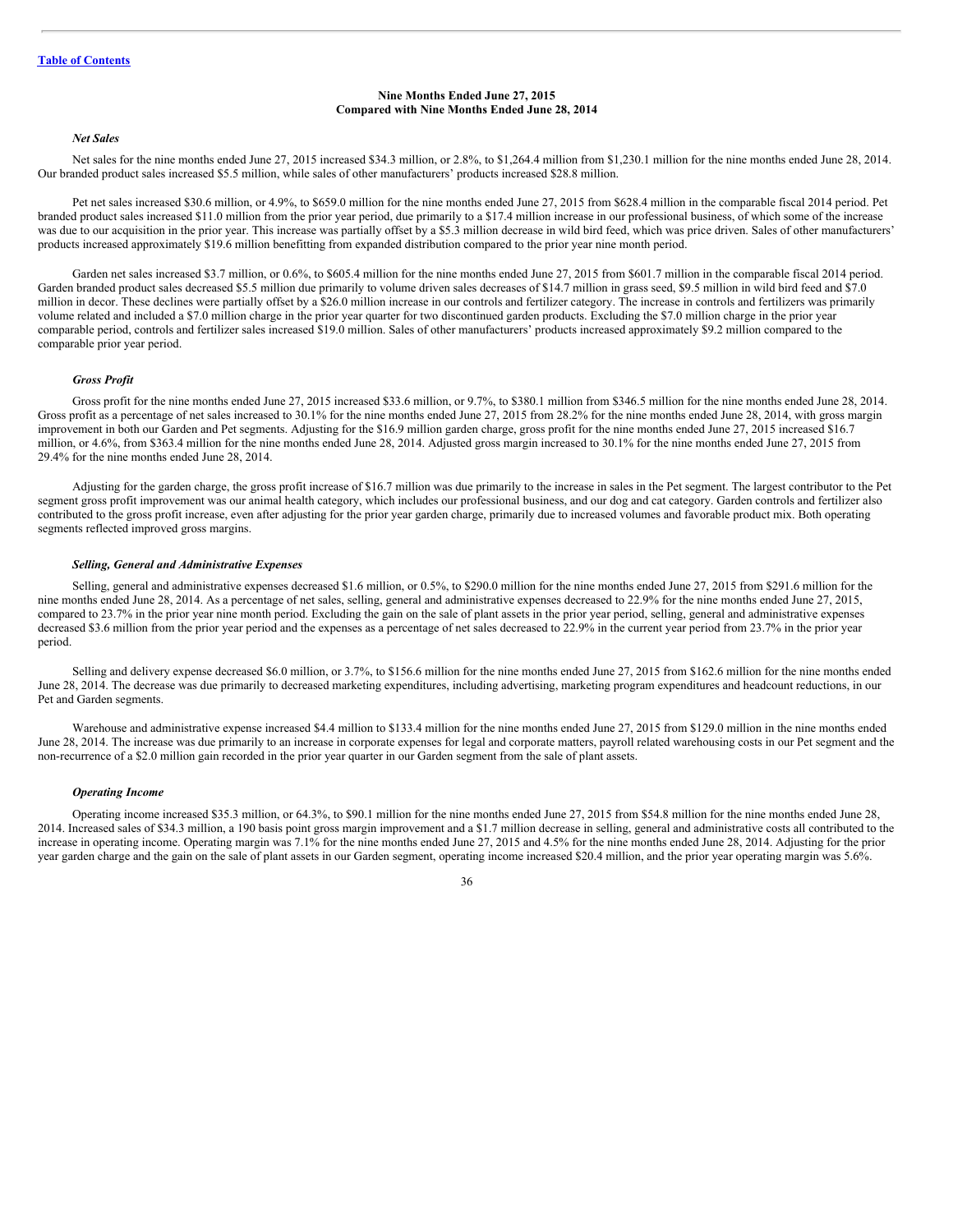Pet operating income increased \$13.6 million, or 20.2%, to \$80.6 million for the nine months ended June 27, 2015 from \$67.0 million for the nine months ended June 28, 2014. The increase was due primarily to increased sales and improved gross margin, which were only partially offset by a slight increase in selling, general and administrative expenses. Pet operating margin increased to 12.2% for the nine months ended June 27, 2015 from 10.7% for the nine months ended June 28, 2014.

Garden operating income increased \$24.6 million to \$59.2 million from \$34.6 million in the fiscal 2014 period. Garden operating margin increased to 9.8% for the nine months ended June 27, 2015 from 5.8% for the nine months ended June 28, 2014. Adjusting the prior year period for the garden charge and the gain on the sale of plant assets, Garden operating income increased \$9.7 million to \$59.2 million from \$49.5 million in the fiscal 2014 period. The Garden operating margin increased to 9.8% for the nine months ended June 27, 2015 from 8.1% for the nine months ended June 28, 2014. The adjusted Garden operating income increase of \$9.7 million was due to a decrease in selling, general and administrative costs and by an improved gross margin, partially offset by lower net sales of \$3.3 million.

#### *Net Interest Expense*

Net interest expense for the nine months ended June 27, 2015 decreased \$1.7 million or 5.3%, to \$31.3 million from \$33.0 million for the nine months ended June 28, 2014. Interest expense decreased due to lower average debt outstanding during the quarter ended June 27, 2015. In March 2015, we redeemed \$50.0 million of our 2018 Notes.

#### *Other Income / Expense*

Other income was \$0.1 million for the nine months ended June 27, 2015, compared to \$0.4 million for the nine months ended June 28, 2014. The decrease in earnings was primarily due to equity method losses from the two newly formed entities we invested in during our second quarter of fiscal 2015.

#### *Income Taxes*

Our effective income tax rate was 36.5% for the nine months ended June 27, 2015 and 37.0% for the nine months ended June 28, 2014. Our 2015 tax rate benefited from increased tax benefits available compared to the prior period.

#### **Inflation**

Our revenues and margins are dependent on various economic factors, including rates of inflation, energy costs, consumer attitudes toward discretionary spending, currency fluctuations, and other macro-economic factors which may impact levels of consumer spending. Historically, in certain fiscal periods, we have been adversely impacted by rising input costs related to domestic inflation, particularly related to grain and seed prices, fuel prices and the ingredients used in our Garden controls and fertilizer. Rising costs have made it difficult for us to increase prices to our retail customers at a pace sufficient to enable us to maintain margins.

In recent years, our business has been negatively impacted by low consumer confidence, as well as other macro-economic factors. In fiscal 2012 and throughout most of fiscal 2013, commodity costs continued to increase. Recently, many of our commodity costs have been declining although we have seen increases in our grass seed costs. We continue to monitor commodity prices in order to take action to mitigate the impact of increasing raw material costs.

#### **Weather and Seasonality**

Our sales of lawn and garden products are influenced by weather and climate conditions in the different markets we serve. Additionally, our Garden segment's business is highly seasonal. In fiscal 2014, approximately 65% of our Garden segment's net sales and 59% of our total net sales occurred during our second and third fiscal quarters. Substantially all of the Garden segment's operating income is typically generated in this period, which has historically offset the operating loss incurred during the first fiscal quarter of the year.

#### **Liquidity and Capital Resources**

We have financed our growth through a combination of internally generated funds, bank borrowings, supplier credit, and sales of equity and debt securities to the public.

Our business is seasonal and our working capital requirements and capital resources track closely to this seasonal pattern. Generally, during the first fiscal quarter, accounts receivable reach their lowest level while inventory, accounts payable and short-term borrowings begin to increase. During the second fiscal quarter, receivables, accounts payable and short-term borrowings increase,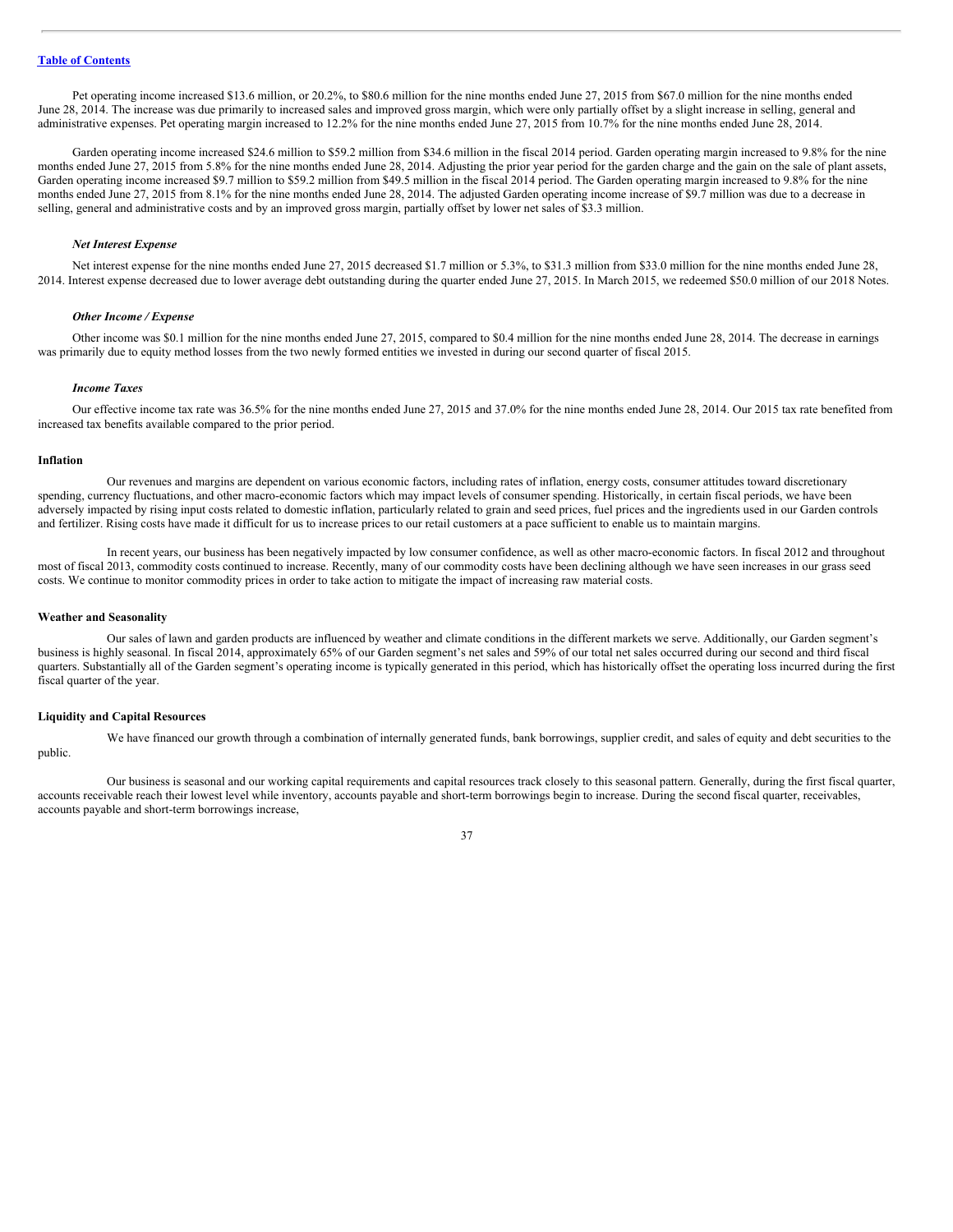reflecting the build-up of inventory and related payables in anticipation of the peak lawn and garden selling season. During the third fiscal quarter, inventory levels remain relatively constant while accounts receivable peak and short-term borrowings start to decline as cash collections are received during the peak selling season. During the fourth fiscal quarter, inventory levels are at their lowest, and accounts receivable and payables are substantially reduced through conversion of receivables to cash.

We service two broad markets: pet supplies and lawn and garden supplies. Our pet supplies businesses involve products that have a year round selling cycle with a slight degree of seasonality. As a result, it is not necessary to maintain large quantities of inventory to meet peak demands. On the other hand, our lawn and garden businesses are highly seasonal with approximately 65% of our Garden segment's net sales occurring during the second and third fiscal quarters. This seasonality requires the shipment of large quantities of product well ahead of the peak consumer buying periods. To encourage retailers and distributors to stock large quantities of inventory, industry practice has been for manufacturers to give extended credit terms and/or promotional discounts.

#### *Operating Activities*

Net cash provided by operating activities decreased by \$12.3 million, from \$68.9 million of cash provided by operating activities for the nine months ended June 28, 2014, to \$56.6 million of cash provided by operating activities for the nine months ended June 27, 2015. The decrease in cash provided by operating activities was due primarily to increased seasonal inventory build in the current period compared to the prior year period. While inventory levels were lower for the period ended June 27, 2015 compared to the prior year period, the seasonal build was higher due to lower levels of inventory for the fiscal year ending September 27, 2014, compared to inventory levels as of September 28, 2013. Additionally, increased sales for the nine months ended June 27, 2015 drove an increase in accounts receivable for the current year period as compared to the prior year period. We remain focused on bringing our investment in inventory down over time, while maintaining high fill rates and service levels to our customers.

#### *Investing Activities*

Net cash used in investing activities decreased \$2.2 million, from \$25.2 million for the nine months ended June 28, 2014 to \$23.0 million during the nine months ended June 27, 2015. The decrease in cash used in investing activities was due primarily to lower payments made to acquire businesses and investments in joint ventures during the current period, as well as an increase in proceeds from short-term investments compared to the prior year period. These changes were partially offset by an increase in capital expenditures during the current year related to investments in our facilities and proceeds from the sale of certain property and equipment in the prior year period that did not recur during the current year period.

#### *Financing Activities*

Net cash used by financing activities increased \$40.9 million, from \$27.2 million of cash used by financing activities for the nine months ended June 28, 2014, to \$68.1 million of cash used by financing activities for the nine months ended June 27, 2015. The increase in cash used was due primarily to our redemption of \$50 million aggregate principal of our 2018 Notes during the current year period at 102.063%, as well as increased purchases of our common stock compared to the prior year. During the nine months ended June 27, 2015, we repurchased \$15.1 million of our common stock, which consisted of 0.5 million shares of our voting common stock (CENT) at an aggregate cost of approximately \$4.5 million, or approximately \$9.00 per share, and 1.2 million shares of our non-voting Class A common stock (CENTA) at an aggregate cost of approximately \$10.6 million, or approximately \$8.83 per share. These uses of cash were partially offset by lower net borrowings under our revolving credit facility during the nine months ended June 27, 2015 compared to the prior year period.

We expect that our principal sources of funds will be cash generated from our operations and, if necessary, borrowings under our \$390 million asset backed loan facility. Based on our anticipated cash needs, availability under our asset backed loan facility and the scheduled maturity of our debt, we believe that our sources of liquidity should be adequate to meet our working capital, capital spending and other cash needs for at least the next 12 months. However, we cannot assure you that these sources will continue to provide us with sufficient liquidity and, should we require it, that we will be able to obtain financing on terms satisfactory to us, or at all.

We anticipate that our capital expenditures, which are related primarily to replacements and upgrades to plant and equipment and investment in our implementation of a scalable enterprise-wide information technology platform, will not exceed \$30 million during fiscal 2015. We are investing in this information technology platform to improve existing operations, support future growth and enable us to take advantage of new applications and technologies. We invested approximately \$83 million from fiscal 2005 through fiscal 2014 in this initiative. Capital expenditures for 2015 and beyond will depend upon the pace of conversion of those remaining legacy systems. This initiative, when complete, will combine our numerous information systems, which should create greater efficiency and effectiveness.

As part of our growth strategy, we have acquired a number of companies in the past, and we anticipate that we will continue to evaluate potential acquisition candidates in the future. If one or more potential acquisition opportunities, including those that would be material, become available in the near future, we may require additional external capital. In addition, such acquisitions would subject us to the general risks associated with acquiring companies, particularly if the acquisitions are relatively large.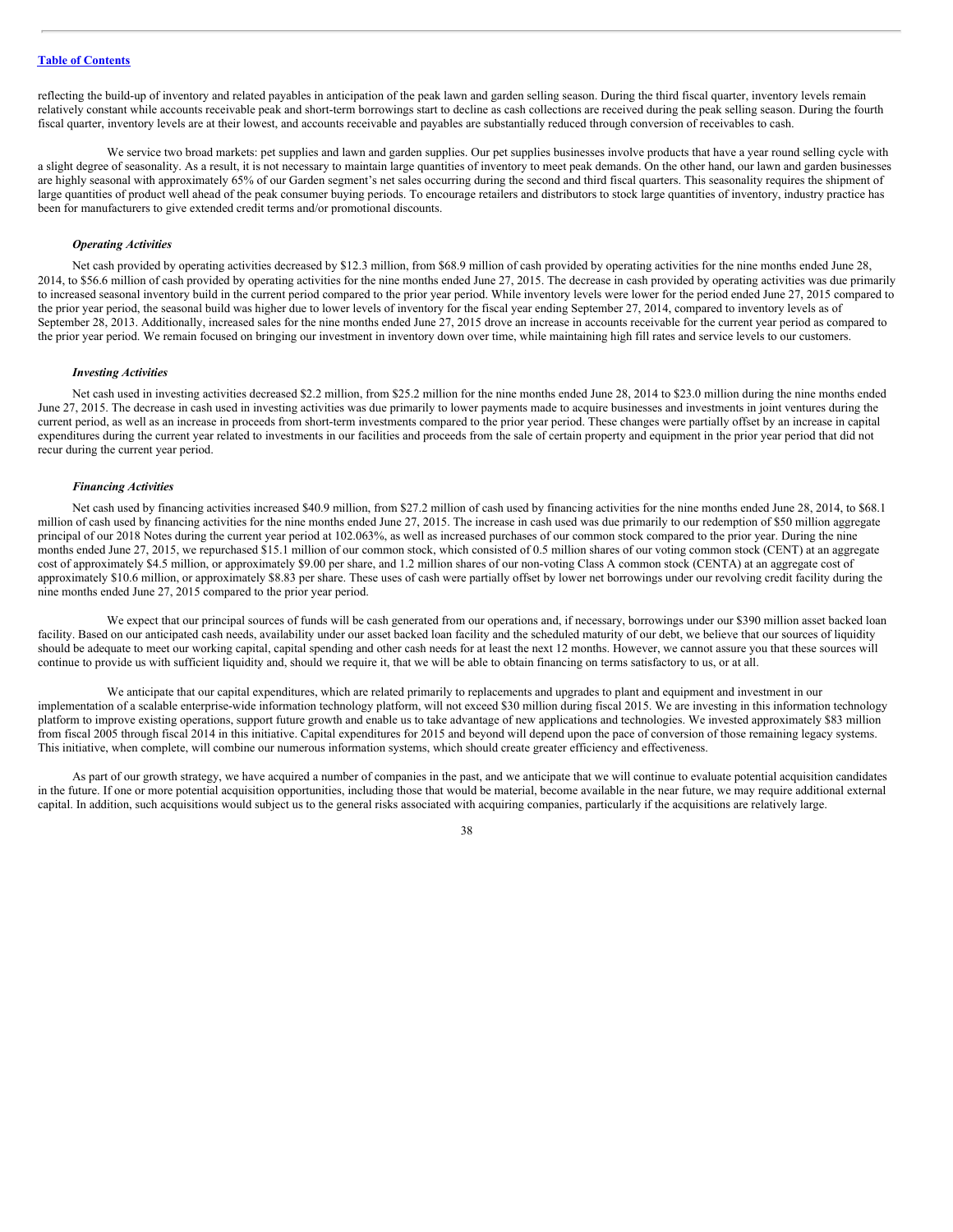At June 27, 2015, our total debt outstanding was \$400.2 million, as compared with \$450.3 million at June 28, 2014.

#### *Senior Subordinated Notes*

On March 8, 2010, we issued \$400 million aggregate principal amount of 2018 Notes. On February 13, 2012, we issued an additional \$50 million aggregate principal amount of our 2018 Notes at a price of 98.501%, plus accrued interest from September 1, 2011, in a private placement. We used the net proceeds from the offering to pay a portion of the outstanding balance under our prior credit facility.

The 2018 Notes require semiannual interest payments, which commenced on September 1, 2010. The 2018 Notes are unsecured senior subordinated obligations and are subordinated to all of our existing and future senior debt, including our Credit Facility. The obligations under the 2018 Notes are fully and unconditionally guaranteed on a senior subordinated basis by each of our existing and future domestic restricted subsidiaries with certain exceptions. The guarantees are general unsecured senior subordinated obligations of the guarantors and are subordinated to all existing and future senior debt of the guarantors.

In March 2015, we redeemed \$50.0 million of our 2018 Notes at a price of 102.063% and recorded a charge of approximately \$1.6 million related to the payment of the call premium and the non-cash write-off of unamortized deferred financing costs.

We may redeem some or all of the remaining 2018 Notes on or after March 1, 2015 for 102.063% and on or after March 1, 2016 for 100%, plus accrued and unpaid interest. The holders of the 2018 Notes have the right to require us to repurchase all or a portion of the 2018 Notes at a purchase price equal to 101% of the principal amount of the notes repurchased, plus accrued and unpaid interest upon the occurrence of a change of control.

The estimated fair value of our \$400 million remaining aggregate principal amount of the 2018 Notes as of June 27, 2015 was approximately \$406.0 million. The estimated fair value is based on quoted market prices for these notes.

The 2018 Notes contain customary high yield covenants, including covenants limiting debt incurrence and restricted payments, subject to certain baskets and exceptions. We were in compliance with all financial covenants as of June 27, 2015.

#### *Asset Backed Loan Facility*

On December 5, 2013, we entered into a credit agreement which provides up to a \$390 million principal amount senior secured asset-based revolving credit facility, with up to an additional \$200 million principal amount available with the consent of the Lenders if we exercise the accordion feature set forth therein (collectively, the "Credit Facility"). The Credit Facility matures on December 5, 2018 and replaced our prior revolving credit facility. We may borrow, repay and reborrow amounts under the Credit Facility until its maturity date, at which time all amounts outstanding under the Credit Facility must be repaid in full. As of June 27, 2015, there were no borrowings outstanding and no letters of credit outstanding under the Credit Facility. There were other letters of credit of \$7.2 million outstanding as of June 27, 2015.

The Credit Facility is subject to a borrowing base, calculated using a formula based upon eligible receivables and inventory, minus certain reserves and subject to restrictions. The borrowing availability as of June 27, 2015 was \$384 million. Borrowings under the Credit Facility bear interest at an index based on LIBOR or, at our option, the Base Rate (defined as the highest of (a) the SunTrust prime rate, (b) the Federal Funds Rate plus 0.5% and (c) one-month LIBOR plus 1.00%), plus, in either case, an applicable margin based on our total outstanding borrowings. Such applicable margin for LIBOR-based borrowings fluctuates between 1.25%-1.75% (1.25% at June 27, 2015) and such applicable margin for Base Rate borrowings fluctuates between 0.25%-0.75% (0.25% at June 27, 2015). As of June 27, 2015, the applicable interest rate related to Base Rate borrowings was 3.5%, and the applicable interest rate related to LIBOR-based borrowings was 1.4%.

The Credit Facility contains customary covenants, including financial covenants which require us to maintain a minimum fixed charge coverage ratio of 1.00:1.00 upon reaching certain borrowing levels. The Credit Facility is secured by substantially all of our assets. We were in compliance with all covenants under the Credit Facility during the period ended June 27, 2015.

In fiscal 2014, we incurred approximately \$3.1 million of costs in conjunction with the new facility, which included banking fees and legal expenses. These costs will be amortized over the term of the Credit Facility.

We recorded a non-cash charge of \$1.7 million for the three month period ended December 28, 2013 as part of interest expense, related to the non-cash write-off of unamortized deferred financing costs under the prior revolving credit facility.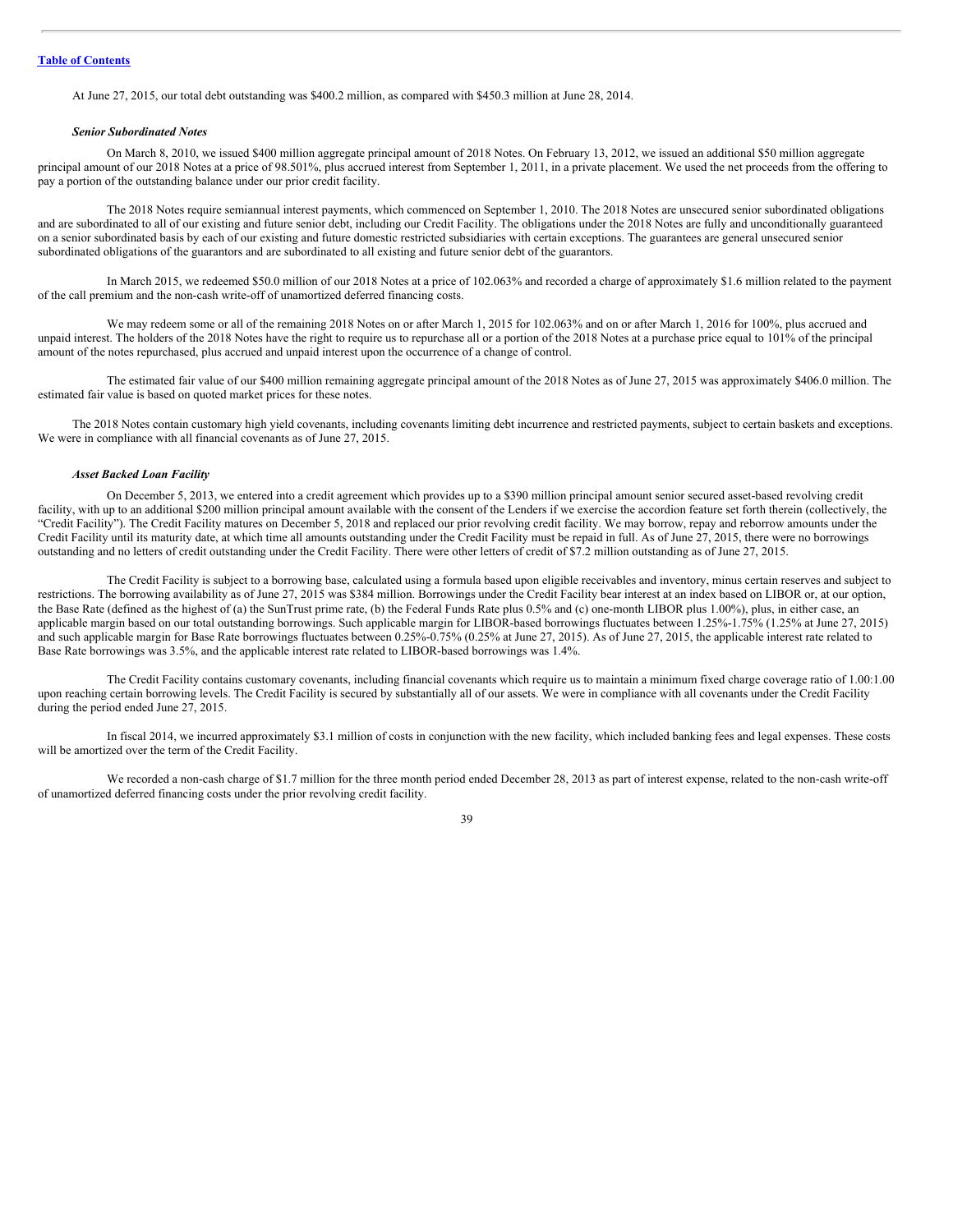#### **Off-Balance Sheet Arrangements**

There have been no material changes to the information provided in our Annual Report on Form 10-K for the fiscal year ended September 27, 2014 regarding off-balance sheet arrangements.

#### **Contractual Obligations**

There have been no material changes outside the ordinary course of business in our contractual obligations set forth in the Management's Discussion and Analysis of Financial Condition and Results of Operations - Liquidity and Capital Resources in our Annual Report on Form 10-K for the fiscal year ended September 27, 2014.

#### **New Accounting Pronouncements**

Refer to Footnote 1 in the notes to the condensed consolidated financial statements for new accounting pronouncements.

#### **Critical Accounting Policies, Estimates and Judgments**

There have been no material changes to our critical accounting policies, estimates and assumptions or the judgments affecting the application of those accounting policies since our Annual Report on Form 10-K for the fiscal year ended September 27, 2014.

#### <span id="page-39-0"></span>**Item 3. Quantitative and Qualitative Disclosures About Market Risk**

There has been no material change in our exposure to market risk from that discussed in our Annual Report on Form10-K for the fiscal year ended September 27, 2014.

#### <span id="page-39-1"></span>**Item 4. Controls and Procedures**

(a) *Evaluation of Disclosure Controls and Procedures*. Our Chief Executive Officer and Chief Financial Officer have reviewed, as of the end of the period covered by this report, the "disclosure controls and procedures" (as defined in the Securities Exchange Act of 1934 Rules 13a-15(e) and 15d-15(e)) that ensure that information relating to the Company required to be disclosed by us in the reports that we file or submit under the Exchange Act is recorded, processed, summarized and reported in a timely and proper manner and that such information is accumulated and communicated to our management, including our Chief Executive Officer and Chief Financial Officer, as appropriate to allow timely decisions regarding required disclosure. Based upon this review, such officers concluded that our disclosure controls and procedures were effective as of June 27, 2015.

(b) *Changes in Internal Control Over Financial Reporting*. Our management, with the participation of our Chief Executive Officer and Chief Financial Officer, has evaluated whether any change in our internal control over financial reporting occurred during the third quarter of fiscal 2015. Based on that evaluation, management concluded that there has been no change in our internal control over financial reporting during the third quarter of fiscal 2015 that has materially affected, or is reasonably likely to materially affect, our internal control over financial reporting.

## **PART II. OTHER INFORMATION**

#### <span id="page-39-2"></span>**Item 1. Legal Proceedings**

From time to time, we are involved in certain legal proceedings in the ordinary course of business. Currently, we are not a party to any legal proceedings that management believes would have a material effect on our financial position or results of operations.

#### <span id="page-39-3"></span>**Item 1A. Risk Factors**

There have been no material changes from the risk factors previously disclosed in Item 1A to Part I of our Form 10-K for the fiscal year ended September 27, 2014.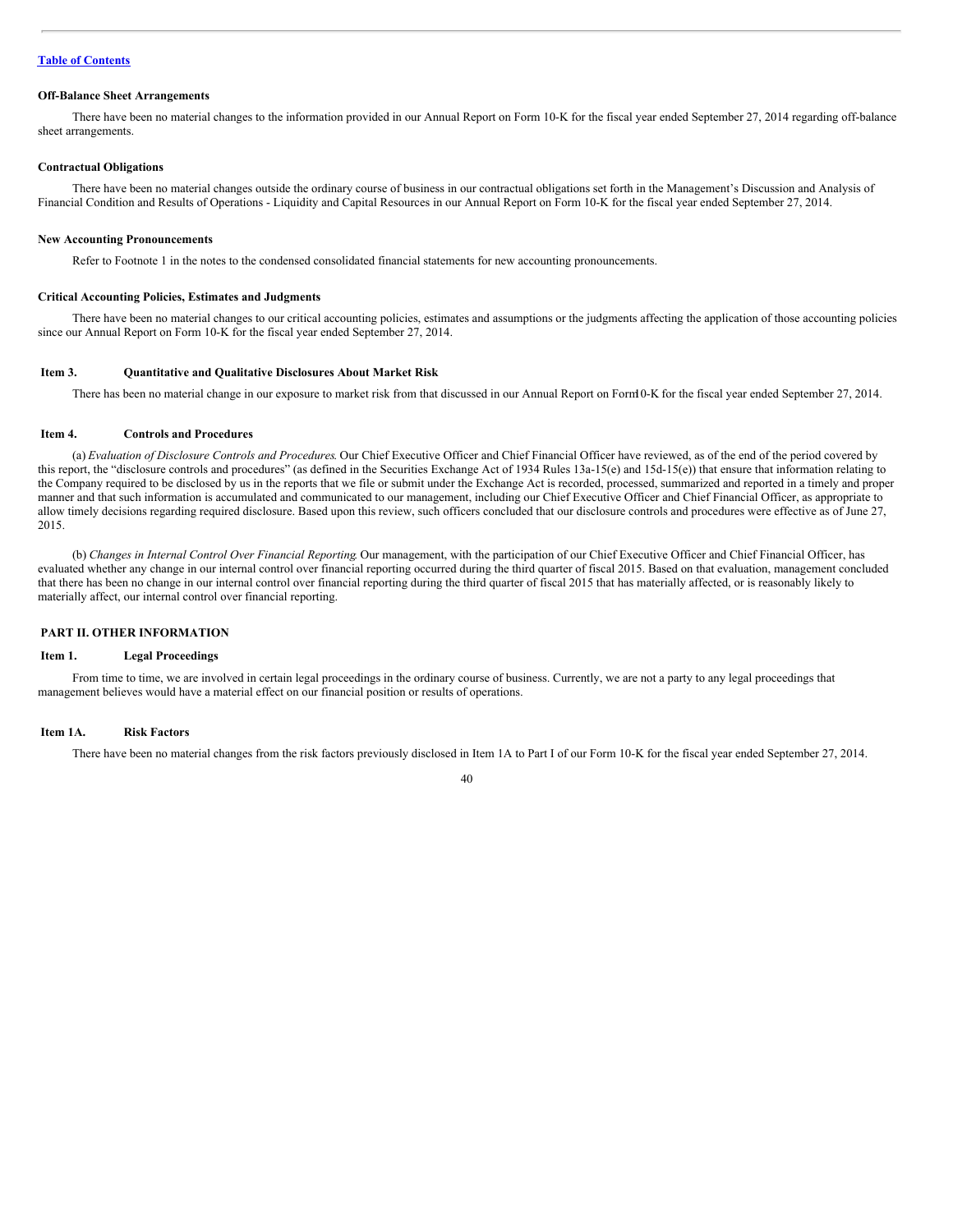## <span id="page-40-0"></span>**Item 2. Unregistered Sales of Equity Securities and Use of Proceeds**

The following table sets forth the repurchases of any equity securities during the fiscal quarter ended June 27, 2015 and the dollar amount of authorized share repurchases remaining under our stock repurchase program.

| Period                       | <b>Total Number</b><br>of Shares<br>(or Units)<br>Purchased | Average<br><b>Price Paid</b><br>per Share<br>(or Units) | <b>Total Number</b><br>of Shares<br>(or Units)<br>Purchased as<br>Part of Publicly<br><b>Announced Plans</b><br>or Programs | <b>Maximum Number (or</b><br><b>Approximate Dollar Value)</b><br>of Shares<br>(or Units)<br>that May Yet Be Purchased<br><b>Under the Plans or</b><br>Programs (1) |
|------------------------------|-------------------------------------------------------------|---------------------------------------------------------|-----------------------------------------------------------------------------------------------------------------------------|--------------------------------------------------------------------------------------------------------------------------------------------------------------------|
| March 29, 2015 – May 2, 2015 | 48,749(2)                                                   | 10.38<br>S                                              | $\theta$                                                                                                                    | 34,968,000                                                                                                                                                         |
| May 3, 2015 - May 30, 2015   | 2,520(2)                                                    | 10.28                                                   | $\theta$                                                                                                                    | 34,968,000                                                                                                                                                         |
| May 31, 2015 – June 27, 2015 | 2,708(2)                                                    | 10.74                                                   |                                                                                                                             | 34,968,000                                                                                                                                                         |
| Total                        | 53.977                                                      | 10.40                                                   | 0                                                                                                                           | 34,968,000                                                                                                                                                         |

(1) During the third quarter of fiscal 2011, our Board of Directors authorized a \$100 million share repurchase program. The program has no expiration date and expires when the amount authorized has been used or the Board withdraws its authorization. The repurchase of shares may be limited by certain financial covenants in our credit facility and indenture that restrict our ability to repurchase our stock.

(2) Shares purchased during the period indicated represent withholding of a portion of shares to cover taxes in connection with the vesting of restricted stock.

## <span id="page-40-1"></span>**Item 3. Defaults Upon Senior Securities**

Not applicable

## <span id="page-40-2"></span>**Item 4. Mine Safety Disclosures**

Not applicable

#### <span id="page-40-3"></span>**Item 5. Other Information**

Not applicable

#### <span id="page-40-4"></span>**Item 6. Exhibits**

| 31.1    | Certification of Principal Executive Officer Pursuant to Section 302 of the Sarbanes-Oxley Act of 2002. |
|---------|---------------------------------------------------------------------------------------------------------|
| 31.2    | Certification of Principal Financial Officer Pursuant to Section 302 of the Sarbanes-Oxley Act of 2002. |
| 32.1    | Certification of Principal Executive Officer Pursuant to 18 U.S.C. Section 1350.                        |
| 32.2    | Certification of Principal Financial Officer Pursuant to 18 U.S.C. Section 1350.                        |
| 101.INS | <b>XBRL</b> Instance Document                                                                           |
| 101.SCH | <b>XBRL Taxonomy Extension Schema Document</b>                                                          |
| 101.CAL | <b>XBRL Taxonomy Extension Calculation Linkbase Document</b>                                            |
| 101.DEF | XBRL Taxonomy Extension Definition Linkbase Document                                                    |
| 101.LAB | XBRL Taxonomy Extension Label Linkbase Document                                                         |
| 101.PRE | <b>XBRL Taxonomy Extension Presentation Linkbase Document</b>                                           |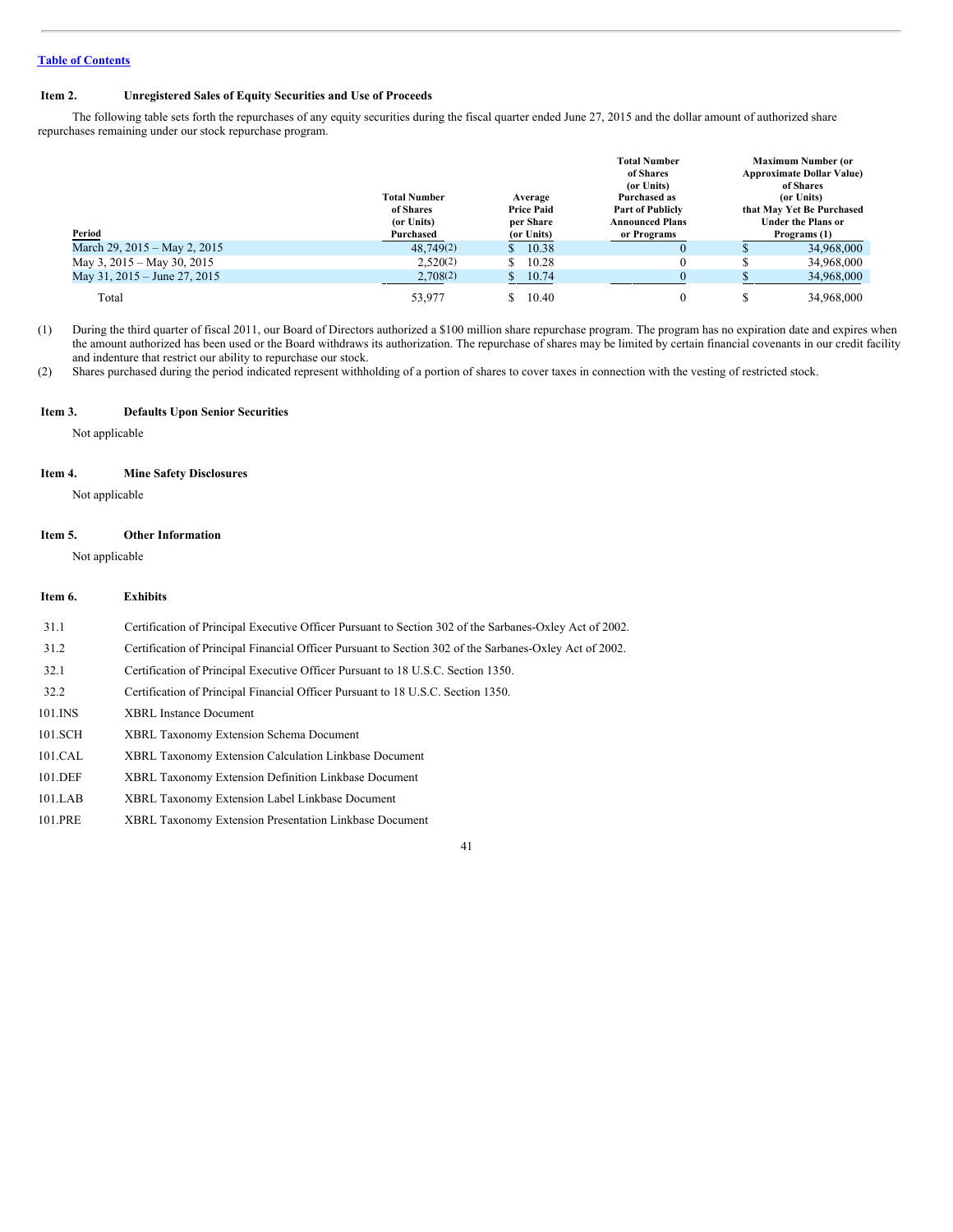## **SIGNATURES**

Pursuant to the requirements of the Securities Act of 1934, the registrant has duly caused this report to be signed on its behalf by the undersigned thereunder duly authorized.

> CENTRAL GARDEN & PET COMPANY Registrant

Dated: August 5, 2015

/s/ JOHN R. RANELLI

John R. Ranelli President and Chief Executive Officer *(Principal Executive Of icer)*

/s/ LORI A. VARLAS

Lori A. Varlas Chief Financial Officer *(Principal Financial Of icer)*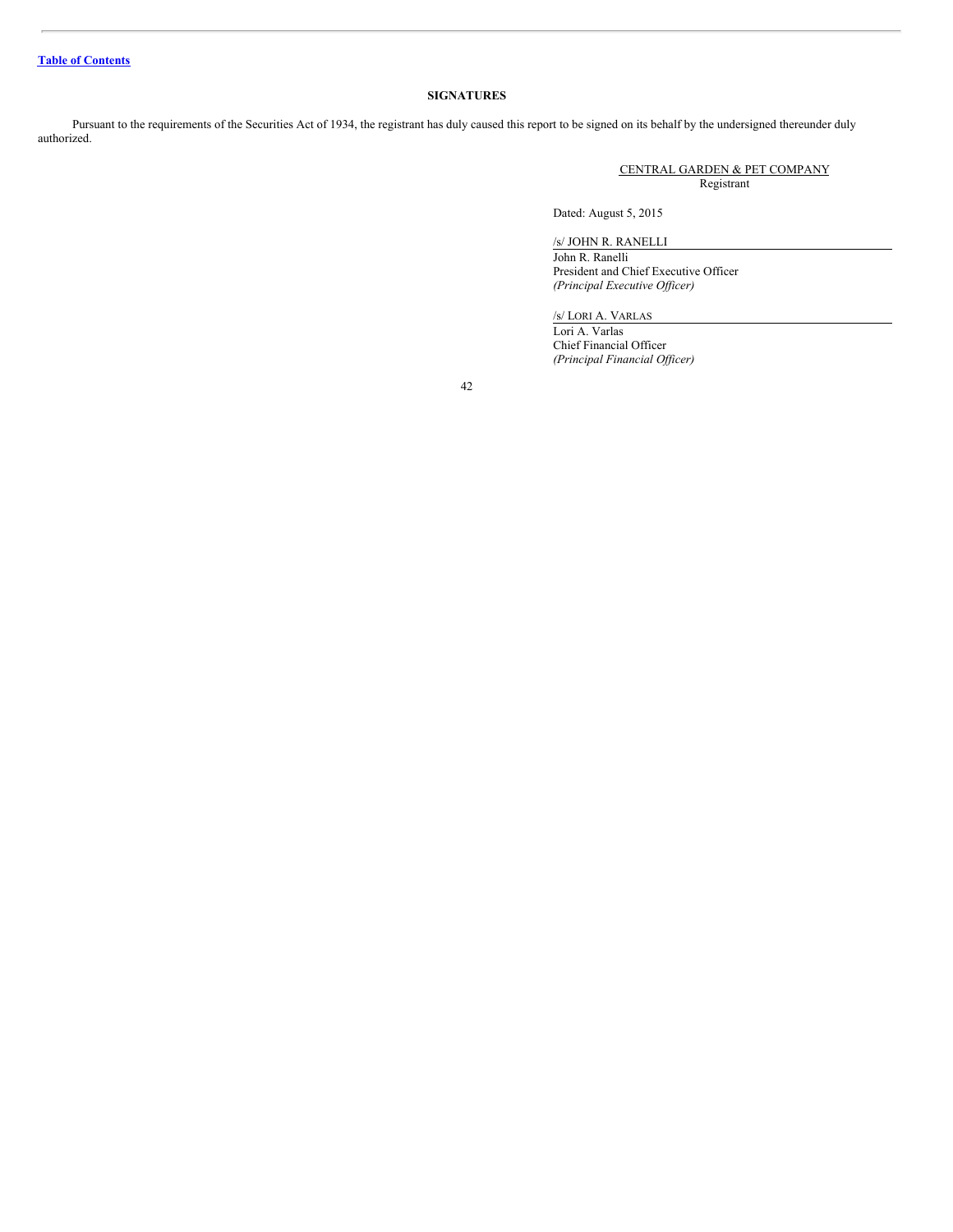I, John R. Ranelli, certify that:

- 1. I have reviewed this report on Form 10-Q for the quarter ended June 27, 2015 of Central Garden & Pet Company;
- 2. Based on my knowledge, this report does not contain any untrue statement of a material fact or omit to state a material fact necessary to make the statements made, in light of the circumstances under which such statements were made, not misleading with respect to the period covered by this report;
- 3. Based on my knowledge, the financial statements, and other financial information included in this report, fairly present in all material respects the financial condition, results of operations and cash flows of the registrant as of, and for, the periods presented in this report;
- 4. The registrant's other certifying officer and I are responsible for establishing and maintaining disclosure controls and procedures (as defined in Exchange Act Rules 13a- $15(e)$  and  $15d-15(e)$ ) and internal control over financial reporting (as defined in Exchange Act Rules  $13a-15(f)$  and  $15d-15(f)$ ) for the registrant and have:
	- a) designed such disclosure controls and procedures, or caused such disclosure controls and procedures to be designed under our supervision, to ensure that material information relating to the registrant, including its consolidated subsidiaries, is made known to us by others within those entities, particularly during the period in which this report is being prepared:
	- b) designed such internal control over financial reporting, or caused such internal control over financial reporting to be designed under our supervision, to provide reasonable assurance regarding the reliability of financial reporting and the preparation of financial statements for external purposes in accordance with generally accepted accounting principles;
	- c) evaluated the effectiveness of the registrant's disclosure controls and procedures and presented in this report our conclusions about the effectiveness of the disclosure controls and procedures, as of the end of the period covered by this report based on such evaluation; and
	- d) disclosed in this report any change in the registrant's internal control over financial reporting that occurred during the registrant's most recent fiscal quarter (the registrant's fourth fiscal quarter in the case of an annual report) that has materially affected, or is reasonably likely to materially affect, the registrant's internal control over financial reporting; and
- 5. The registrant's other certifying officer and I have disclosed, based on our most recent evaluation of internal control over financial reporting, to the registrant's auditors and the audit committee of the registrant's board of directors (or persons performing the equivalent functions):
	- a) all significant deficiencies and material weaknesses in the design or operation of internal control over financial reporting which are reasonably likely to adversely affect the registrant's ability to record, process, summarize and report financial information; and
	- b) any fraud, whether or not material, that involves management or other employees who have a significant role in the registrant's internal control over financial reporting.

Date: August 5, 2015

/s/ JOHN R. RANELLI

John R. Ranelli President and Chief Executive Officer *(Principal Executive Of icer)*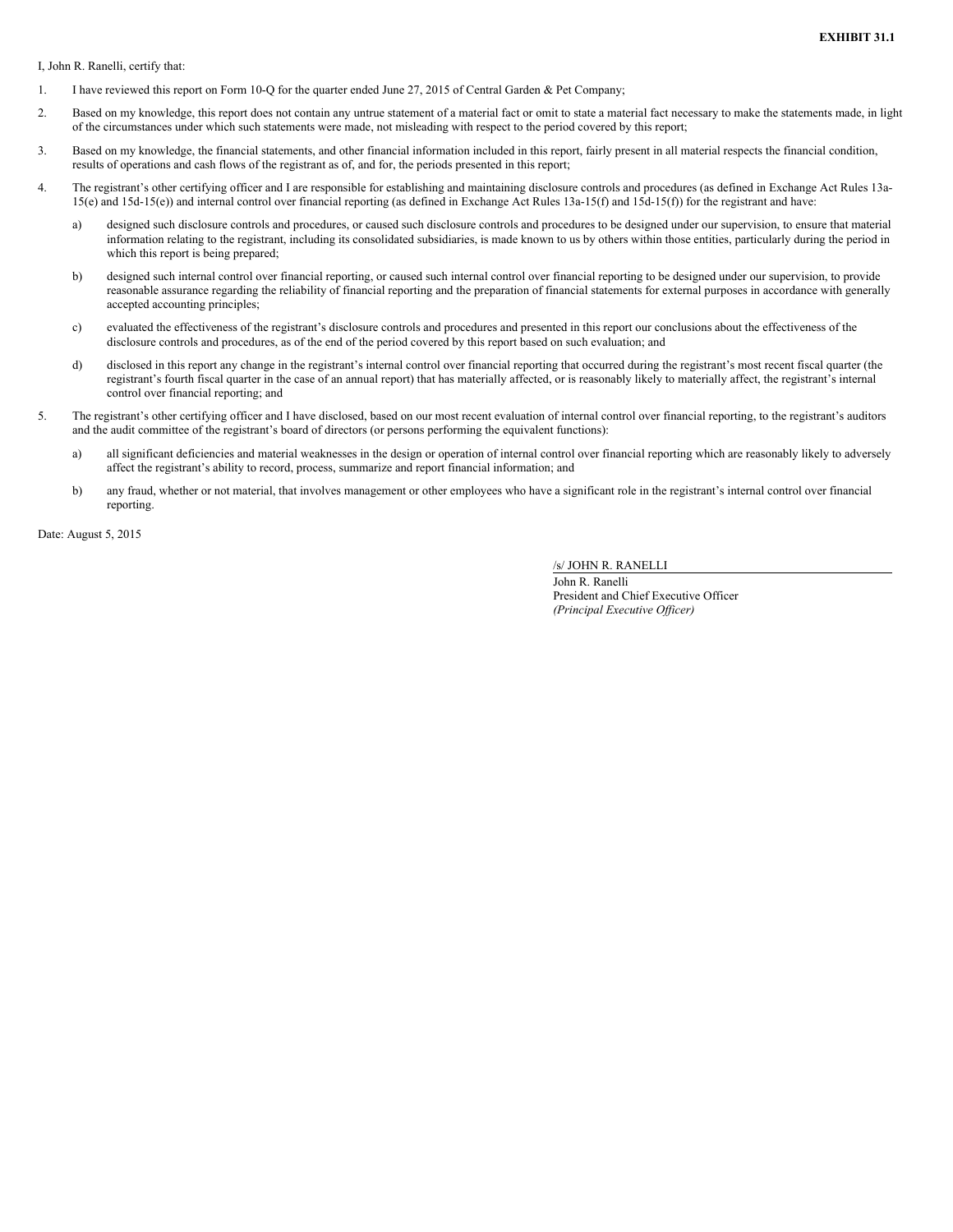I, Lori A. Varlas, certify that:

- 1. I have reviewed this report on Form 10-Q for the quarter ended June 27, 2015 of Central Garden & Pet Company;
- 2. Based on my knowledge, this report does not contain any untrue statement of a material fact or omit to state a material fact necessary to make the statements made, in light of the circumstances under which such statements were made, not misleading with respect to the period covered by this report;
- 3. Based on my knowledge, the financial statements, and other financial information included in this report, fairly present in all material respects the financial condition, results of operations and cash flows of the registrant as of, and for, the periods presented in this report;
- 4. The registrant's other certifying officer and I are responsible for establishing and maintaining disclosure controls and procedures (as defined in Exchange Act Rules 13a- $15(e)$  and  $15d-15(e)$ ) and internal control over financial reporting (as defined in Exchange Act Rules  $13a-15(f)$  and  $15d-15(f)$ ) for the registrant and have:
	- a) designed such disclosure controls and procedures, or caused such disclosure controls and procedures to be designed under our supervision, to ensure that material information relating to the registrant, including its consolidated subsidiaries, is made known to us by others within those entities, particularly during the period in which this report is being prepared:
	- b) designed such internal control over financial reporting, or caused such internal control over financial reporting to be designed under our supervision, to provide reasonable assurance regarding the reliability of financial reporting and the preparation of financial statements for external purposes in accordance with generally accepted accounting principles;
	- c) evaluated the effectiveness of the registrant's disclosure controls and procedures and presented in this report our conclusions about the effectiveness of the disclosure controls and procedures, as of the end of the period covered by this report based on such evaluation; and
	- d) disclosed in this report any change in the registrant's internal control over financial reporting that occurred during the registrant's most recent fiscal quarter (the registrant's fourth fiscal quarter in the case of an annual report) that has materially affected, or is reasonably likely to materially affect, the registrant's internal control over financial reporting; and
- 5. The registrant's other certifying officer and I have disclosed, based on our most recent evaluation of internal control over financial reporting, to the registrant's auditors and the audit committee of the registrant's board of directors (or persons performing the equivalent functions):
	- a) all significant deficiencies and material weaknesses in the design or operation of internal control over financial reporting which are reasonably likely to adversely affect the registrant's ability to record, process, summarize and report financial information; and
	- b) any fraud, whether or not material, that involves management or other employees who have a significant role in the registrant's internal control over financial reporting.

Date: August 5, 2015

/s/ LORI A. VARLAS

Lori A. Varlas Chief Financial Officer *(Principal Financial Of icer)*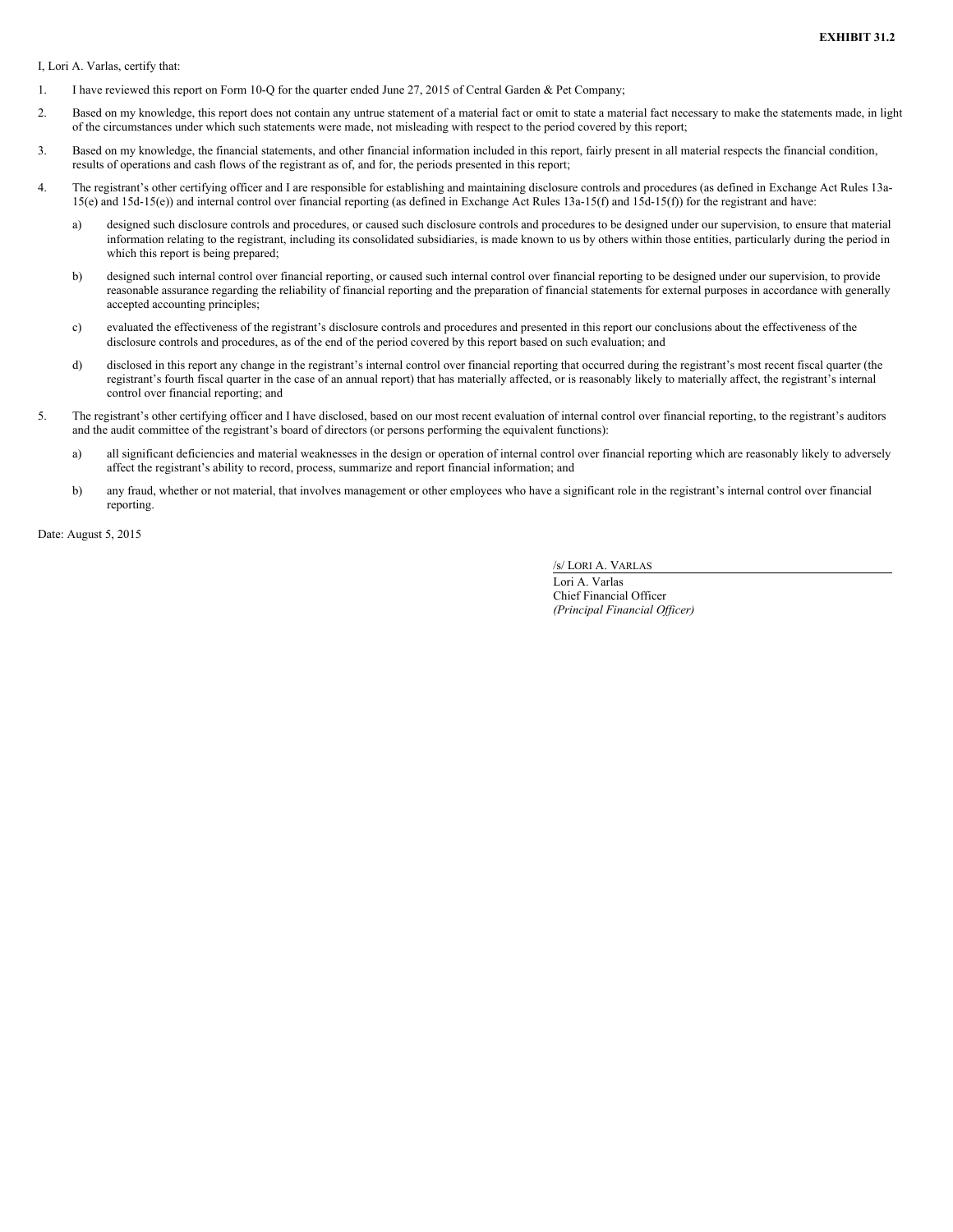#### **CERTIFICATION OF PRINCIPAL EXECUTIVE OFFICER PURSUANT TO 18 U.S.C. SECTION 1350**

In connection with the accompanying quarterly report on Form 10-Q of Central Garden & Pet Company for the quarter ended June 27, 2015 (the "Report"), I, John R. Ranelli, President and Chief Executive Officer of Central Garden & Pet Company, hereby certify pursuant to 18 U.S.C. § 1350, as adopted pursuant to § 906 of the Sarbanes-Oxley Act of 2002, that:

- (1) such Report fully complies with the requirements of section 13(a) or 15(d) of the Securities Exchange Act of 1934; and
- (2) the information contained in such Report presents, in all material respects, the financial condition and results of operations of Central Garden & Pet Company.

August 5, 2015 /s/ JOHN R. RANELLI

John R. Ranelli President and Chief Executive Officer *(Principal Executive Of icer)*